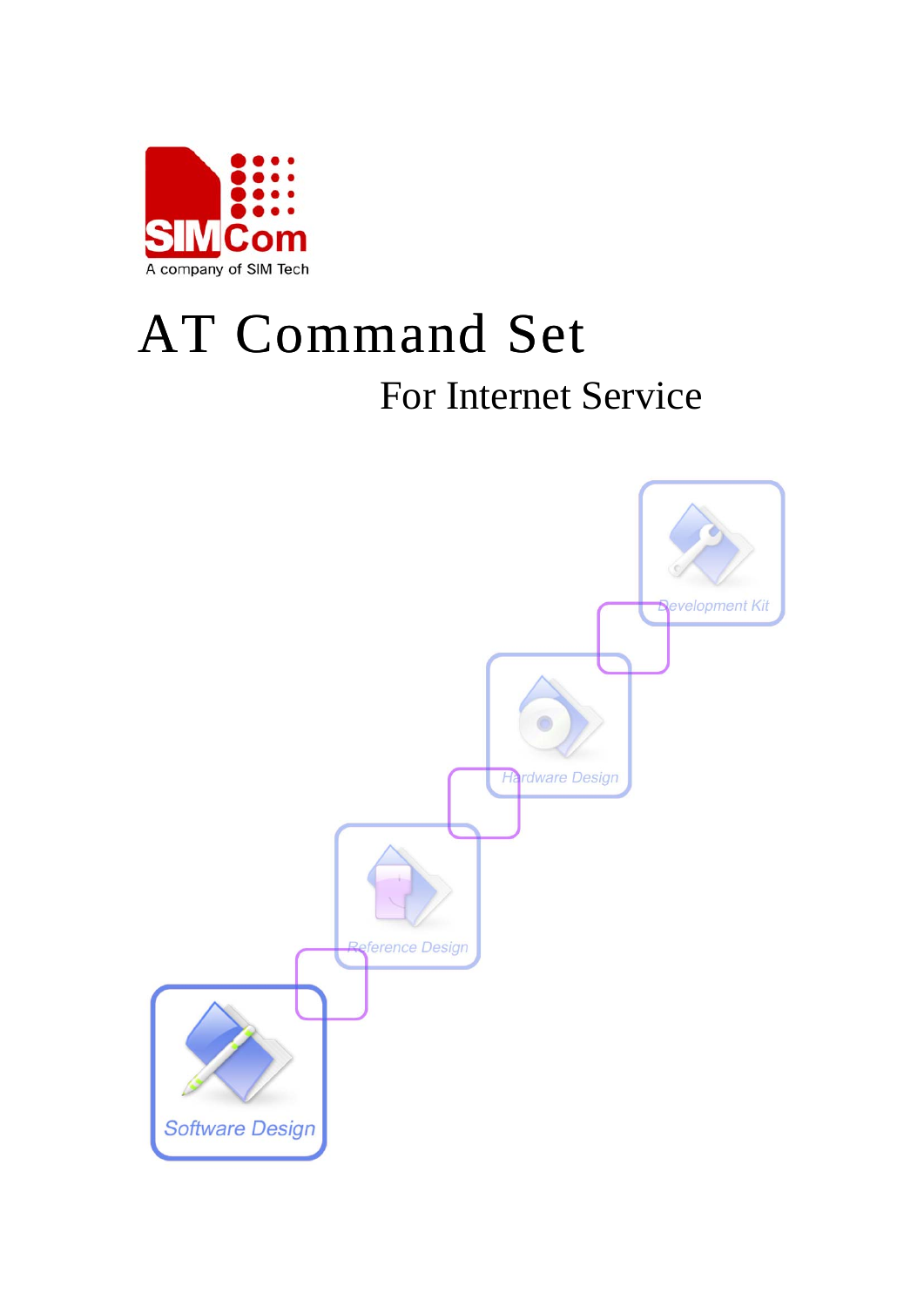

| <b>Document Title:</b> | AT Command Set for Internet Service                 |  |
|------------------------|-----------------------------------------------------|--|
| <b>Version:</b>        | 0.01                                                |  |
| Date:                  | 2014-02-21                                          |  |
| <b>Status:</b>         | Developing                                          |  |
| <b>Document ID:</b>    | SIM5360_Internet_Service_Application_Note_V0.01.doc |  |

#### **General Notes**

SIMCom offers this information as a service to its customers, to support application and engineering efforts that use the products designed by SIMCom. The information provided is based upon requirements specifically provided to SIMCom by the customers. SIMCom has not undertaken any independent search for additional relevant information, including any information that may be in the customer's possession. Furthermore, system validation of this product designed by SIMCom within a larger electronic system remains the responsibility of the customer or the customer's system integrator. All specifications supplied herein are subject to change.

## **Copyright**

This document contains proprietary technical information which is the property of SIMCom Limited., copying of this document and giving it to others and the using or communication of the contents thereof, are forbidden without express authority. Offenders are liable to the payment of damages. All rights reserved in the event of grant of a patent or the registration of a utility model or design. All specification supplied herein are subject to change without notice at any time.

*Copyright © Shanghai SIMCom Wireless Solutions Ltd. 2013*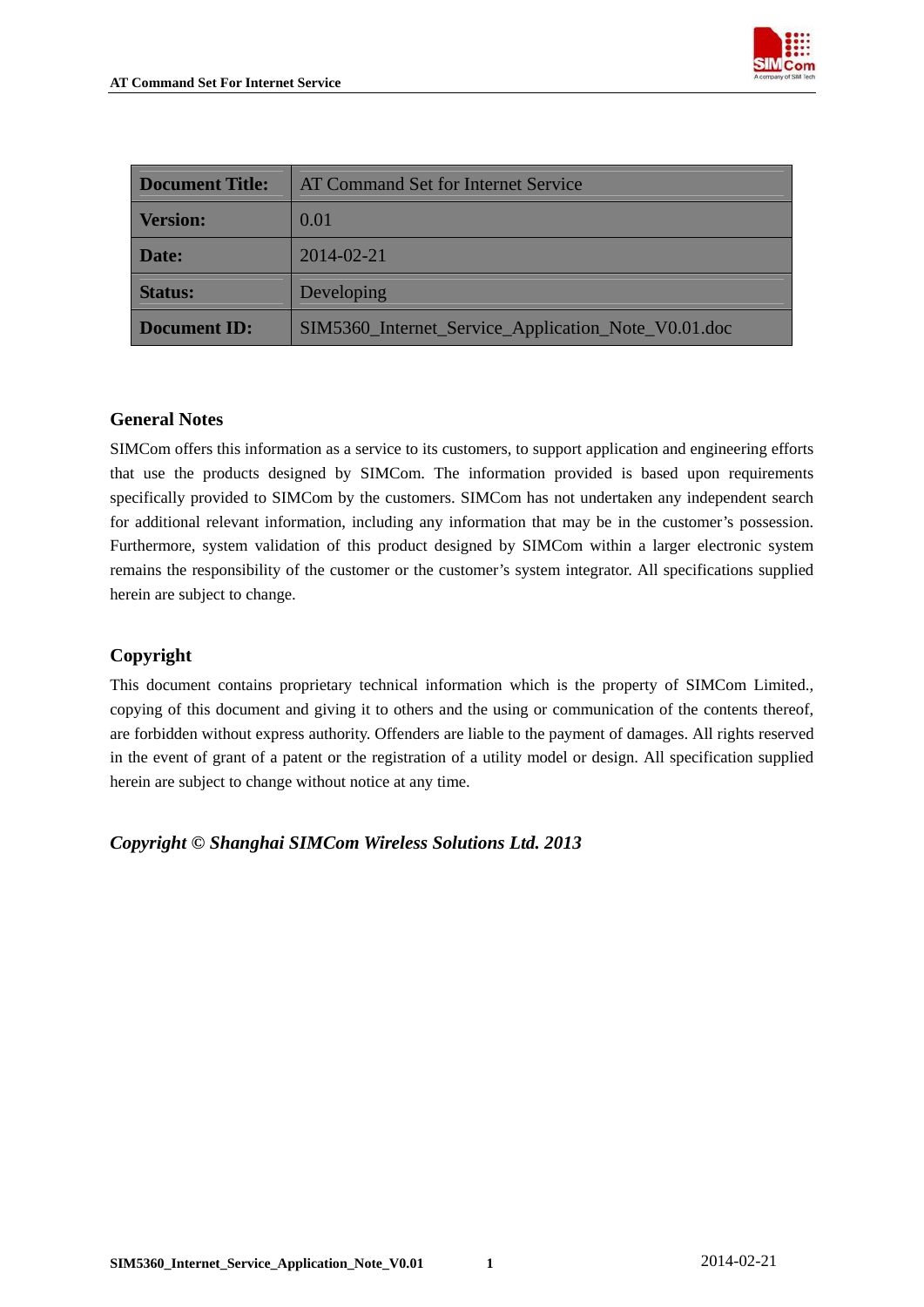

## <span id="page-2-0"></span>**Version History**

| <b>Version</b>    | <b>Chapter</b>     | <b>Comments</b> |
|-------------------|--------------------|-----------------|
| V <sub>0.01</sub> | <b>New Version</b> |                 |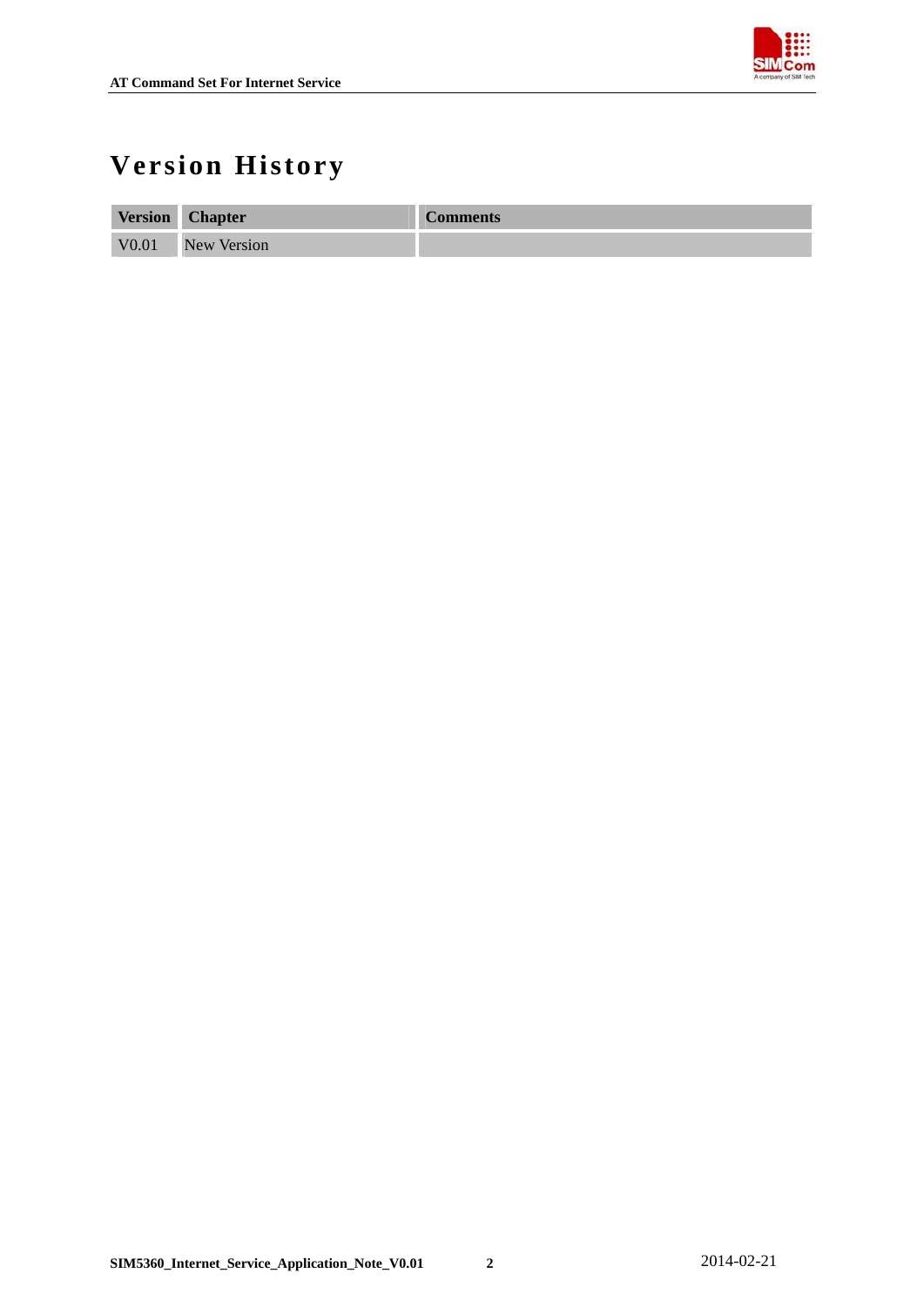

## <span id="page-3-0"></span>Contents

| 1              |                |  |
|----------------|----------------|--|
| 1.1            |                |  |
| 1.2            |                |  |
| 1.3            |                |  |
| 1.4            |                |  |
| $\overline{2}$ |                |  |
| 2.1            |                |  |
| 2.2            |                |  |
| 2.3            |                |  |
| 3              |                |  |
| 3.1            |                |  |
| 3.2            |                |  |
| 3.3            | AT+SMTPFROM    |  |
| 3.4            | AT+SMTPRCPT    |  |
| 3.5            |                |  |
| 3.6            |                |  |
| 3.7            | AT+SMTPBCH     |  |
| 3.8            | AT+SMTPFILE    |  |
| 3.9            | AT+SMTPSEND    |  |
| 3.10           |                |  |
| $\overline{4}$ |                |  |
| 4.1            |                |  |
| 4.2            |                |  |
| 4.3            |                |  |
| 4.4            |                |  |
| 4.5            |                |  |
| 4.6            |                |  |
| 4.7            |                |  |
| 4.8            | AT+POP3OUT     |  |
| 4.9            | AT+POP3STOP    |  |
| 4.10           |                |  |
| 5              |                |  |
| 5.1            | AT+CFTPPORT    |  |
| 5.2            | AT+CFTPMODE    |  |
| 5.3            | AT+CFTPTYPE    |  |
| 5.4            | AT+CFTPSERV    |  |
| 5.5            | AT+CFTPUN      |  |
| 5.6            | AT+CFTPPW      |  |
| 5.7            | AT+CFTPGETFILE |  |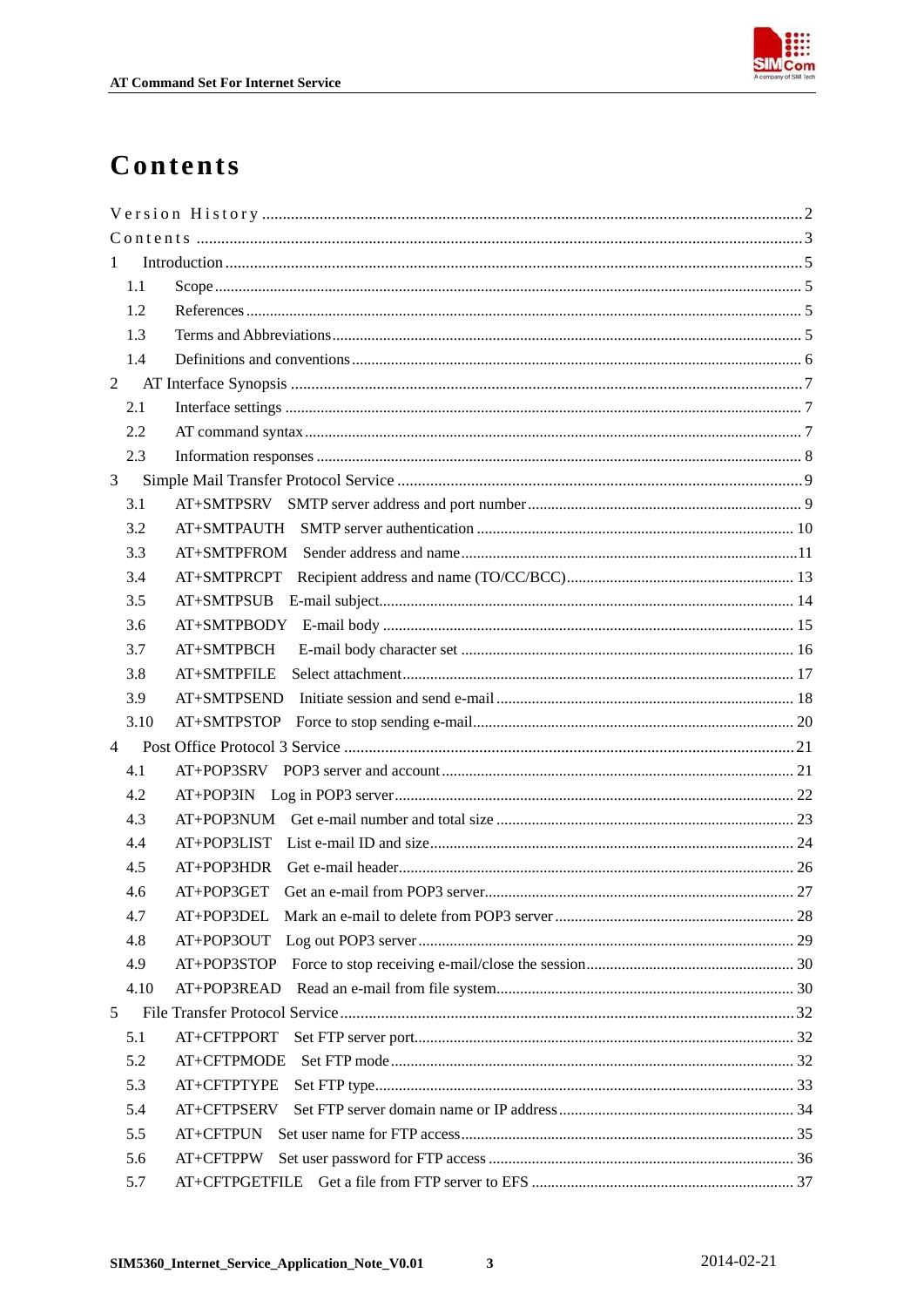

| 5.8    |                 |  |
|--------|-----------------|--|
| 5.9    |                 |  |
| 5.10   | AT+CFTPPUT      |  |
| 5.11   |                 |  |
| 5.12   |                 |  |
| 5.13   |                 |  |
| 5.14   |                 |  |
| 5.15   |                 |  |
| 6      |                 |  |
| 6.1    |                 |  |
| 6.2    |                 |  |
| $\tau$ |                 |  |
| 7.1    |                 |  |
| 7.2    |                 |  |
| 7.3    |                 |  |
| 7.4    |                 |  |
| 7.5    |                 |  |
| 7.6    |                 |  |
| 7.7    |                 |  |
| 8      |                 |  |
| 8.1    |                 |  |
| 8.2    |                 |  |
| 8.3    |                 |  |
| 8.4    |                 |  |
| 8.5    |                 |  |
| 8.6    | AT+CFTPSRMD     |  |
| 8.7    |                 |  |
| 8.8    | AT+CFTPSCWD     |  |
| 8.9    | AT+CFTPSPWD     |  |
| 8.10   |                 |  |
| 8.11   |                 |  |
| 8.12   |                 |  |
| 8.13   | AT+CFTPSPUTFILE |  |
| 8.14   |                 |  |
| 8.15   |                 |  |
| 8.16   |                 |  |
|        |                 |  |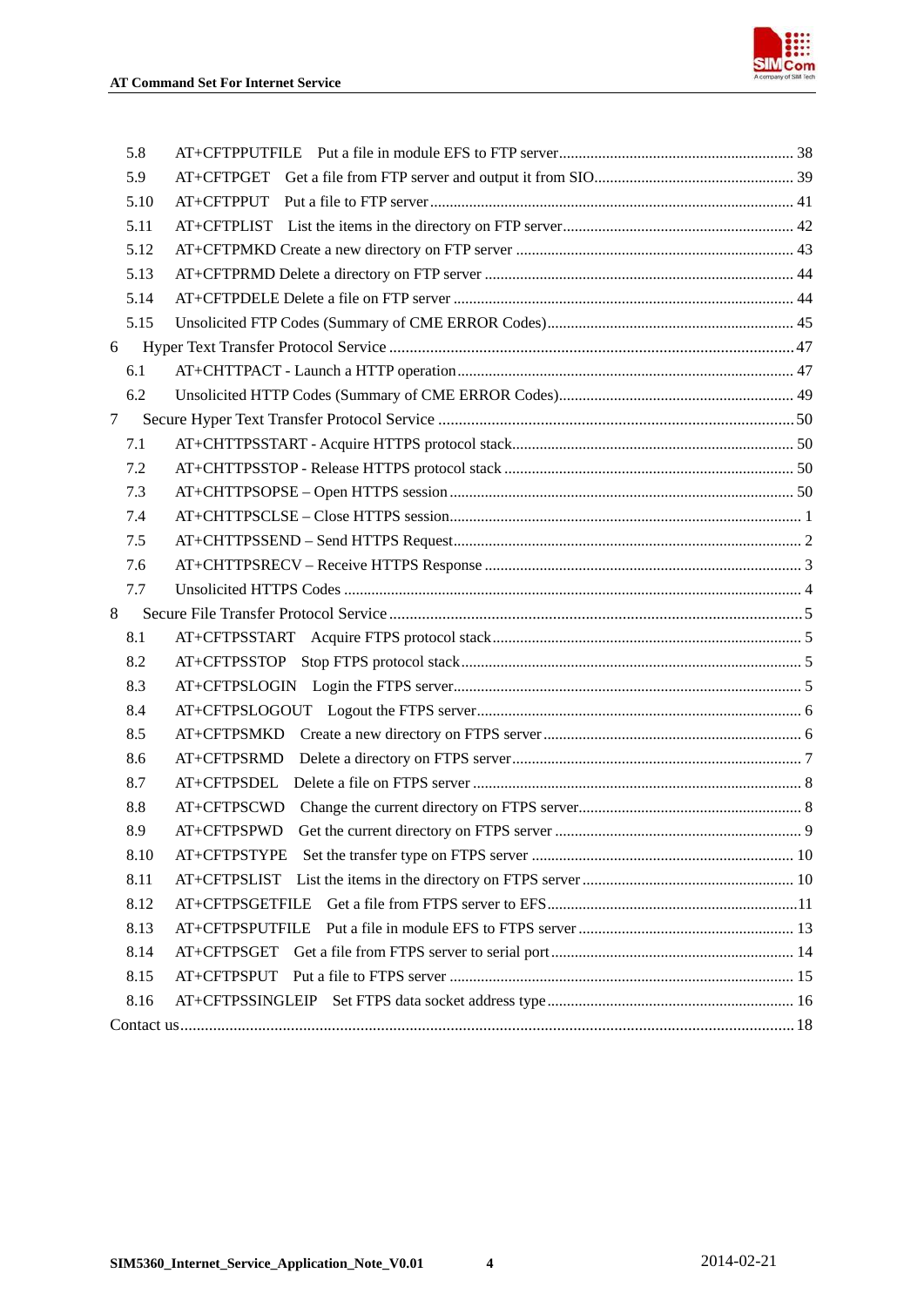

## <span id="page-5-0"></span>**1 Introduction**

## **1.1 Scope**

The present document describes the AT Command Set about Internet Service on the SIMCom Module.

More information about the SIMCom Module which includes the Software Version information can be retrieved by the command ATI. In this document, a short description, the syntax, the possible setting values and responses, and some examples of AT commands are presented.

Prior to using the Module, please read this document and the [Version History](#page-3-0) to know the difference from the previous document.

In order to implement communication successfully between Customer Application and the Module, it is recommended to use the AT commands in this document, but not to use some commands which are not included in this document.

## **1.2 References**

The present document is based on the following standards:

- [1] ETSI GSM 01.04: Abbreviations and acronyms.
- [2] 3GPP TS 27.007: AT command set for User Equipment (UE).

## **1.3 Terms and Abbreviations**

For the purposes of the present document, the following abbreviations apply:

- AT ATtention; the two-character abbreviation is used to start a command line to be sent from TE/DTE to TA/DCE
- **EDGE** Enhanced Data GSM Environment
- EGPRS Enhanced General Packet Radio Service
- **FTP** File Transfer Protocol
- GPRS General Packet Radio Service
- GSM Global System for Mobile communications
- HTTP Hyper Text Transfer Protocol
- HSDPA High Speed Downlink Packet Access
- HSUPA High Speed Uplink Packet Access
- PIN Personal Identification Number
- POP3 Post Office Protocol Version 3
- **POP3** client An client that can receive e-mail from POP3 server over TCP session
- RTC Real Time Clock
- SIM Subscriber Identity Module
- SMTP Simple Mail Transfer Protocol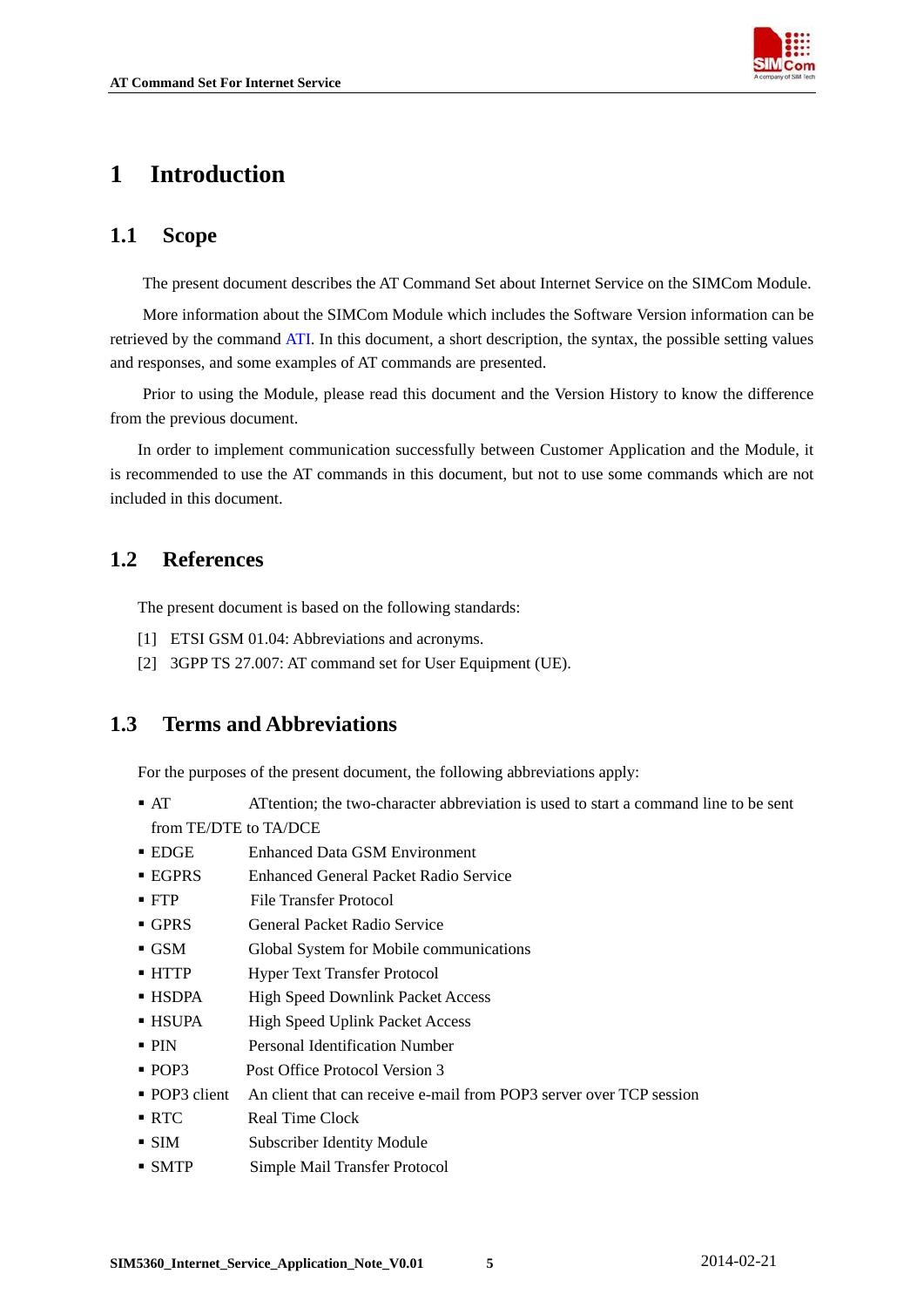

- <span id="page-6-0"></span>SMTP client An client that can transfer text-based e-mail to SMTP server over TCP session
- TA Terminal Adaptor; e.g. a data card (equal to DCE)
- TE Terminal Equipment; e.g. a computer (equal to DTE)
- UMTS Universal Mobile Telecommunications System
- URC Unsolicited Result Code
- USIM Universal Subscriber Identity Module
- WCDMA Wideband Code Division Multiple Access

## **1.4 Definitions and conventions**

1. For the purposes of the present document, the following syntactical definitions apply:

| $<$ CR>                  | Carriage return character.                                                                                                                                                                                                                                                                |
|--------------------------|-------------------------------------------------------------------------------------------------------------------------------------------------------------------------------------------------------------------------------------------------------------------------------------------|
| $<$ LF $>$               | Linefeed character.                                                                                                                                                                                                                                                                       |
| $\langle \ldots \rangle$ | Name enclosed in angle brackets is a syntactical element. Brackets themselves do not<br>appear in the command line.                                                                                                                                                                       |
| $\left[\ldots\right]$    | Optional subparameter of AT command or an optional part of TA information response<br>is enclosed in square brackets. Brackets themselves do not appear in the command line.<br>If subparameter is not given, its value equals to its previous value or the recommended<br>default value. |
| underline                | Underlined defined subparameter value is the recommended default setting or factory<br>setting.                                                                                                                                                                                           |

- 2. Document conventions:
	- ♦ Display the examples of AT commands with *Italic* format.
	- ♦ Not display *blank-line* between command line and responses or inside the responses.
	- ♦ Generally, the characters <CR> and <LF> are intentionally omitted throughout this document.
	- ♦ If command response is ERROR, not list the ERROR response inside command syntax.

NOTE AT commands and responses in figures may be not following above conventions.

3. Special marks for commands or parameters:

SIM PIN – Is the command PIN protected? YES – AT command can be used only when SIM PIN is READY. NO – AT command can be used when SIM card is absent or SIM PIN validation is pending. References – Where is the derivation of command? 3GPP TS 27.007 – 3GPP Technical Specification 127 007. V.25ter – ITU–T Recommendation V.25ter. Vendor – The command is supported by SIMCom.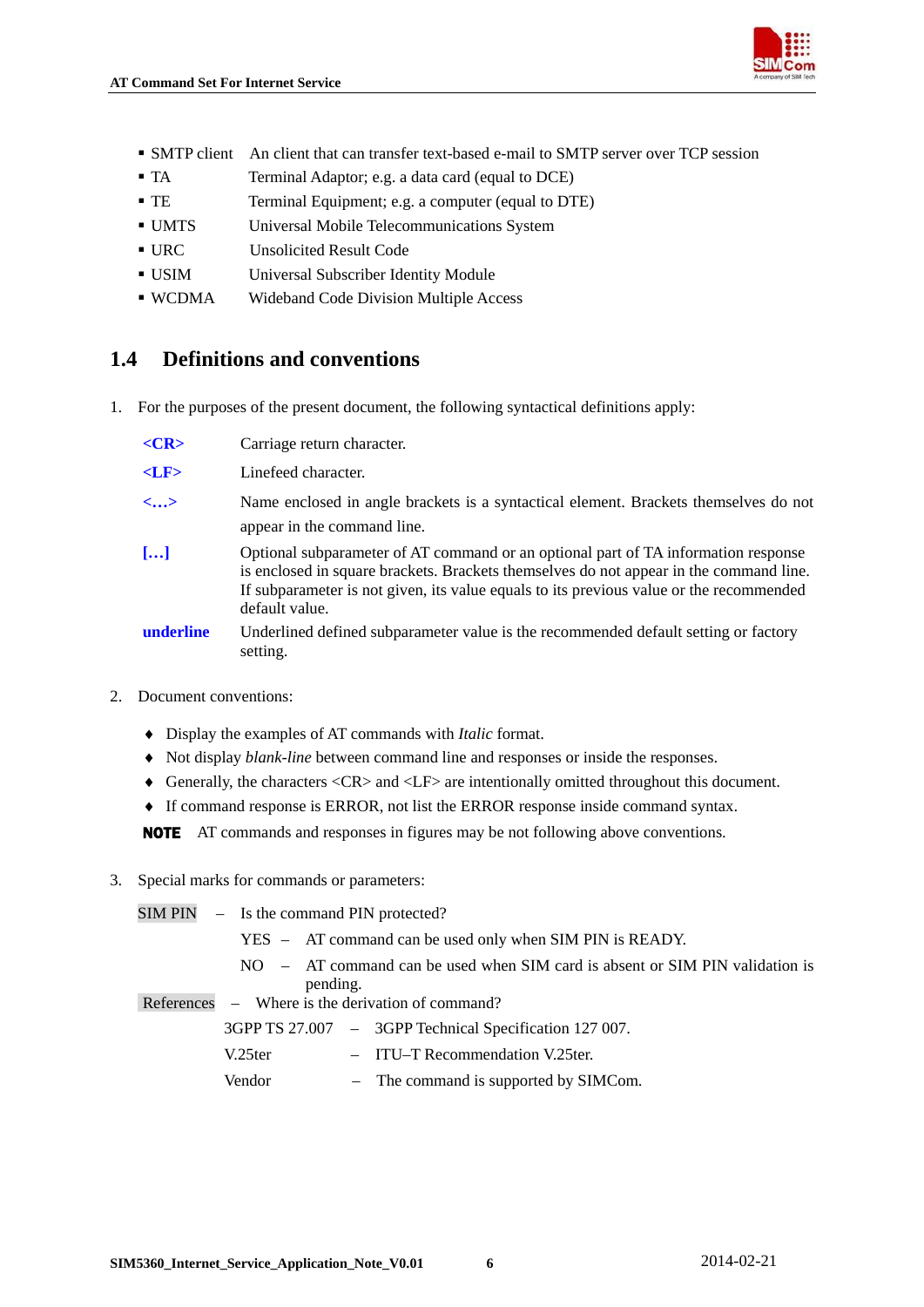

## <span id="page-7-0"></span>**2 AT Interface Synopsis**

## **2.1 Interface settings**

Between Customer Application and the Module, standardized RS–232 interface is used for the communication, and default values for the interface settings as following:

115200bps, 8 bit data, no parity, 1 bit stop, no data stream control.

## **2.2 AT command syntax**

The prefix "AT" or "at" (no case sensitive) must be included at the beginning of each command line (except  $A$  and  $++$ ), and the character  $\langle CR \rangle$  is used to finish a command line so as to issue the command line to the Module. It is recommended that a command line only includes a command.

When Customer Application issues a series of AT commands on separate command lines, leave a pause between the preceding and the following command until information responses or result codes are retrieved by Customer Application, for example, "OK" is appeared. This advice avoids too many AT commands are issued at a time without waiting for a response for each command.

In the present document, AT commands are divided into three categories: Basic Command, S Parameter Command, and Extended Command.

## **1. Basic Command**

The format of Basic Command is "AT <**x>>>>>>**" or "AT & <**x>>>>>>"** ("<**x>>**" is the command name, and "
is/are the parameter(s) for the basic command, and optional. An example of Basic Command is "ATE<n>", which informs the TA/DCE whether received characters should be echoed back to the TE/DTE according to the value of " $\langle n \rangle$ "; " $\langle n \rangle$ " is optional and a default value will be used if omitted.

## **2. S Parameter Command**

The format of S Parameter Command is " $\angle MTS\langle n\rangle = \angle m$ ", " $\langle n\rangle$ " is the index of the S-register to set, and " $\langle m \rangle$ " is the value to assign to it. " $\langle m \rangle$ " is optional; in this case, the format is "ATS $\langle n \rangle$ ", and then a default value is assigned.

## **3. Extended Command**

The Extended Command has several formats, as following table list:

| <b>Command Type</b> | <b>Syntax</b>       | <b>Comments</b>                              |
|---------------------|---------------------|----------------------------------------------|
| <b>Test Command</b> | $AT + < NAME \ge 2$ | Test the existence of the command; give some |
|                     |                     | information about the command subparameters. |

#### **Table 2-1: Types of Extended Command**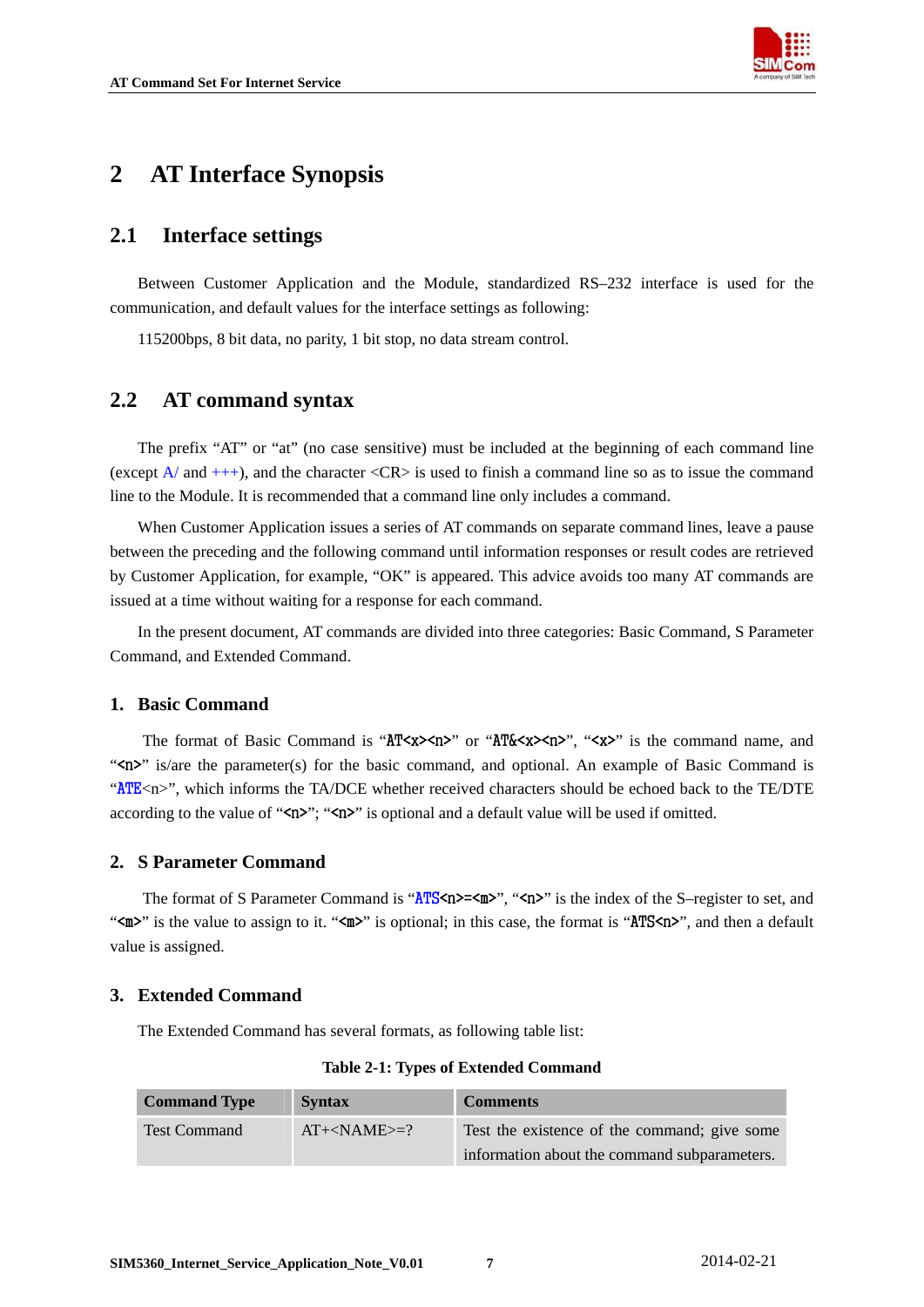

<span id="page-8-0"></span>

| Read Command             | $AT + < NAME > ?$    | Check the current values of subparameters.    |
|--------------------------|----------------------|-----------------------------------------------|
| Write Command            | $AT + < NAME > = <>$ | Set user-definable subparameter values.       |
| <b>Execution Command</b> | $AT + < NAME$        | Read non-variable subparameters determined by |
|                          |                      | internal processes.                           |

NOTEThe character "+" between the prefix "AT" and command name may be replaced by other character. For example, using "#" or "\$"instead of "+".

## **2.3 Information responses**

If the commands included in the command line are supported by the Module and the subparameters are correct if presented, some information responses will be retrieved by from the Module. Otherwise, the Module will report "ERROR" or "+CME ERROR" or "+CMS ERROR" to Customer Application.

Information responses start and end with <CR><LF>, i.e. the format of information responses is "<CR><LF><response><CR><LF>". Inside information responses, there may be one or more <CR><LF>. Throughout this document, only the responses are presented, and <CR><LF> are intentionally omitted.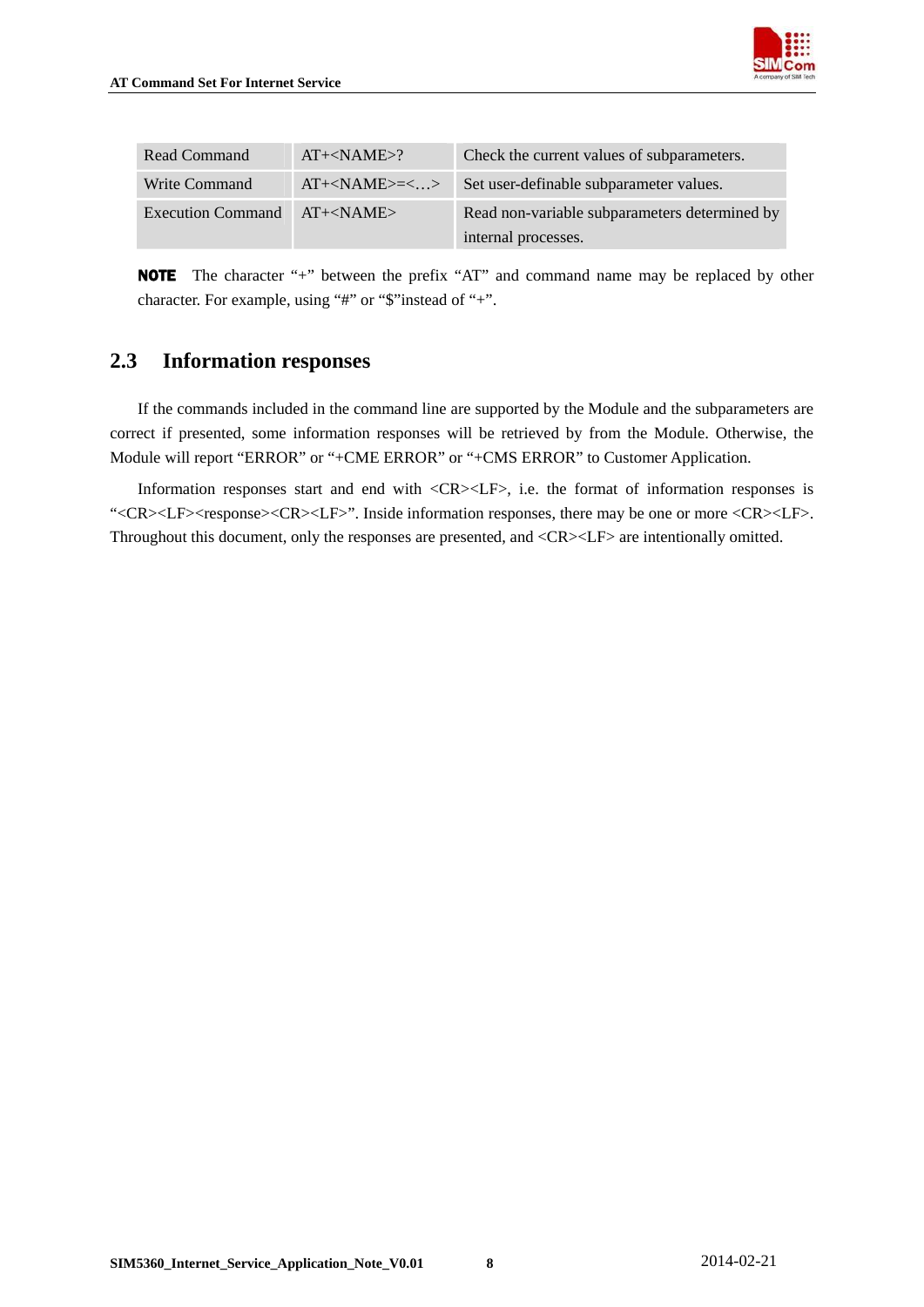

## <span id="page-9-0"></span>**3 Simple Mail Transfer Protocol Service**

Simple Mail Transfer Protocol (SMTP) is an internet standard for electronic mail (e-mail) transmission across Internet Protocol (IP) networks, and it is a text-based protocol.

To sending an e-mail successfully, TE must set some mandatory parameters for the SMTP client correctly, such as SMTP server address, sender and recipient address. After the process of sending an e-mail is started, SMTP Client will initiates a Transmission Control Protocol (TCP) session with the SMTP server to send e-mail header and body. In addition, attachments selected from file system can be sent along with an e-mail message, total size up to 10MB or maximal number up to 10.

Unsolicited Result Code (URC) "+SMTP: SUCCESS" is present from SMTP client to indicate that sending an e-mail is successful, and the TCP session for SMTP service is closed. If sending an e-mail is unsuccessful, other URCs will be returned to TE.

Sender/recipient address and e-mail subject are used to construct the e-mail's header. In addition, data and time are also present in the e-mail's header, which are gotten from the module. So it is recommended to set Real Time Clock (RTC) and time-zone for the module.

## **3.1 AT+SMTPSRV SMTP server address and port number**

## **Description**

The synchronous command is used to set SMTP server address and server's port number. SMTP client will initiate TCP session with the specified server to send an e-mail. If the process of sending an e-mail is ongoing, the command will return "ERROR" directly.

Read command returns current SMTP server address and port number.

Execution command will clear SMTP server address and set the port number as default value.

NOTE After an e-mail is sent successfully or unsuccessfully, SMTP server address and port number won't be cleared.

SIM PIN References

| YES | Vendor |
|-----|--------|
|     |        |

| <b>Test Command</b>      | Responses                                                   |
|--------------------------|-------------------------------------------------------------|
| $AT+SMTPSRV=?$           | $+$ SMTPSRV: (list of supported $\langle$ port $\rangle$ s) |
|                          | OK.                                                         |
| Read Command             | Responses                                                   |
| $AT+SMTPSRV$ ?           | +SMTPSRV: <server>, <port></port></server>                  |
|                          | OK                                                          |
| Write Command            | Responses                                                   |
| $AT+SMTPSRV=<$ server>   | $\overline{\text{OK}}$                                      |
| $\left[,\text{}\right]$  |                                                             |
| <b>Execution Command</b> | Responses                                                   |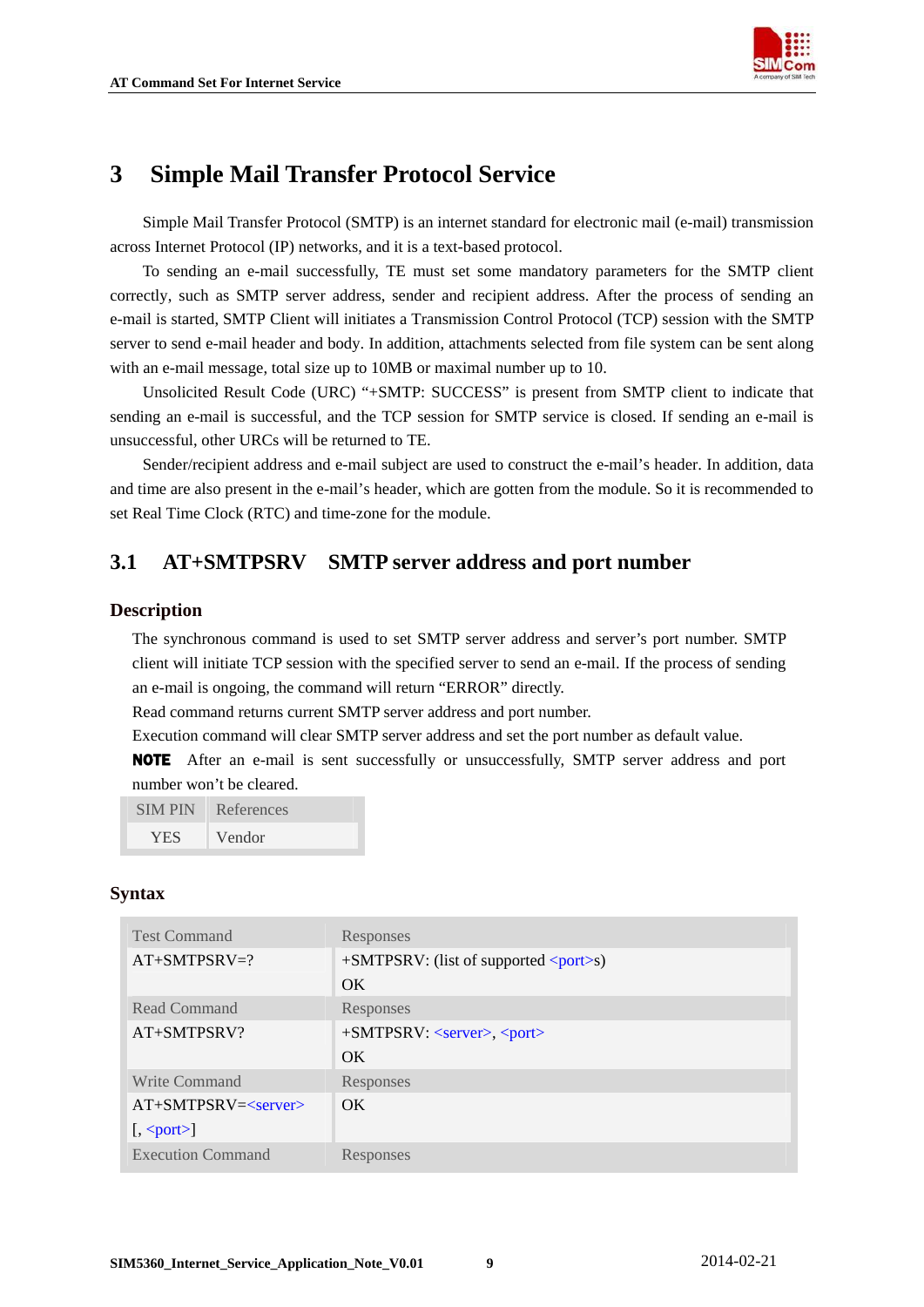

<span id="page-10-0"></span>

| ОK<br>AT+SMTPSRV |  |
|------------------|--|
|------------------|--|

<server>

SMTP server address, non empty string with double quotes, mandatory and ASCII text string up to 128 characters.

<port>

Port number of SMTP server in decimal format, from 1 to 65535, and default port is 25 for SMTP.

#### **Examples**

| $AT+SMTPSRV=$ "smtp.server.com",25 |
|------------------------------------|
| OK                                 |
| $AT+SMTPSRV$ ?                     |
| +SMTPSRV: "smtp.server.com", 25    |
| OK                                 |
| $AT+SMTPSRV$                       |
| OK                                 |
| $AT+SMTPSRV$ ?                     |
| $+ SMTPSRV:$ "", 25                |
| OK                                 |

## **3.2 AT+SMTPAUTH SMTP server authentication**

#### **Description**

The synchronous command is used to control SMTP authentication during connection with SMTP server. If SMTP server requires authentication while logging in the server, TE must set the authentication control flag and provide user name and password correctly before sending an e-mail. If the process of sending an e-mail is ongoing, the command will return "ERROR" directly.

Read command returns current SMTP server authentication control flag, if the flag is 0, both <user> and  $\langle \text{pwd} \rangle$  are empty strings.

Execution Command cancels SMTP server authentication and clear user name and password.

NOTE After an e-mail is sent successfully or unsuccessfully, server authentication won't be cleared.

| <b>SIMPIN</b> | References |
|---------------|------------|
| YES.          | Vendor     |

| <b>Test Command</b> | Responses                                          |
|---------------------|----------------------------------------------------|
| $AT+SMTPAUTH=?$     | $+$ SMTPAUTH: (list of supported $\langle$ flag>s) |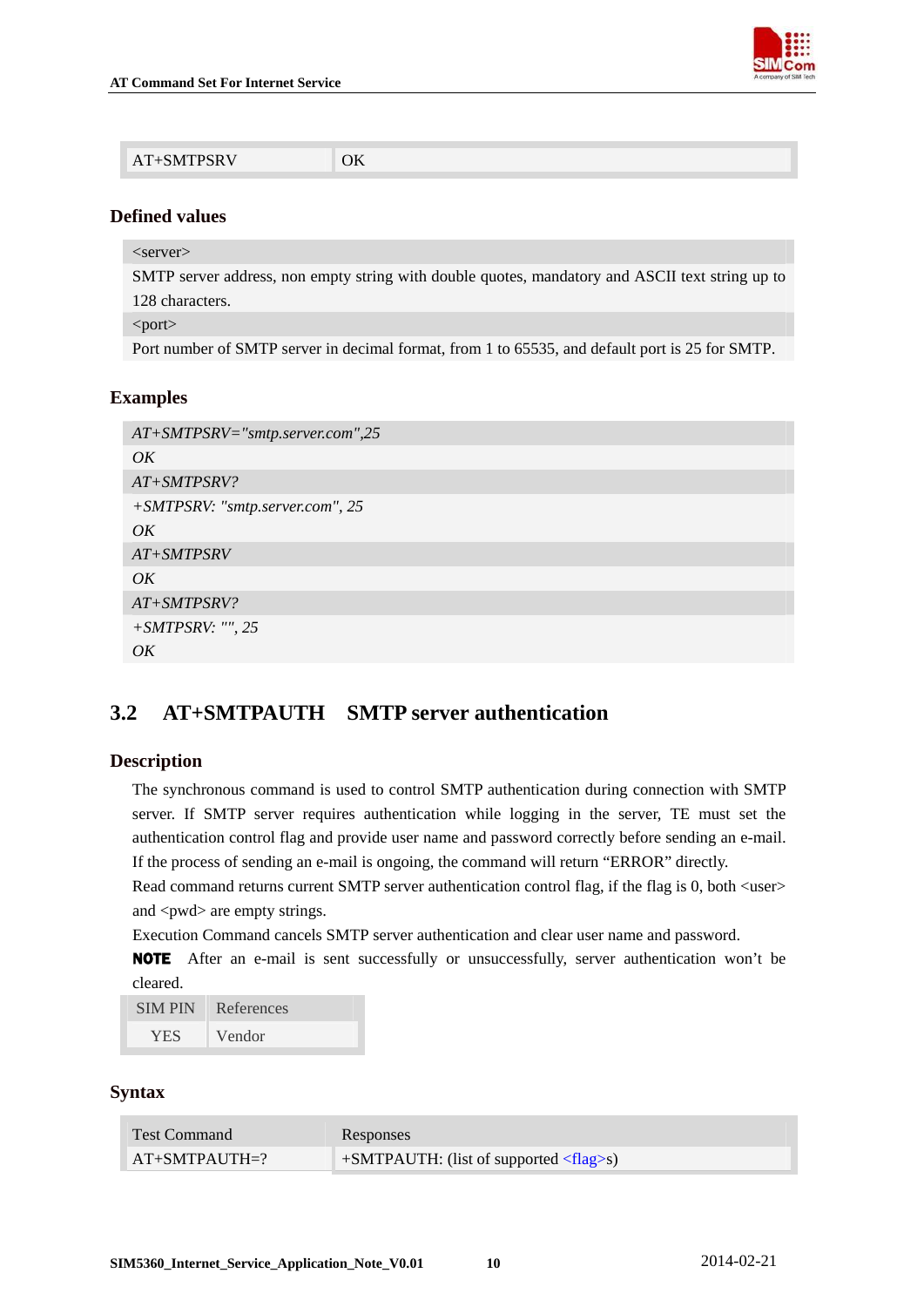

<span id="page-11-0"></span>

|                                                                            | OK.                                                            |
|----------------------------------------------------------------------------|----------------------------------------------------------------|
| Read Command                                                               | Responses                                                      |
| AT+SMTPAUTH?                                                               | $+$ SMTPAUTH: $\langle$ flag>, $\langle$ user>, $\langle$ pwd> |
|                                                                            | OK.                                                            |
| Write Command                                                              | Responses                                                      |
| $AT+SMTPAUTH=$                                                             | OK.                                                            |
| $\langle flag \rangle$ [, $\langle user \rangle$ , $\langle pwd \rangle$ ] |                                                                |
| <b>Execution Command</b>                                                   | Responses                                                      |
| AT+SMTPAUTH                                                                | OK.                                                            |

<flag>

SMTP server authentication control flag, integer type.

- 0 SMTP server doesn't require authentication, factory value.
- 1 SMTP server requires authentication.

<user>

User name to be used for SMTP authentication, non empty string with double quotes and up to 128 characters.

<pwd>

Password to be used for SMTP authentication, string with double quotes and up to 128 characters. **NOTE** If  $\langle$ flag> is 0,  $\langle$ user> and  $\langle$ pwd> must be omitted (i.e. only  $\langle$ flag> is present).

## **Examples**

```
AT+SMTPAUTH? 
+SMTPAUTH: 0, "", "" 
OK 
AT+SMTPAUTH=1,"username","password" 
OK 
AT+SMTPAUTH? 
+SMTPAUTH: 0, "username", "password" 
OK 
AT+SMTPAUTH 
OK 
AT+SMTPAUTH? 
+SMTPAUTH: 0, "", "" 
OK
```
## **3.3 AT+SMTPFROM Sender address and name**

## **Description**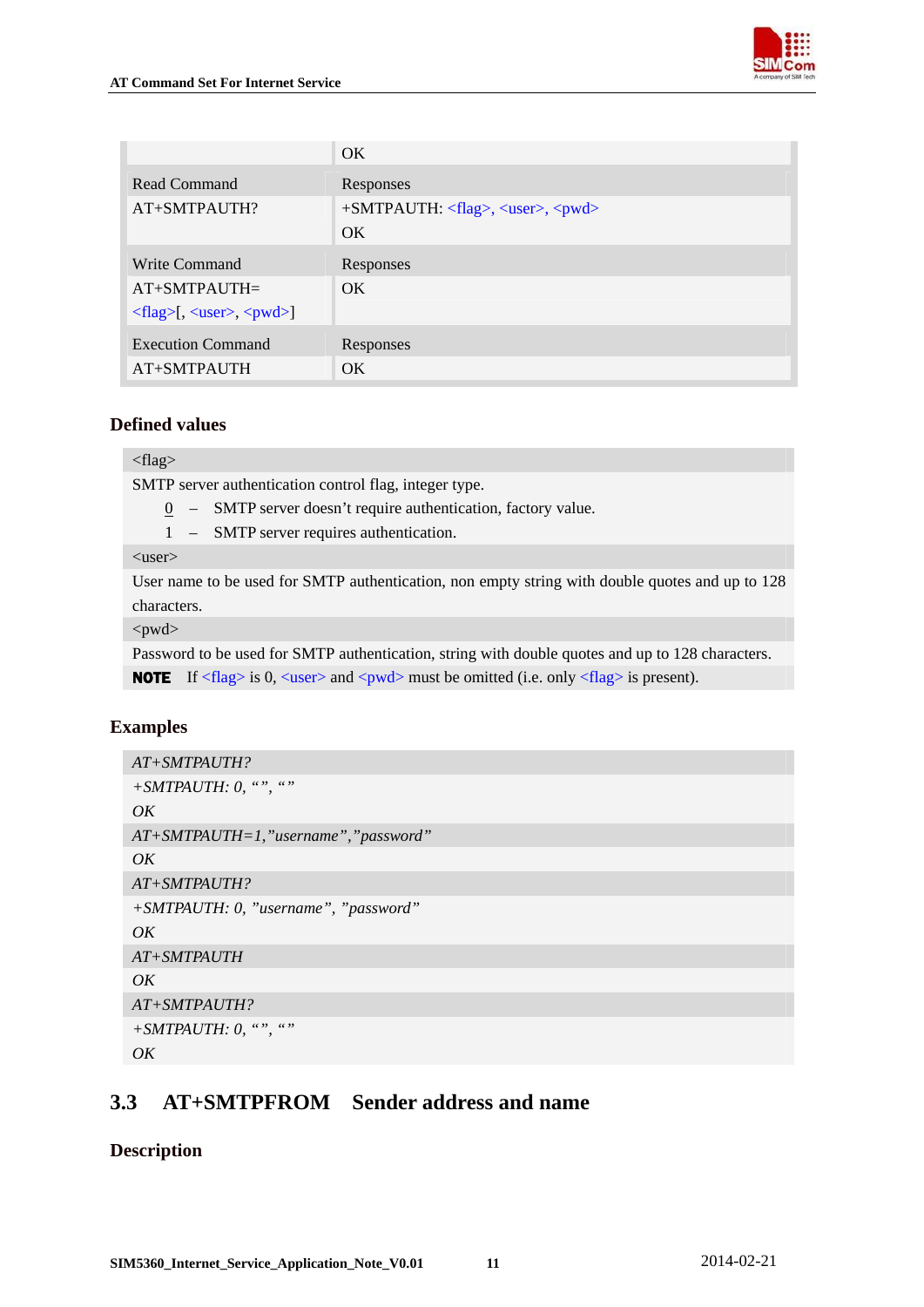

The synchronous command is used to set sender's address and name, which are used to construct e-mail header. The sender's address must be correct, and if the process of sending an e-mail is ongoing, the command will return "ERROR" directly.

Read command returns current sender's address and name.

Execution command will clear sender's address and name.

NOTE After an e-mail is sent successfully or unsuccessfully, sender address and name won't be cleared.

| <b>SIMPIN</b> | References |
|---------------|------------|
| <b>YES</b>    | Vendor     |

## **Syntax**

| <b>Test Command</b>                                           | Responses                                                |
|---------------------------------------------------------------|----------------------------------------------------------|
| AT+SMTPFROM=?                                                 | $\overline{\text{OK}}$                                   |
| Read Command                                                  | Responses                                                |
| AT+SMTPFROM?                                                  | $+SMTPFROM: \langle saddr \rangle, \langle same \rangle$ |
|                                                               | OK.                                                      |
| Write Command                                                 | Responses                                                |
| $AT+SMTPFROM=$                                                | $\alpha$                                                 |
| $\langle \text{saddr}\rangle$ , $\langle \text{sname}\rangle$ |                                                          |
| <b>Execution Command</b>                                      | Responses                                                |
| AT+SMTPFROM                                                   | OK.                                                      |

## **Defined values**

#### <saddr>

E-mail sender address (MAIL FROM), non empty string with double quotes, mandatory and ASCII text up to 128 characters.  $\langle$ saddr $\rangle$  will be present in the header of the e-mail sent by SMTP client in the field: "*From:* ".

#### <sname>

E-mail sender name, string with double quotes, and alphanumeric ASCII text up to 64 characters. <sname> will be present in the header of the e-mail sent by SMTP client in the field: "*From:* ".

#### **Examples**

```
AT+SMTPFROM="senderaddress@server.com","sendername" 
OK 
AT+SMTPFROM? 
+SMTPFROM: "senderaddress@server.com", "sendername" 
OK
AT+SMTPFROM 
\overline{OK}AT+SMTPFROM?
```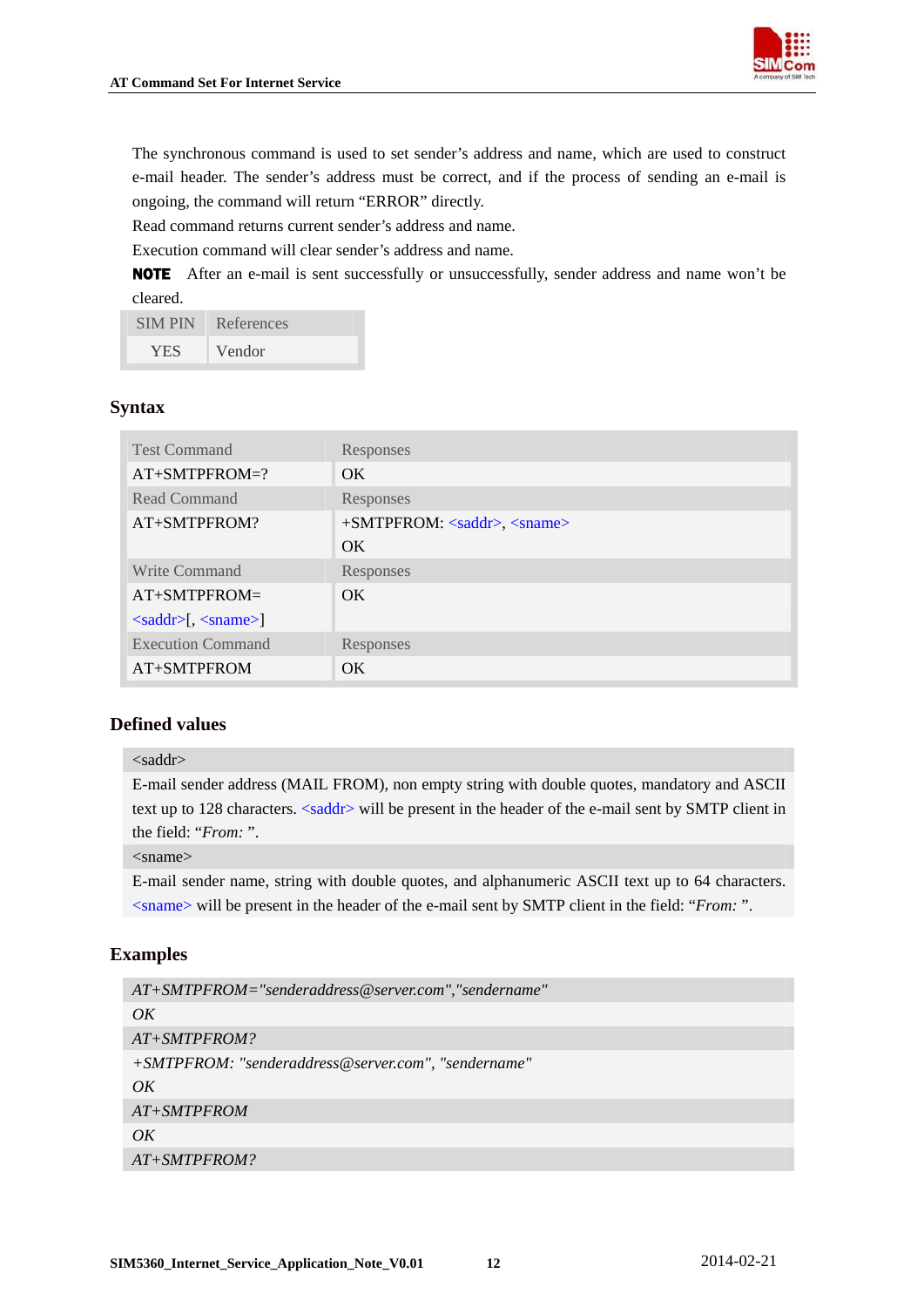```
+SMTPFROM: "", "" 
OK
```
## **3.4 AT+SMTPRCPT Recipient address and name (TO/CC/BCC)**

## **Description**

The synchronous command is used to set recipient address/name and kind (TO/CC/BCC). If only the parameter of "kind" is present, the command will clear all recipients of this kind, and if only parameters of "kind" and "index" are present, the command will clear the specified recipient. If the process of sending an e-mail is ongoing, the command will return "ERROR" directly.

Read command returns current recipient address/name and kind list.

Execution command will clear all recipient information.

NOTE After an e-mail is sent successfully, all recipients will be cleared, if unsuccessfully, they won't be cleared.

| <b>SIMPIN</b> | References |
|---------------|------------|
| YES.          | Vendor     |

## **Syntax**

| <b>Test Command</b>                                                                           | Responses                                                                                          |
|-----------------------------------------------------------------------------------------------|----------------------------------------------------------------------------------------------------|
| $AT+SMTPRCPT=?$                                                                               | $+$ SMTPRCPT: (list of supported $\langle$ kind>s), (list of supported<br>$\langle index>s\rangle$ |
|                                                                                               | OK.                                                                                                |
| Read Command                                                                                  | Responses                                                                                          |
| $AT+SMTPRCPT?$                                                                                | [+SMTPRCPT: <kind>, <index>, <raddr>, <rname></rname></raddr></index></kind>                       |
|                                                                                               | $[<\!\!CR\!\!>\!\!LE\!\!>]$                                                                        |
|                                                                                               | OK.                                                                                                |
| Write Command                                                                                 | Responses                                                                                          |
| $AT+SMTPRCPT=$                                                                                | OK.                                                                                                |
| $\langle$ kind $\rangle$ [, $\langle$ index $\rangle$                                         |                                                                                                    |
| $\left[ \langle \text{raddr} \rangle \left[ \langle \text{c} \rangle \right] \rangle \right]$ |                                                                                                    |
| <b>Execution Command</b>                                                                      | Responses                                                                                          |
| AT+SMTPRCPT                                                                                   | OK.                                                                                                |

## **Defined values**

#### $\langle$ kind $\rangle$

Recipient kind, the kinds of TO and CC are used to construct e-mail header in the field: "*To:* " or "*Cc:* ".

- 0 TO, normal recipient.
- 1 CC, Carbon Copy recipient.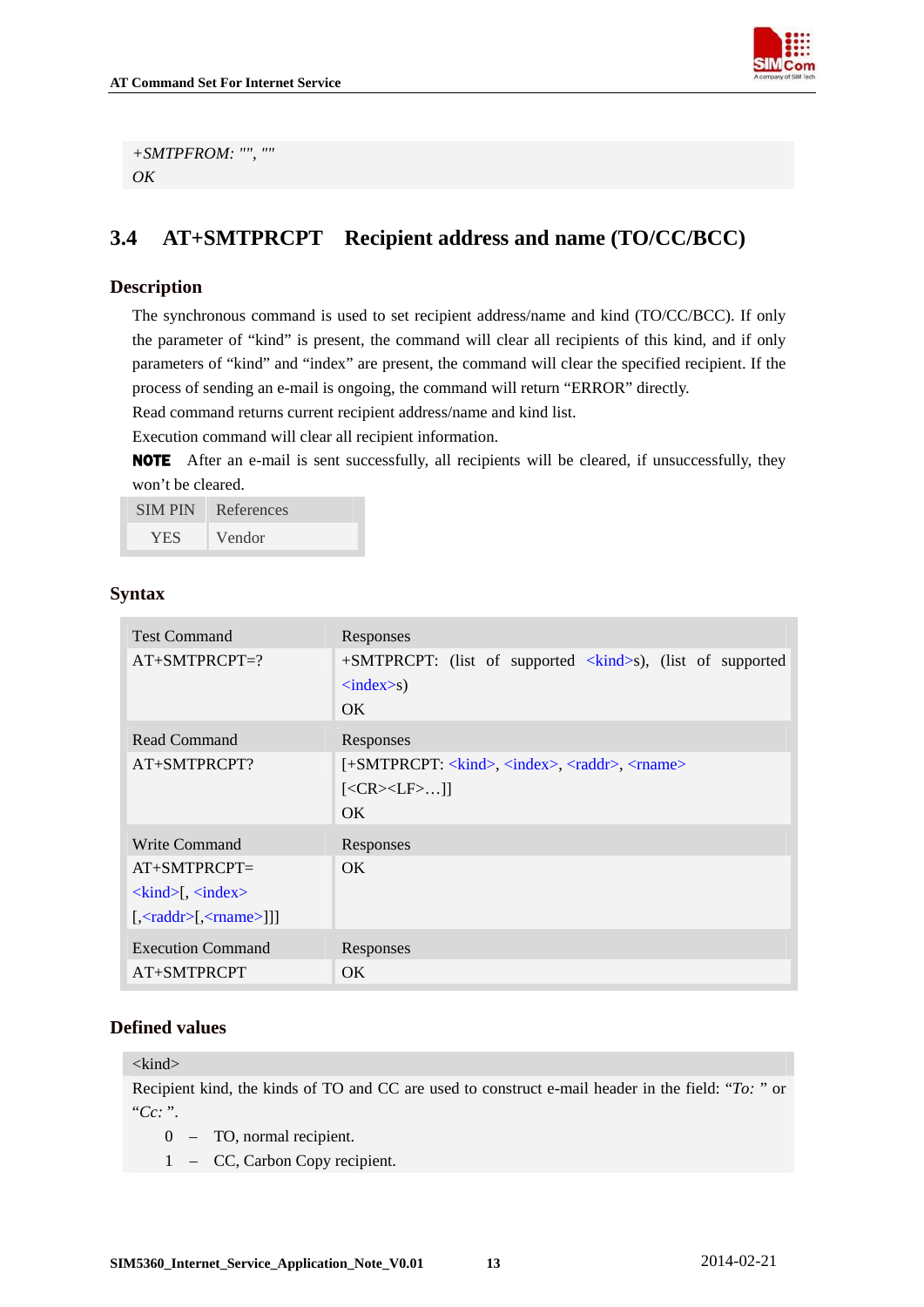

<span id="page-14-0"></span>2 – BCC, Blind Carbon Copy recipient.

<index>

Index of the kind of recipient, decimal format, and from 0 to 4.

<raddr>

Recipient address, non empty string with double quotes, and up to 128 characters.

<rname>

Recipient name, string type with double quotes, and up to 64 characters.

#### **Examples**

| $AT+SMTPRCPT=0, 0, "reptaddress_to@server.com", "reptname_to"$ |
|----------------------------------------------------------------|
| OK                                                             |
| $AT+SMTPRCPT?$                                                 |
| $+SMTPRCPT: 0, 0, "rcptaddress_to@server.com", "rcptname_to"$  |
| $\overline{OK}$                                                |
| $AT+SMTPRCPT=1, 0, "reptaddress_cc@server.com", "reptname_cc"$ |
| $\overline{OK}$                                                |
| $AT+SMTPRCPT?$                                                 |
| +SMTPRCPT: 0, 0, "rcptaddress_to@server.com", "rcptname_to"    |
| +SMTPRCPT: 1, 0, "rcptaddress_cc@server.com", "rcptname_cc"    |
| OK                                                             |

## **3.5 AT+SMTPSUB E-mail subject**

## **Description**

The synchronous command is used to set the subject of e-mail, which is used to construct e-mail header. If the process of sending an e-mail is ongoing, the command will return "ERROR" directly. Read command returns current e-mail subject.

Execution command will clear the subject.

NOTE After an e-mail is sent successfully, the subject will be cleared, if unsuccessfully, it won't be cleared.

| <b>SIMPIN</b> | References |
|---------------|------------|
| YES.          | Vendor     |

| <b>Test Command</b> | Responses                                |
|---------------------|------------------------------------------|
| $AT+SMTPSUB=?$      | OK                                       |
| Read Command        | Responses                                |
| AT+SMTPSUB?         | $+$ SMTPSUB: $\langle$ subject $\rangle$ |
|                     | OK                                       |
| Write Command       | Responses                                |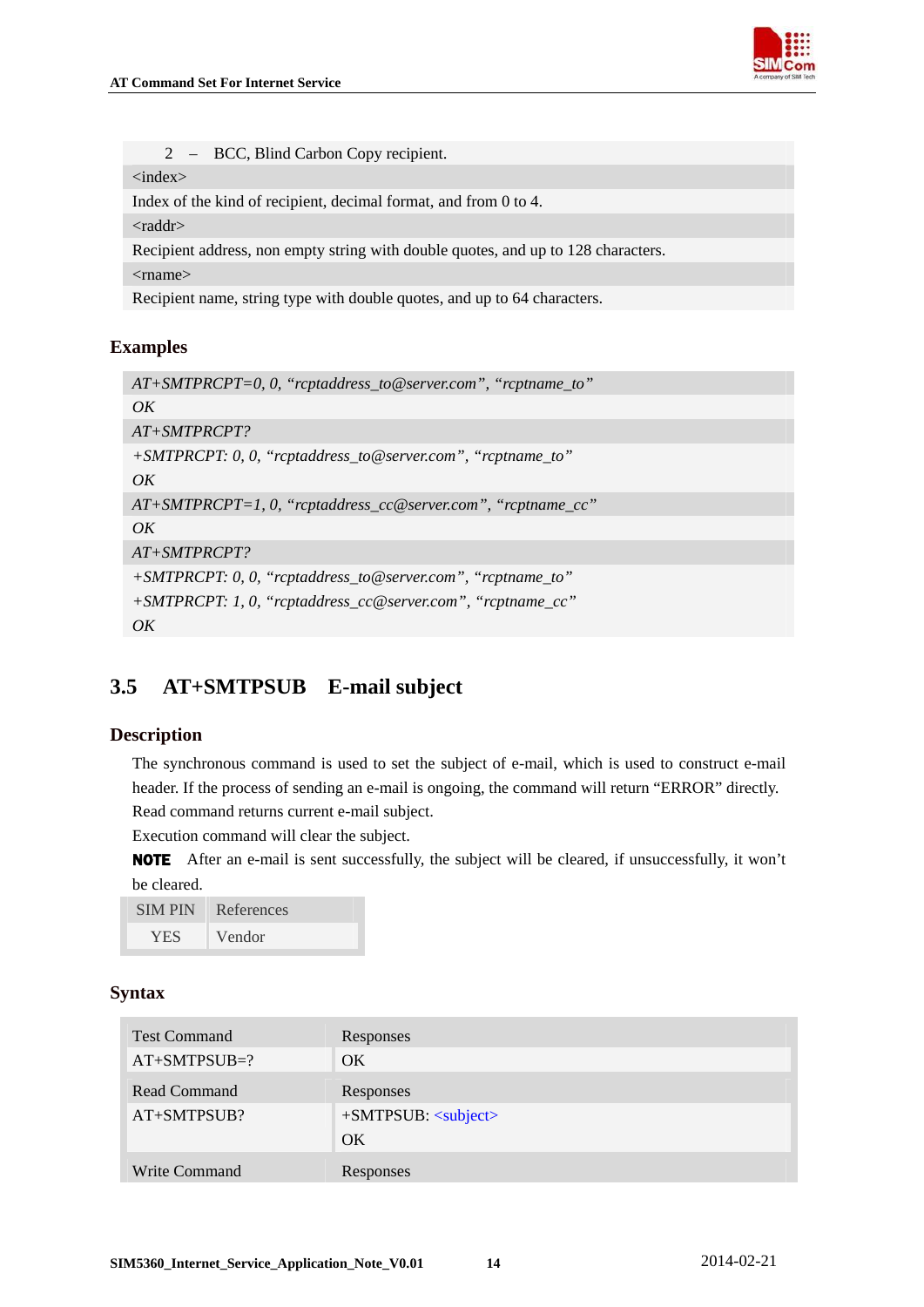

<span id="page-15-0"></span>

| $AT+SMTPSUB=subject>$    | $\overline{O}$ OK |
|--------------------------|-------------------|
| <b>Execution Command</b> | Responses         |
| <b>AT+SMTPSUB</b>        | OК                |

<subject>

E-mail subject, string with double quotes, and ASCII text up to 512 characters. <subject> will be present in the header of the E-mail sent by SMTP client in the field: "*Subject:* ".

## **Examples**

```
AT+SMTPSUB? 
+SMTPSUB: "" 
OKAT+SMTPSUB="THIS IS A TEST MAIL" 
OK 
AT+SMTPSUB? 
+SMTPSUB: "THIS IS A TEST MAIL" 
OK
```
## **3.6 AT+SMTPBODY E-mail body**

#### **Description**

The command is used to set e-mail body, which will be sent to SMTP server with text format.

Read command returns current e-mail body. If the process of sending an e-mail is ongoing, the command will return "ERROR" directly.

Execute command will switch the serial port from command mode to data mode, so TE can enter more ASCII text as e-mail body (up to 5120), and CTRL-Z (ESC) is used to finish (cancel) the input operation and switch the serial port back to command mode.

NOTE After an e-mail is sent successfully, the body will be cleared, if unsuccessfully, it won't be cleared.

| <b>SIMPIN</b> | References          |
|---------------|---------------------|
| <b>YES</b>    | Vendor <sup>1</sup> |

| <b>Test Command</b> | Responses                  |
|---------------------|----------------------------|
| $AT+SMTPBODY=?$     | OK                         |
| Read Command        | Responses                  |
| AT+SMTPBODY?        | $+SMTPBODY$ :<br><br>body> |
|                     | OК                         |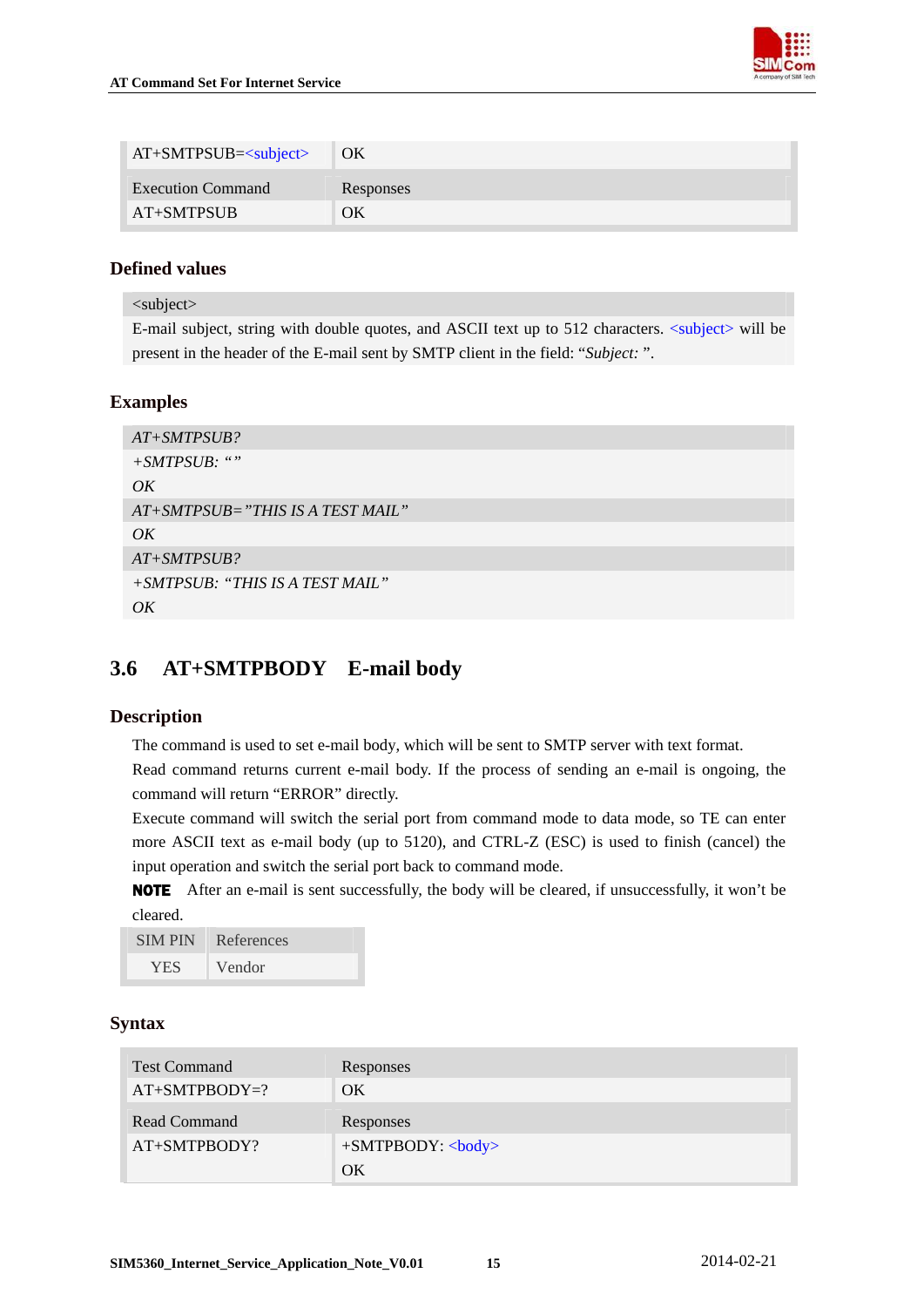<span id="page-16-0"></span>

| Write Command            | Responses |
|--------------------------|-----------|
| $AT+SMTPBODY=$           | OK        |
| <b>Execution Command</b> | Responses |
| AT+SMTPBODY              | >>        |

<body>

E-mail body, string with double quotes, and printable ASCII text up to 512 or 5120 characters. NOTE In data mode, "BACKSPACE" can be used to cancel an ASCII character.

### **Examples**

| AT+SMTPBODY="THIS IS A TEST MAIL FROM SIMCOM MODULE" |
|------------------------------------------------------|
| OK                                                   |
| $AT+SMTPBODY?$                                       |
| +SMTPBODY: "THIS IS A TEST MAIL FROM SIMCOM MODULE"  |
| $\overline{OK}$                                      |
| $AT+SMTPBODY$                                        |
| $>>$ This is a test mail. < CTRL-Z $>$               |
| $\overline{OK}$                                      |
| $AT+SMTPBODY?$                                       |
| $+SMTPBODY:$ "This is a test mail."                  |
| $\overline{OK}$                                      |
| $AT+SMTPBODY$                                        |
| $>>$ This is a test mail. $\langle ESC \rangle$      |
| $\overline{OK}$                                      |
| $AT+SMTPBODY?$                                       |
| $+SMTPBODY:$ ""                                      |
| OK                                                   |
|                                                      |

## **3.7 AT+SMTPBCH E-mail body character set**

## **Description**

This synchronous command is used to set the body character set of e-mail. If the process of sending an e-mail is ongoing, the command will return "ERROR" directly. Read command returns current e-mail body character set.

| <b>SIMPIN</b> | References |
|---------------|------------|
| <b>YES</b>    | Vendor     |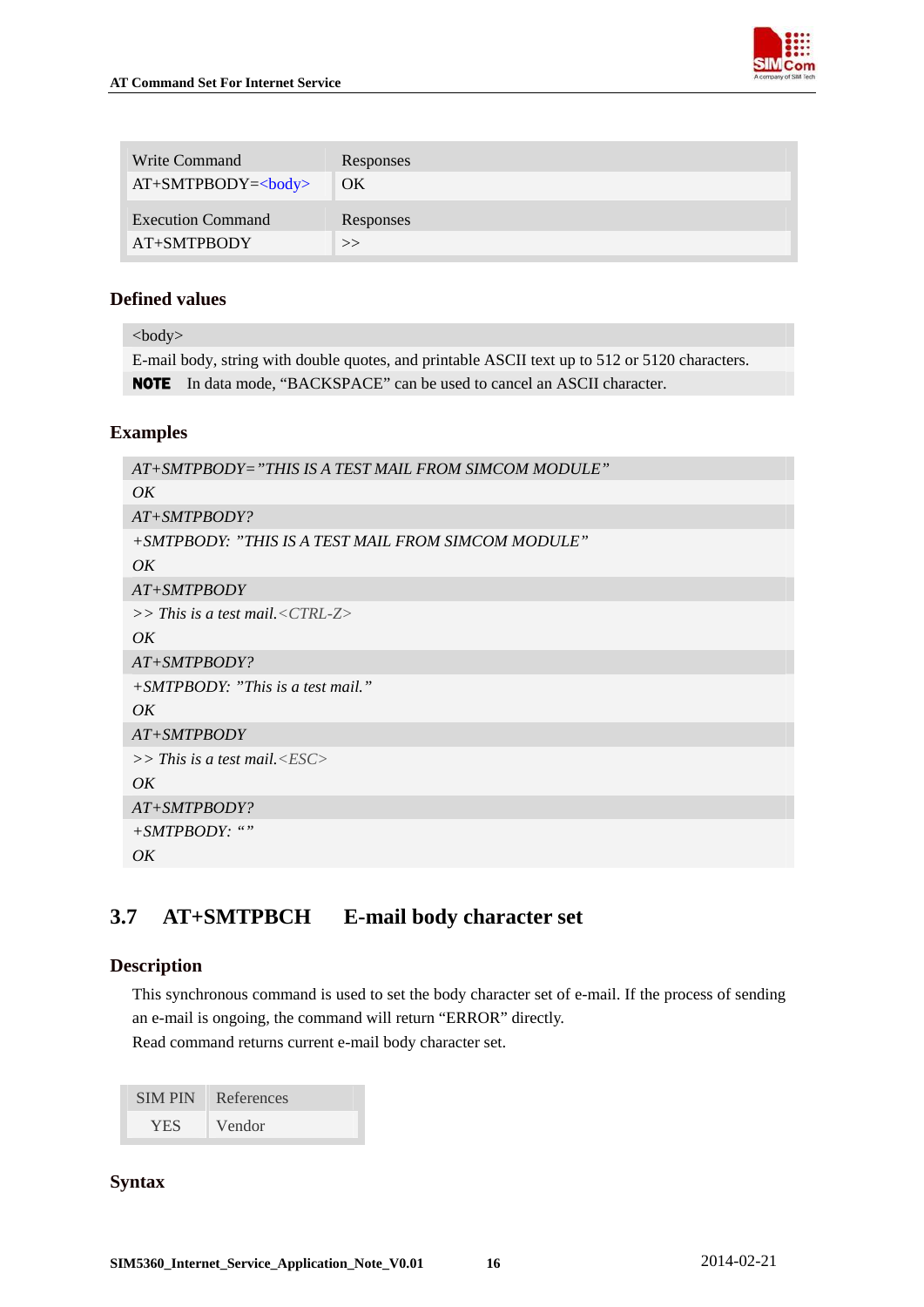

<span id="page-17-0"></span>

| <b>Test Command</b>      | Responses                                |
|--------------------------|------------------------------------------|
| $AT+SMTPBCH=?$           | +SMTPBCH: "CHARSET"                      |
|                          | OK.                                      |
| <b>Read Command</b>      | Responses                                |
| AT+SMTPBCH?              | $+$ SMTPBCH: $\langle$ charset $\rangle$ |
|                          | OK.                                      |
| Write Command            | Responses                                |
| $AT+SMTPBCH=<>charse$    | OK.                                      |
|                          | <b>ERROR</b>                             |
| <b>Execution Command</b> | Responses                                |
| AT+SMTPBCH               | OK.                                      |
|                          | <b>ERROR</b>                             |

## <charset>

E-mail body character, string with double quotes. By default, it is "utf-8". The maximum length is 30 bytes.

## **Examples**

| $AT+SMTPBCH=?$        |
|-----------------------|
| +SMTPBCH: "CHARSET"   |
| OK                    |
| $AT+SMTPBCH="gb2312"$ |
| OK                    |
| $AT+SMTPBCH?$         |
| $+ SMTPBCH:$ "gb2312" |
| $\overline{OK}$       |

## **3.8 AT+SMTPFILE Select attachment**

## **Description**

The synchronous command is used to select file as e-mail attachment. If the process of sending an e-mail is ongoing, the command will return "ERROR" directly.

Read command returns current all selected attachments with full path.

Execute command will clear all attachments.

NOTE After an e-mail is sent successfully, attachment will be cleared, if unsuccessfully, it won't be cleared. The same file can't be selected twice.

| <b>SIMPIN</b> | References |
|---------------|------------|
| <b>YES</b>    | Vendor     |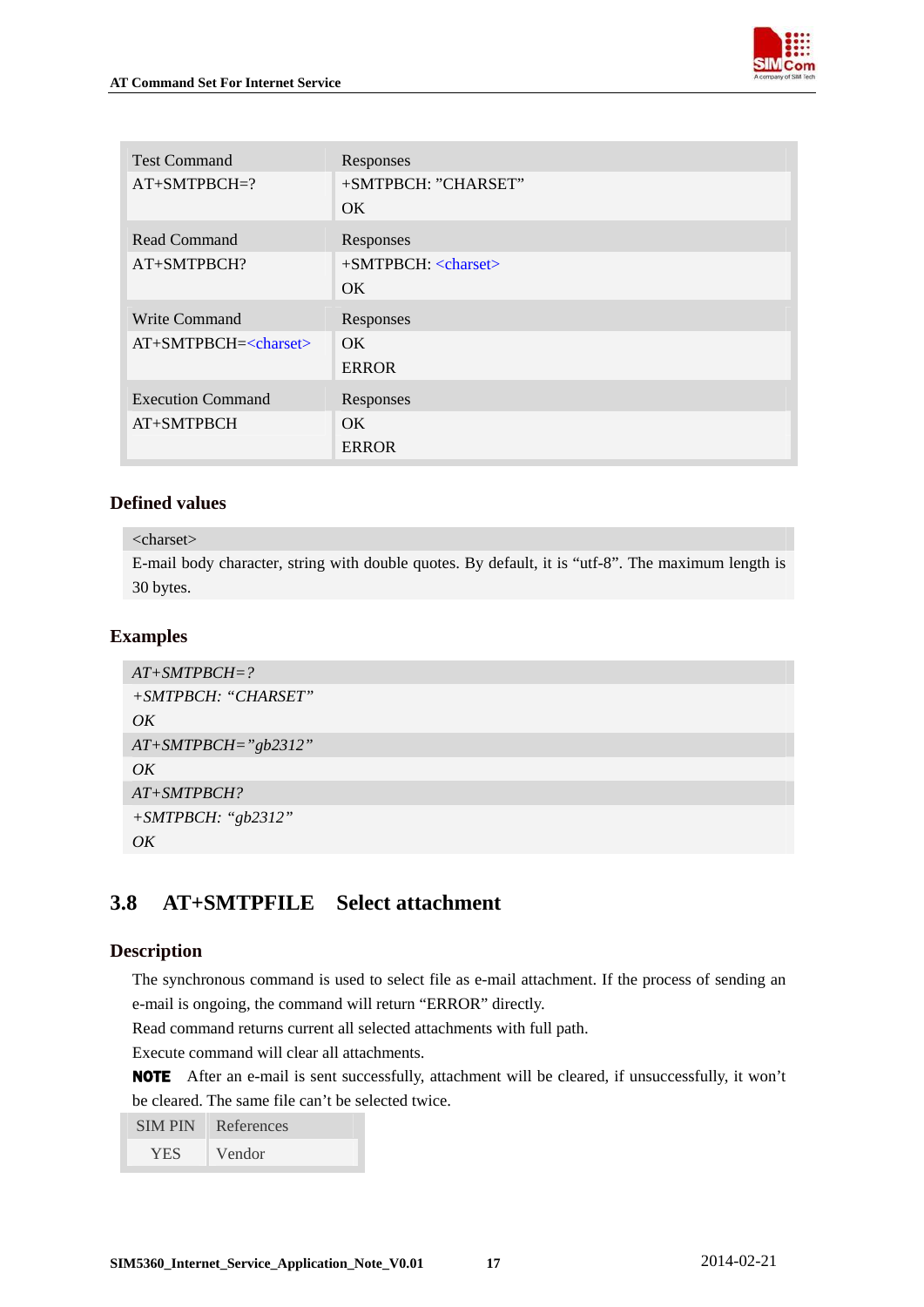

## <span id="page-18-0"></span>**Syntax**

| <b>Test Command</b>                                  | Responses                                                                 |
|------------------------------------------------------|---------------------------------------------------------------------------|
| $AT+SMTPFILE=?$                                      | $+$ SMTPFILE: (list of supported $\langle$ index>s)                       |
|                                                      | OK.                                                                       |
| Read Command                                         | Responses                                                                 |
| $AT+SMTPFILE?$                                       | [+SMTPFILE: <index>, <filename>, <filesize></filesize></filename></index> |
|                                                      | $[<\!\!CR\!\!>\!\!<\!\!LF\!\!>]$                                          |
|                                                      | OK.                                                                       |
| Write Command                                        | Responses                                                                 |
| $AT+SMTPEILE=$                                       | OK.                                                                       |
| $\langle index \rangle$ , $\langle filename \rangle$ | [+SMTP: OVERSIZE]                                                         |
|                                                      | <b>ERROR</b>                                                              |
| <b>Execution Command</b>                             | Responses                                                                 |
| AT+SMTPFILE                                          | OK.                                                                       |

## **Defined values**

#### <index>

Index for attachments, from 1 to 10. According to the sequence of  $\langle$ index>, SMTP client will encode and send all attachments.

<filename>

String type with double quotes, the name of a file which is under current directory (refer to file system commands). SMTP client doesn't allow two attachments with the same file name.

<filesize>

File size in decimal format. The total size of all attachments can't exceed 10MB.

## **Examples**

```
AT+SMTPFILE=1,"file1.txt" 
OK 
AT+SMTPFILE? 
+SMTPFILE: 1, "D:/file1.txt" 
OK 
AT+SMTPFILE=2,"file2.txt" 
OKAT+SMTPFILE? 
+SMTPFILE: 1, "D:/file1.txt" 
+SMTPFILE: 2, "D:/file2.txt" 
OK
```
## **3.9 AT+SMTPSEND Initiate session and send e-mail**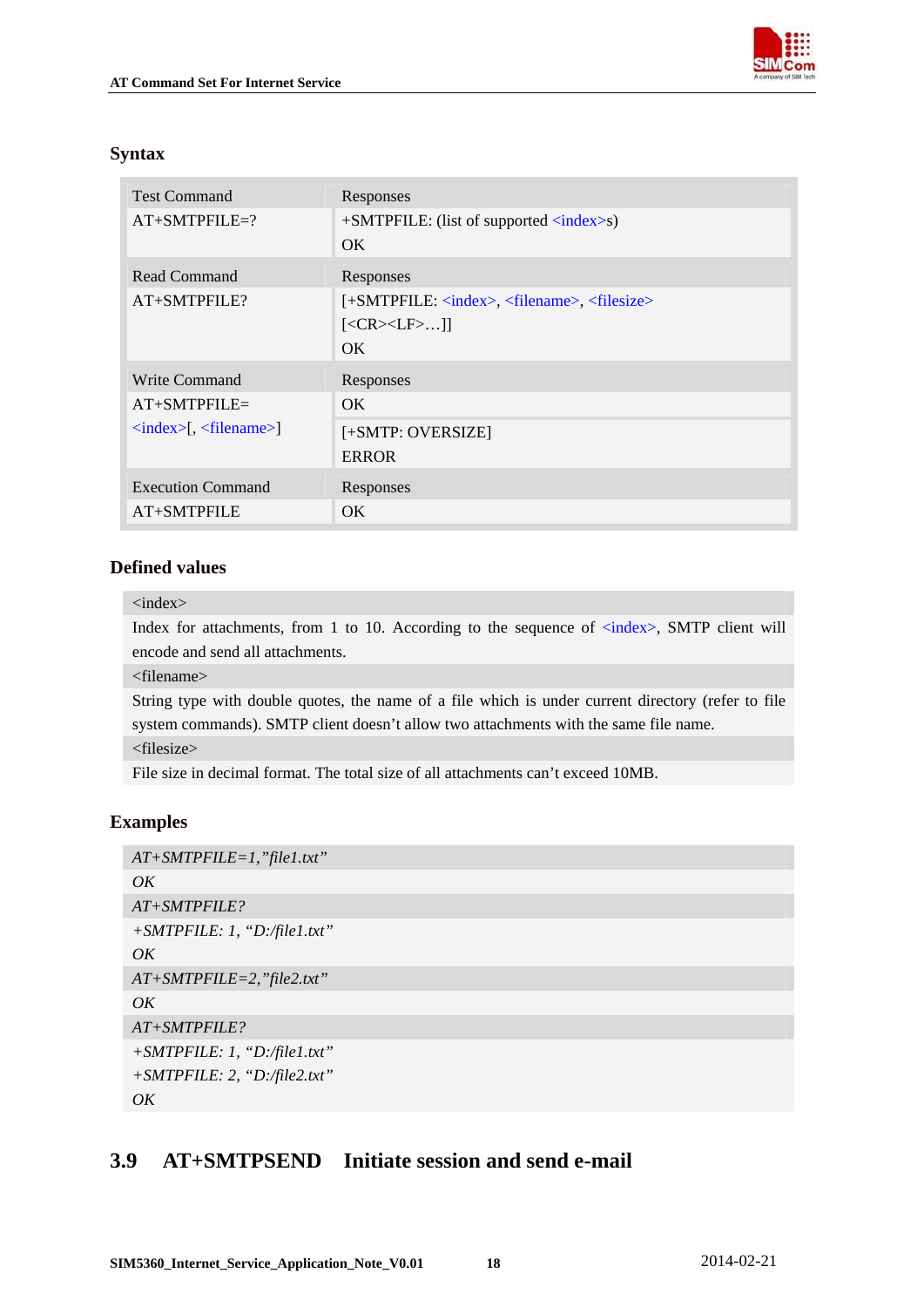

## <span id="page-19-0"></span>**Description**

The asynchronous command is used to initiate TCP session with SMTP server and send an e-mail after all mandatory parameters have been set correctly. After SMTP client has connected with specified SMTP server and SMTP client receives an indication that indicates SMTP server is working well, the command will return "+SMTP: OK", but it doesn't indicate that the e-mail is already sent successfully.

After the e-mail is sent and the session is closed, an Unsolicited Result Code (URC) will be returned to TE, "+SMTP: SUCCESS" indicates the e-mail is sent successfully, and other URCs indicate an failed result and the session is closed.

| <b>SIMPIN</b> | References |
|---------------|------------|
| <b>YES</b>    | Vendor     |

## **Syntax**

| <b>Test Command</b>      | Responses                                 |
|--------------------------|-------------------------------------------|
| $AT+SMTPSEND=?$          | OK.                                       |
| <b>Read Command</b>      | Responses                                 |
| AT+SMTPSEND?             | $+$ SMTPSEND: $\langle$ ongoing $\rangle$ |
|                          | OK.                                       |
| <b>Execution Command</b> | Responses                                 |
| AT+SMTPSEND              | $+SMTP$ : OK                              |
|                          | OK.                                       |
|                          |                                           |
|                          | $+SMTP: code>$                            |
|                          | $+SMTP: code>$                            |
|                          | <b>ERROR</b>                              |

## **Defined values**

#### <ongoing>

Whether or not an e-mail is sent in process. If the process of sending an e-mail is ongoing, SMTP client can't send the e-mail again.

| chem can coence and comain again. |                                                                          |
|-----------------------------------|--------------------------------------------------------------------------|
| $0 -$ Not ongoing.                |                                                                          |
| Ongoing.<br>1<br>$-$              |                                                                          |
| $<$ code $>$                      |                                                                          |
| <b>SUCCESS</b>                    | SMTP client has sent the e-mail successfully.                            |
| <b>ONGOING</b>                    | The process of sending an e-mail is ongoing.                             |
| <b>PARAM ERROR</b>                | Mandatory parameter isn't set (SMTP server, or sender/recipient address) |
| NETWORK ERROR                     | Invalid SMTP server.                                                     |
|                                   | Network is bad for establishing session or sending data to SMTP server.  |
| <b>SERVER ERROR</b>               | SMTP server released the session.                                        |
|                                   | SMTP server rejects the operation with wrong response.                   |
|                                   |                                                                          |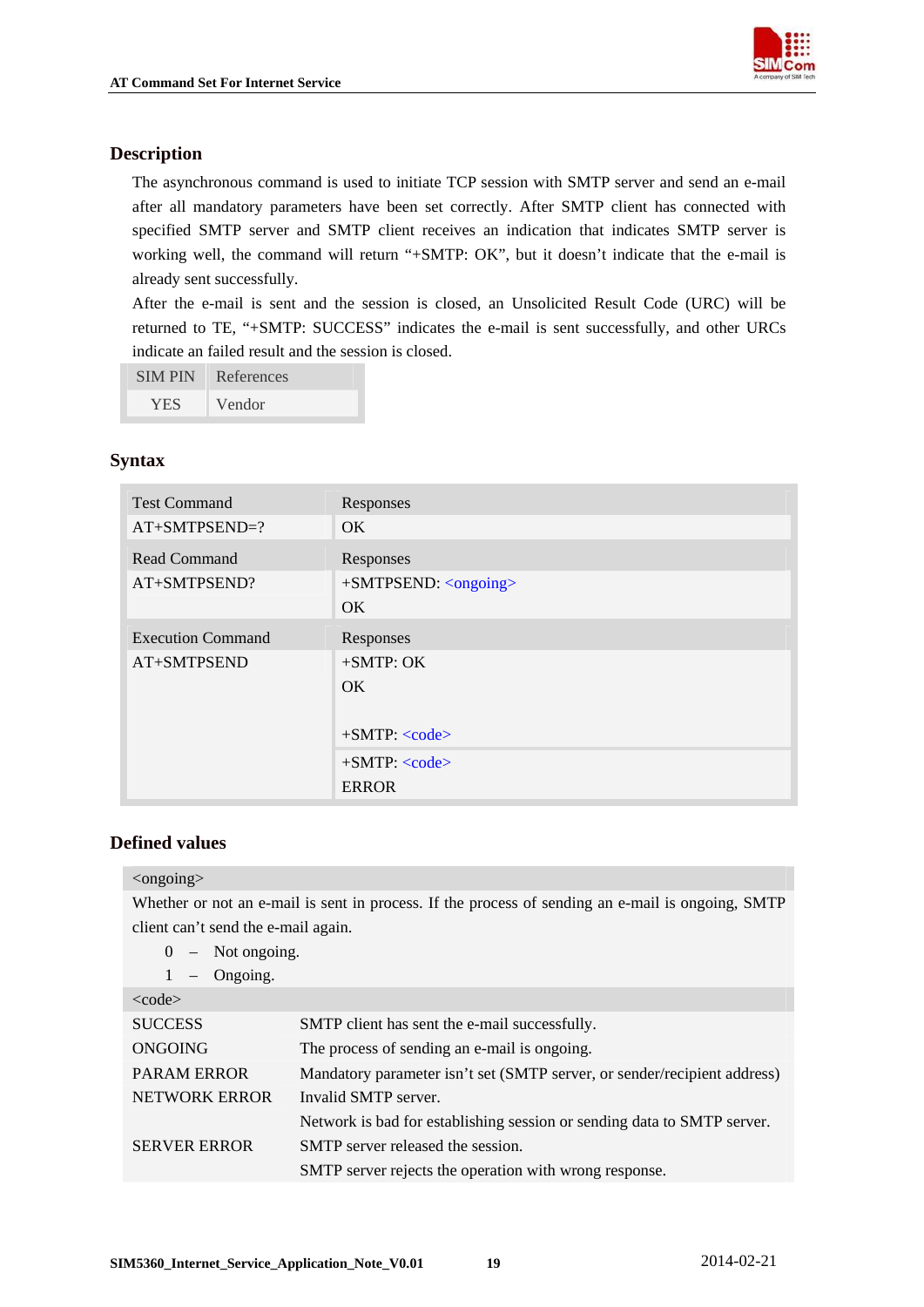

|                      | SMTP server doesn't give SMTP client a response in time.              |
|----------------------|-----------------------------------------------------------------------|
| <b>AUTH REQUIRED</b> | Authentication is required by SMTP server.                            |
| <b>AUTH ERROR</b>    | SMTP server rejects the session because of bad user name and password |
|                      | combination.                                                          |

### **Examples**

| AT+SMTPSEND?   |  |
|----------------|--|
| $+SMTPSEND: 0$ |  |
| OK             |  |
| AT+SMTPSEND    |  |
| $+ SMTP: OK$   |  |
| OK             |  |
|                |  |
| +SMTP: SUCCESS |  |

## **3.10 AT+SMTPSTOP Force to stop sending e-mail**

### **Description**

The synchronous command is used to force to stop sending e-mail and close the TCP session while sending an e-mail is ongoing. Otherwise, the command will return "ERROR" directly.

| <b>SIMPIN</b> | References |
|---------------|------------|
| <b>YES</b>    | Vendor     |

### **Syntax**

| <b>Test Command</b>      | Responses    |
|--------------------------|--------------|
| $AT+SMTPSTOP=?$          | OK           |
| <b>Execution Command</b> | Responses    |
| AT+SMTPSTOP              | OK.          |
|                          | <b>ERROR</b> |

## **Examples**

| AT+SMTPSEND?  |  |
|---------------|--|
| $+SMTPSEND:1$ |  |
| OK            |  |
| AT+SMTPSTOP   |  |
| OK            |  |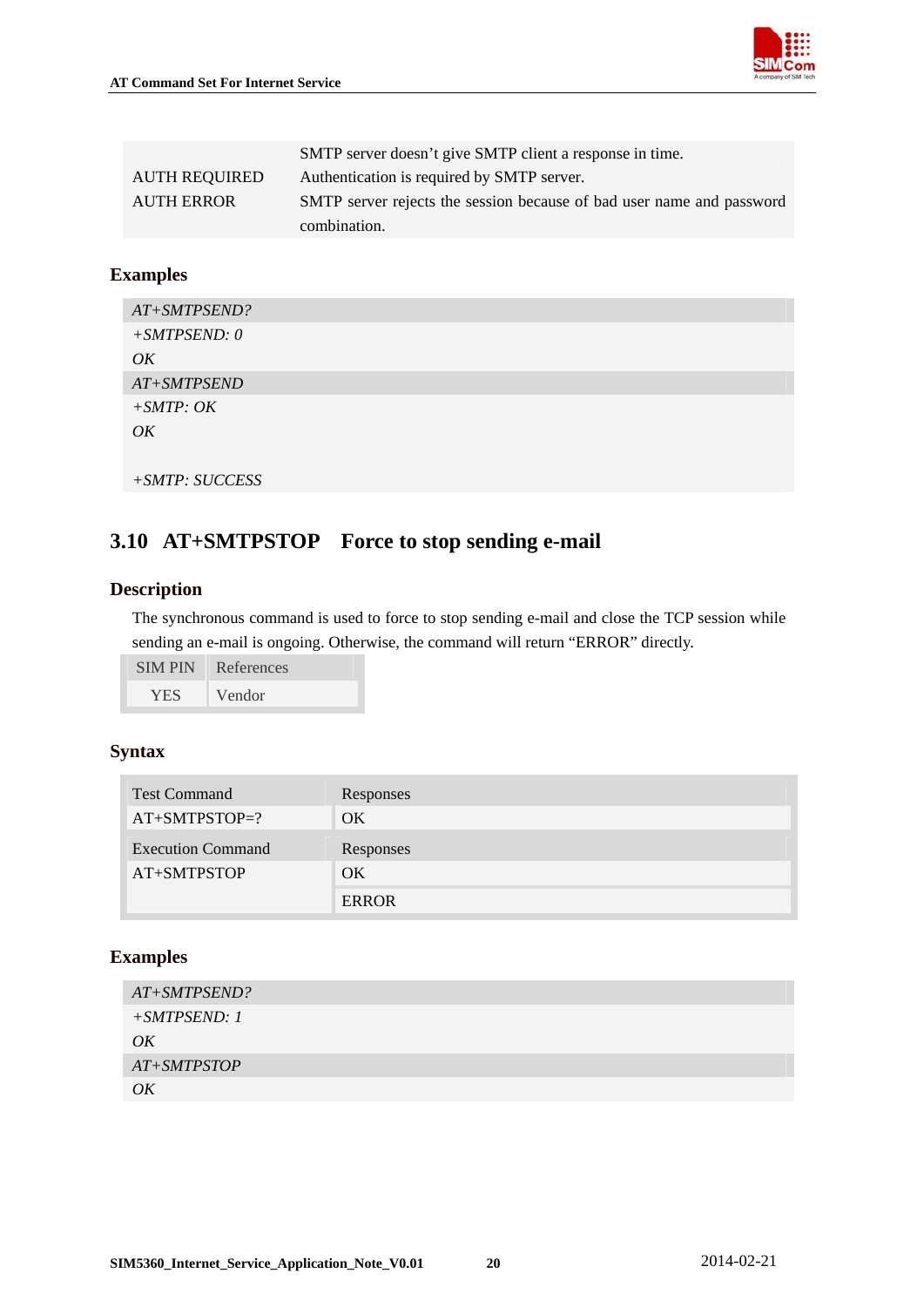

## <span id="page-21-0"></span>**4 Post Office Protocol 3 Service**

Post Office Protocol – Version 3 (POP3) is an application-layer internet standard protocol used by local e-mail client (POP3 client) to retrieve and delete e-mail from a remote POP3 server over a TCP/IP connection.

Through AT commands, the POP3 client provides the basic functionality. Things that can be done via POP3 client include:

Retrieve e-mail from POP3 server and delete it on the server.

Retrieve e-mail from POP3 server but not delete it on the server.

Ask whether new e-mail has arrived but not retrieve it.

Peek at e-mail whether it is worth retrieving.

## **4.1 AT+POP3SRV POP3 server and account**

#### **Description**

The synchronous command is used to set all parameters to get and e-mail from POP3 server, including server address, port number, user name and password. If POP3 client isn't free, the command will return "ERROR" directly.

Read command returns current all information about POP3 server and account.

Execution command will clear POP3 server address, user name and password, and set server's port number as default value.

NOTE After an e-mail is sent successfully or unsuccessfully, POP3 server and account information won't be cleared.

| <b>SIMPIN</b> | References          |
|---------------|---------------------|
| <b>YES</b>    | Vendor <sup>1</sup> |

## **Syntax**

| <b>Test Command</b>                                                        | Responses                                                              |
|----------------------------------------------------------------------------|------------------------------------------------------------------------|
| $AT+POP3SRV=?$                                                             | $+POP3SRV$ : (list of supported $\langle port \rangle$ s)              |
|                                                                            | $\alpha$                                                               |
| Read Command                                                               | Responses                                                              |
| AT+POP3SRV?                                                                | +POP3SRV: <server>, <user>, <pwd>, <port></port></pwd></user></server> |
|                                                                            | $\alpha$                                                               |
| Write Command                                                              | Responses                                                              |
| $AT+POP3SRV = $ ,                                                          | OK.                                                                    |
| $\langle user \rangle$ , $\langle pwd \rangle$ [, $\langle port \rangle$ ] |                                                                        |
| <b>Execution Command</b>                                                   | Responses                                                              |
| $AT+POP3SRV$                                                               | OK.                                                                    |

## **Defined values**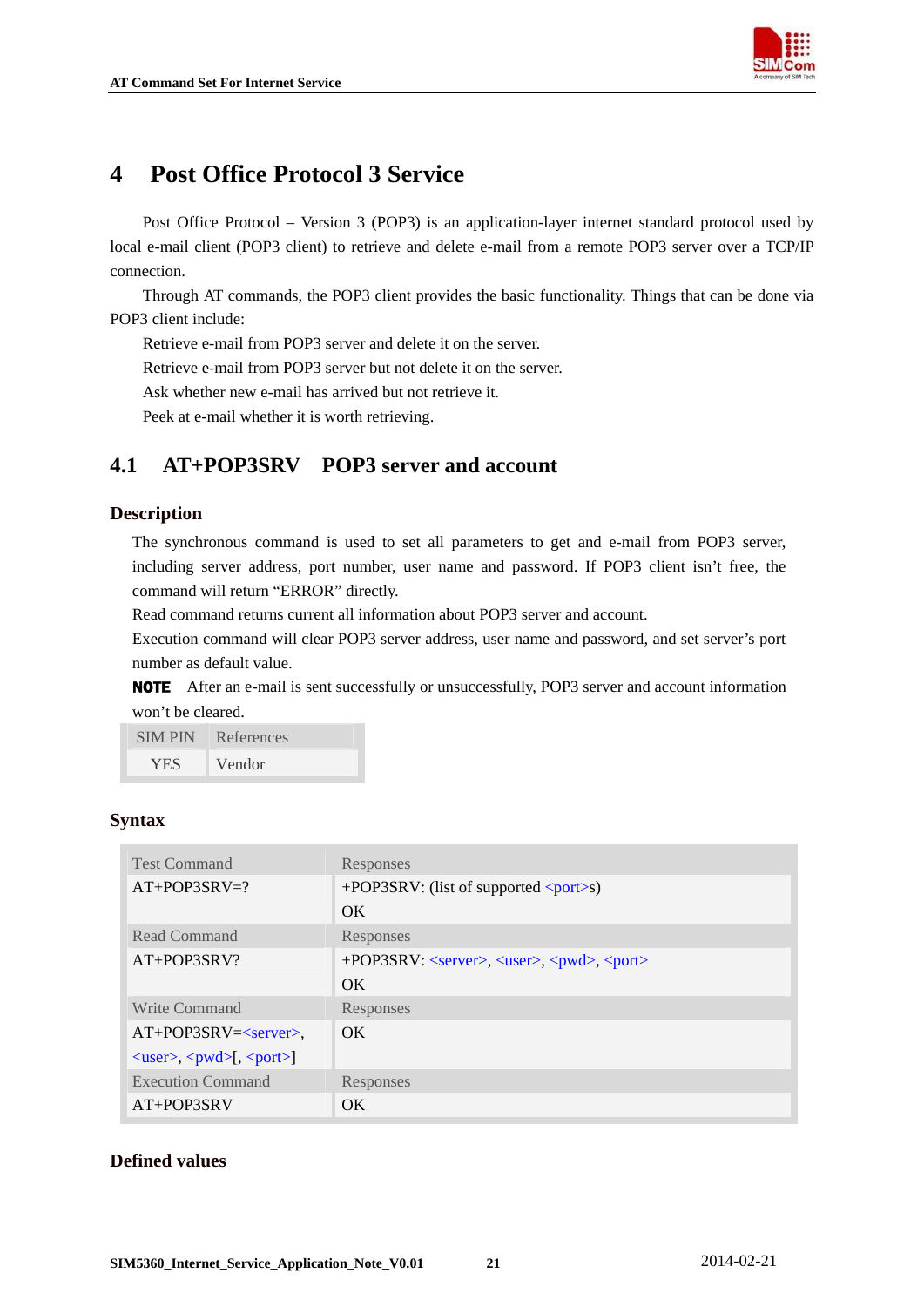

#### <span id="page-22-0"></span><server>

POP3 server address, non empty string with double quotes, mandatory and ASCII text string up to 128 characters.

<user>

User name to log in POP3 server, non empty string with double quotes, and up to 128 characters. <pwd>

Password to log in POP3 server, non empty string with double quotes, and up to 128 characters. <port>

Port number of POP3 server in decimal format, from 1 to 65535, and default port is 110 for POP3.

#### **Examples**

```
AT+POP3SRV=? 
+POP3SRV: (1-65535) 
OK 
AT+POP3SRV? 
+POP3SRV: "", "", "", 110 
OK 
AT+POP3SRV="pop3.server.com", "user_name", "password", 110 
OKAT+POP3SRV? 
+POP3SRV: "pop3.server.com", "user_name", "password", 110 
OK 
AT+POP3SRV 
OKAT+POP3SRV? 
+POP3SRV: "", "", "", 110 
OK
```
## **4.2 AT+POP3IN Log in POP3 server**

#### **Description**

The asynchronous command is used to log in POP3 server and establish a session after POP3 server and account information are set rightly. If the POP3 client logs in POP3 server successfully, the response "+POP3: SUCCESS" will be returned to TE; if no POP3 operation for a long time after the session is ready, POP3 server may release the session.

```
SIM PIN References 
 YES Vendor
```
#### **Syntax**

Test Command Responses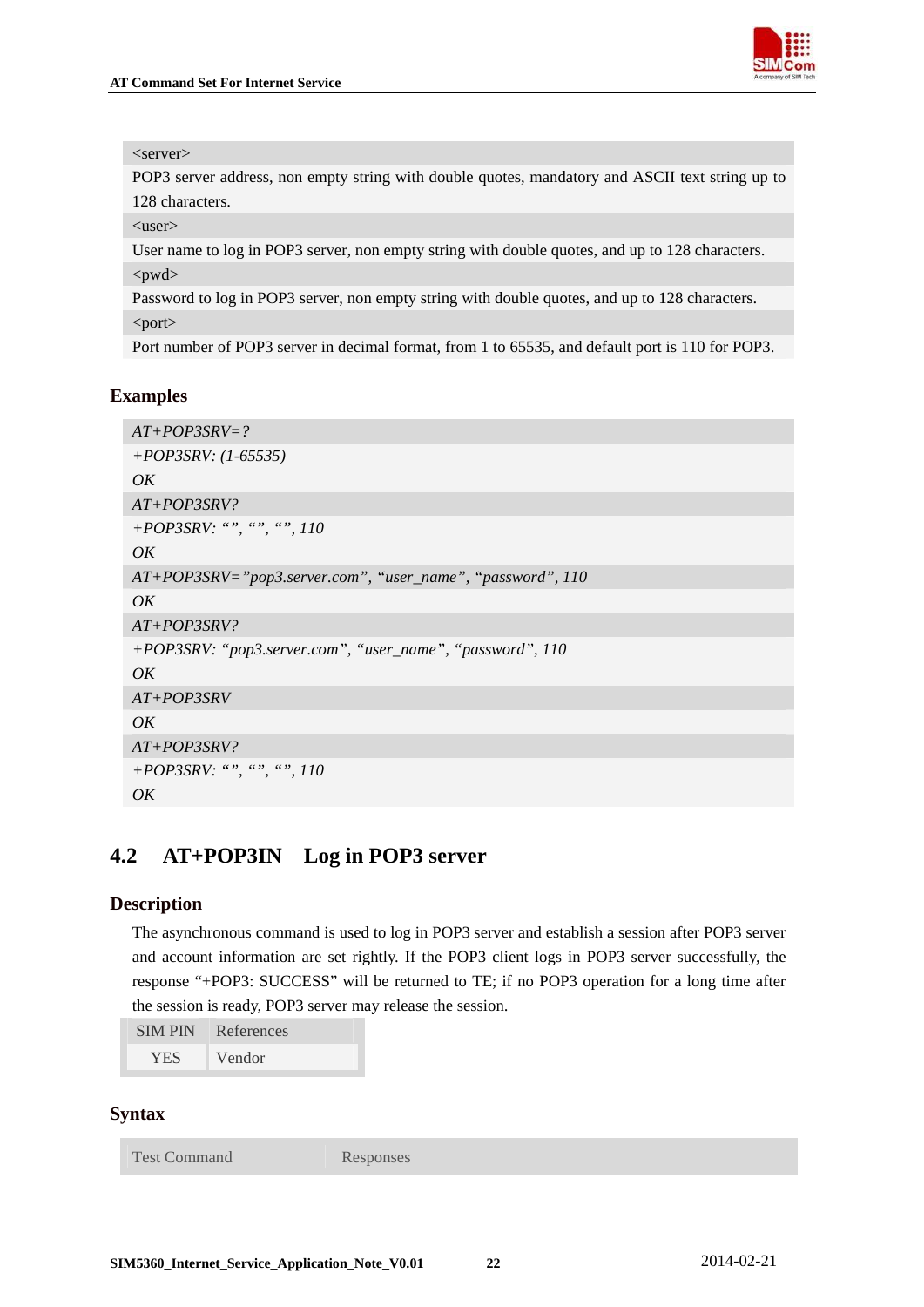

<span id="page-23-0"></span>

| $AT+POP3IN=?$          | OK                            |
|------------------------|-------------------------------|
| Read Command           | Responses                     |
| AT+POP3IN?             | +POP3IN: " <server>"</server> |
|                        | OK.                           |
|                        | +POP3IN: NULL                 |
|                        | OK                            |
| <b>Execute Command</b> | Responses                     |
| $AT+POP3IN$            | +POP3: SUCCESS                |
|                        | OK                            |
|                        | $+POP3$ : $<$ code>           |
|                        | <b>ERROR</b>                  |

| $<$ code $>$                                                                                                                                                                  |                                                                   |
|-------------------------------------------------------------------------------------------------------------------------------------------------------------------------------|-------------------------------------------------------------------|
| <b>NETWORK ERROR</b>                                                                                                                                                          | Invalid POP3 server or network is bad for establishing session or |
|                                                                                                                                                                               | sending data to POP3 server.                                      |
| <b>SERVER ERROR</b>                                                                                                                                                           | POP3 server released the session.                                 |
|                                                                                                                                                                               | POP3 server rejects the operation with wrong response.            |
|                                                                                                                                                                               | POP3 server doesn't give POP3 client a response in time.          |
| <b>INVALID UN</b>                                                                                                                                                             | Invalid user name to log in POP3 server.                          |
| <b>INVALID UN/PWD</b>                                                                                                                                                         | Invalid user name and password combination to log in POP3 server. |
| $\langle$ server $\rangle$                                                                                                                                                    |                                                                   |
| $\mathbf{m}_{\text{max}}$ of $\mathbf{m}_{\text{max}}$ of $\mathbf{m}_{\text{max}}$ and $\mathbf{m}_{\text{max}}$ are $\mathbf{m}_{\text{max}}$ and $\mathbf{m}_{\text{max}}$ |                                                                   |

The address of the POP3 server currently logged in.

## **Examples**

| $AT+POP3IN=?$    |  |
|------------------|--|
| OK               |  |
| $AT+POP3IN$      |  |
| $+POP3: SUCCESS$ |  |
| OK               |  |

## **4.3 AT+POP3NUM Get e-mail number and total size**

## **Description**

The asynchronous command is used to get e-mail number and total size on the specified POP3 server after the POP3 client logs in POP3 server successfully and no other POP3 operation is ongoing.

| <b>SIMPIN</b> | References |
|---------------|------------|
| <b>YES</b>    | Vendor     |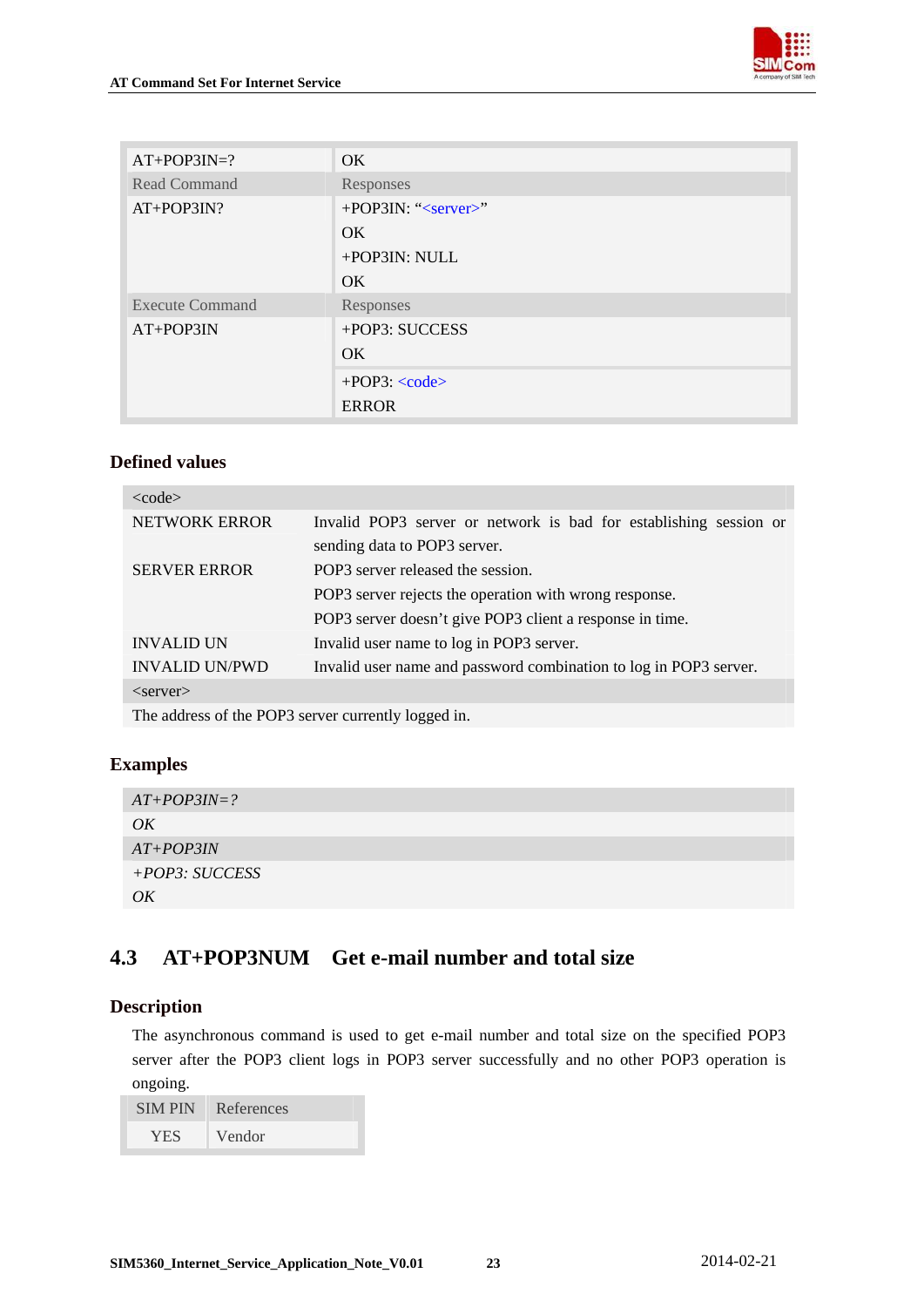

## <span id="page-24-0"></span>**Syntax**

| <b>Test Command</b>      | Responses                                                   |
|--------------------------|-------------------------------------------------------------|
| $AT+POP3NUM=?$           | OK.                                                         |
| <b>Execution Command</b> | Responses                                                   |
| AT+POP3NUM               | $+POP3: \langle num \rangle, \langle t \angle size \rangle$ |
|                          | OK.                                                         |
|                          | $+POP3$ : $<$ code>                                         |
|                          | <b>ERROR</b>                                                |

## **Defined values**

| $<$ num $>$                                           |                                                          |
|-------------------------------------------------------|----------------------------------------------------------|
| The e-mail number on the POP3 server, decimal format. |                                                          |
| $<$ tsize $>$                                         |                                                          |
| The total size of all e-mail and the unit is in Byte. |                                                          |
| $<$ code $>$                                          |                                                          |
| NETWORK ERROR                                         | Network is bad for sending data to POP3 server.          |
| <b>SERVER ERROR</b>                                   | POP3 server released the session.                        |
|                                                       | POP3 server rejects the operation with wrong response.   |
|                                                       | POP3 server doesn't give POP3 client a response in time. |

## **Examples**

| $AT+POP3NUM=?$   |
|------------------|
| OK               |
| $AT+POP3NUM$     |
| $+POP3: 1, 3057$ |
| OK               |
| $AT+POP3NUM$     |
| +POP3: ONGOING   |
| OK               |

## **4.4 AT+POP3LIST List e-mail ID and size**

## **Description**

The asynchronous command is used to list e-mail number and total size, e-mail ID and each e-mail's size after the POP3 client logs in POP3 server successfully and no other POP3 operation is ongoing. The e-mail ID may be used to do those operations: get e-mail header, get the whole e-mail, and mark an e-mail to delete from POP3 server.

| <b>SIMPIN</b> | References |
|---------------|------------|
| YES.          | Vendor     |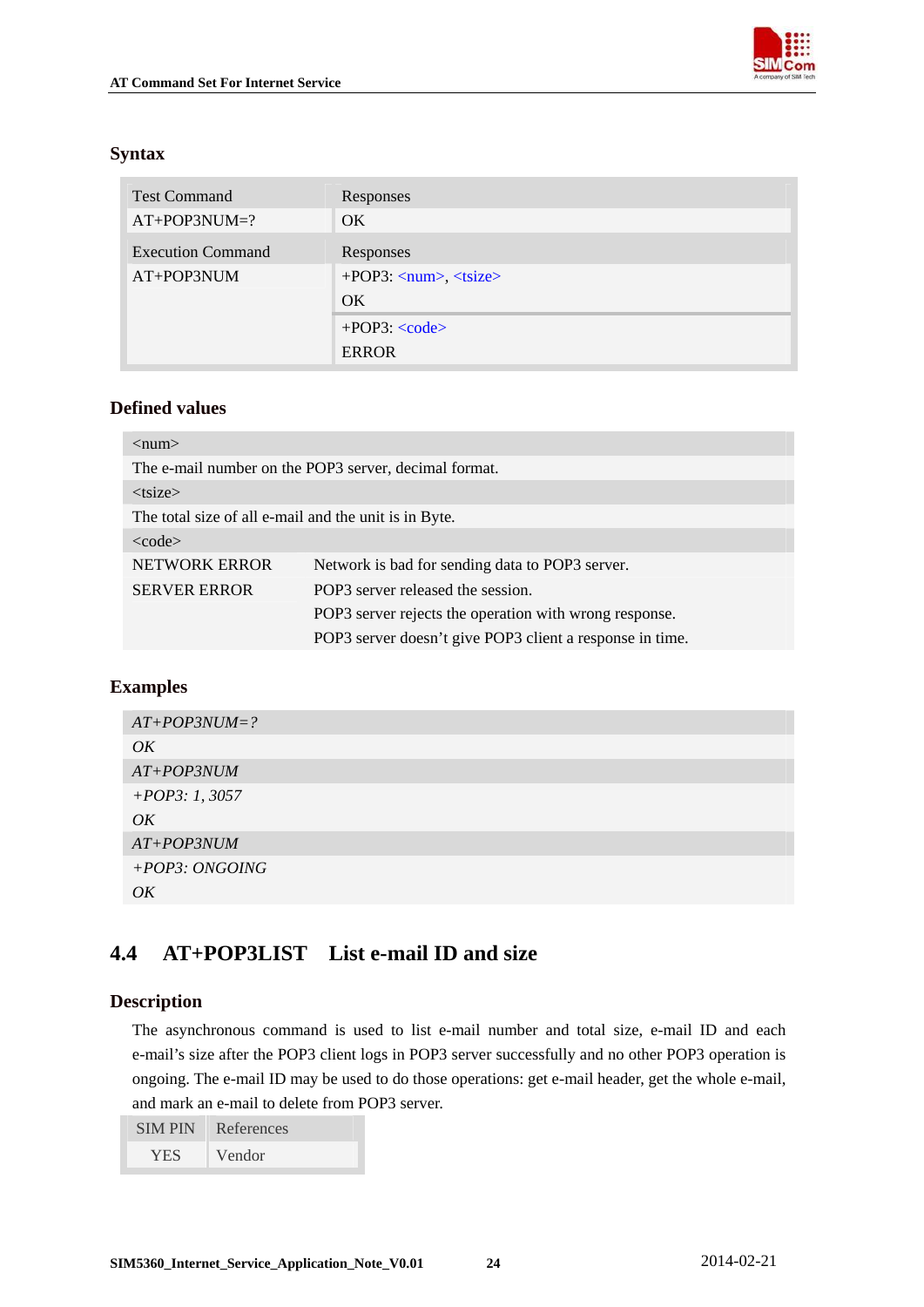

## <span id="page-25-0"></span>**Syntax Syntax**

| <b>Test Command</b>                                  | Responses                                                  |
|------------------------------------------------------|------------------------------------------------------------|
| $AT+POP3LIST=?$                                      | OK.                                                        |
| Write Command                                        | Responses                                                  |
| $AT+POP3LIST=<\hspace{-1.5mm}msg_id\hspace{-1.5mm}>$ | $+POP3: <$ msg_id>, $<$ size>                              |
|                                                      | OK.                                                        |
|                                                      | <b>ERROR</b>                                               |
| <b>Execution Command</b>                             | Responses                                                  |
| AT+POP3LIST                                          | $+POP3: \langle num \rangle \langle t \angle size \rangle$ |
|                                                      | $[$                                                        |
|                                                      | $[<\!\!CR\!\!>\!\!<\!\!LF\!\!>]$                           |
|                                                      | OK.                                                        |
|                                                      | $+POP3$ : $<$ code>                                        |
|                                                      | <b>ERROR</b>                                               |

### **Defined values**

| $\langle$ num $\rangle$                                                       |                                                          |  |
|-------------------------------------------------------------------------------|----------------------------------------------------------|--|
| The e-mail number on the POP3 server, decimal format.                         |                                                          |  |
| $<$ tsize $>$                                                                 |                                                          |  |
| The total size of all e-mail and the unit is in Byte.                         |                                                          |  |
| $\langle \text{msg}_id \rangle$                                               |                                                          |  |
| The e-mail's ID.                                                              |                                                          |  |
| $<$ size $>$                                                                  |                                                          |  |
| The size of e-mail $\langle \text{msg}_id \rangle$ , and the unit is in Byte. |                                                          |  |
| $<$ code $>$                                                                  |                                                          |  |
| <b>NETWORK ERROR</b>                                                          | Network is bad for sending data to POP3 server.          |  |
| <b>SERVER ERROR</b>                                                           | POP3 server released the session.                        |  |
|                                                                               | POP3 server rejects the operation with wrong response.   |  |
|                                                                               | POP3 server doesn't give POP3 client a response in time. |  |
|                                                                               | POP3 client gives wrong e-mail's ID.                     |  |

## **Examples**

| $AT+POP3LIST=?$  |
|------------------|
| OK               |
| $AT+POP3LIST$    |
| $+POP3: 13056$   |
| 1 3056           |
| OK               |
| $AT+POP3LIST=1$  |
| $+POP3: 1, 3056$ |
|                  |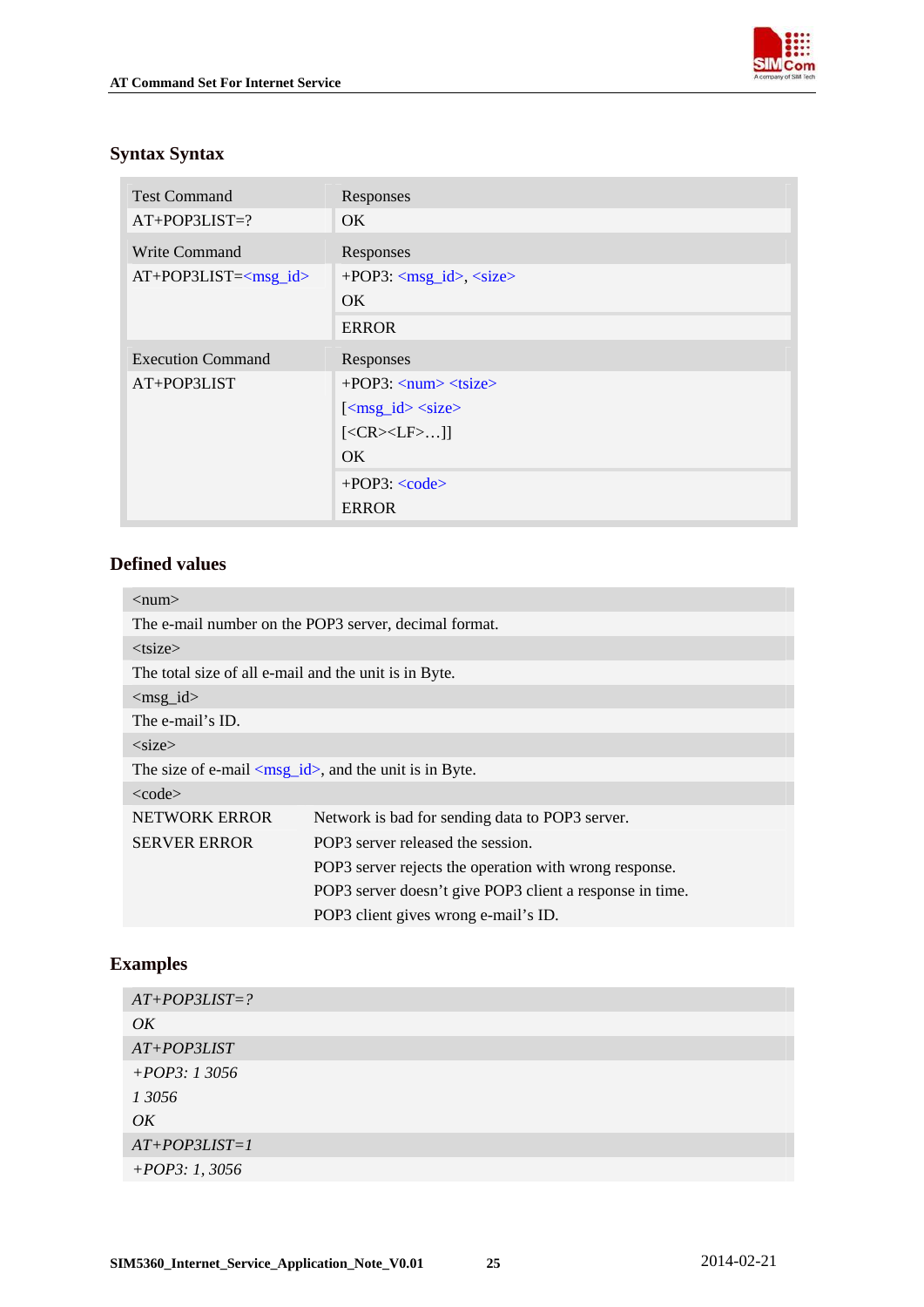

*OK* 

## **4.5 AT+POP3HDR Get e-mail header**

## **Description**

The asynchronous command is used to retrieve e-mail's sender address, date and sender address, that are present in the mail's header.

SIM PIN References

YES Vendor

## **Syntax**

| <b>Test Command</b>      | Responses                                 |
|--------------------------|-------------------------------------------|
| $AT+POP3HDR=?$           | OK.                                       |
| Write Command            | Responses                                 |
| $AT+POP3HDR=<$ $msg_id>$ | From: $\lfloor$ $\leq$ from $>$ $\rfloor$ |
|                          | Date: $\left[ < \text{date} \right]$      |
|                          | Subject: $[\langle sub \rangle]$          |
|                          | OK.                                       |
|                          | $+POP3$ : $<$ code>                       |
|                          | <b>ERROR</b>                              |

## **Defined values**

| $\langle \text{msg}_id \rangle$                   |                                                          |
|---------------------------------------------------|----------------------------------------------------------|
| The e-mail's ID.                                  |                                                          |
| $<$ from $>$                                      |                                                          |
| E-mail's sender name and sender address from mail |                                                          |
| $<$ date $>$                                      |                                                          |
| E-mail's date from mail header.                   |                                                          |
| $sub>$                                            |                                                          |
| E-mail's subject from mail header.                |                                                          |
| $<$ code $>$                                      |                                                          |
| <b>NETWORK ERROR</b>                              | Network is bad for sending data to POP3 server.          |
| <b>SERVER ERROR</b>                               | POP3 server released the session.                        |
|                                                   | POP3 server rejects the operation with wrong response.   |
|                                                   | POP3 server doesn't give POP3 client a response in time. |
|                                                   | POP3 client gives wrong e-mail's ID.                     |

## **Examples**

*AT+POP3HDR=1*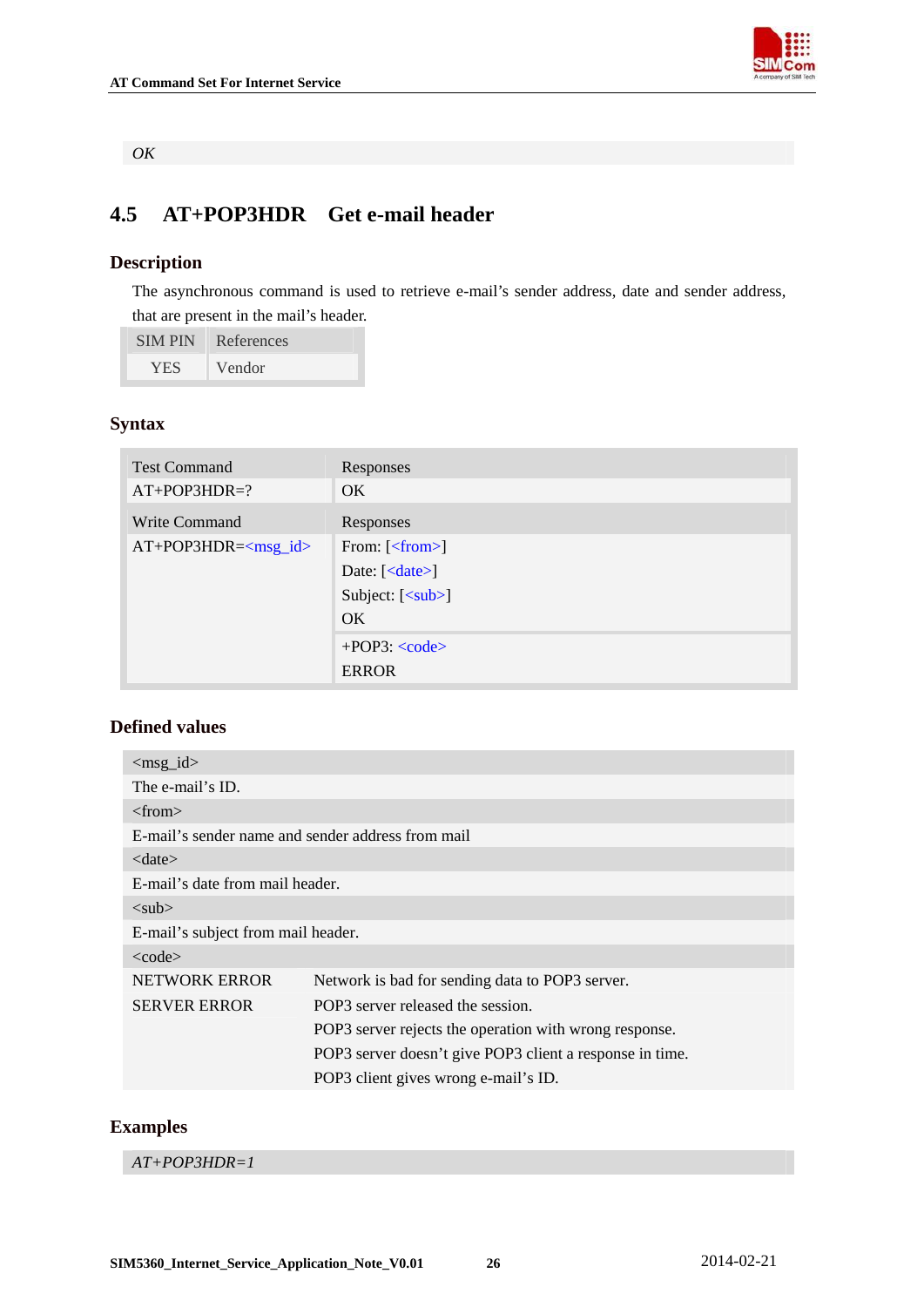

<span id="page-27-0"></span>*From: sendername<senderaddress@server.com> Date: Mon, 17 Aug 2009 14:09:27 +0800 Subject: THIS IS A TEST MAIL* 

*OK* 

## **4.6 AT+POP3GET Get an e-mail from POP3 server**

#### **Description**

The command is used to retrieve specified e-mail from the POP3 server. After retrieving an e-mail successfully, POP3 client will create a directory and save the e-mail's header and body into file system as file "Email*XYZ*.TXT", and save each attachment as a file under the same directory.

| <b>SIMPIN</b> | References |
|---------------|------------|
| <b>YES</b>    | Vendor     |

#### **Syntax**

| <b>Test Command</b>     | Responses                           |
|-------------------------|-------------------------------------|
| $AT+POP3GET=?$          | OK.                                 |
| Write Command           | Responses                           |
| $AT+POP3GET=[]$         | OK.                                 |
| $\leq$ get_type $>\n$ ] |                                     |
|                         | $+POP3: code>$                      |
|                         | $\leq$ mail_dir>, $\leq$ mail_file> |
|                         | $+POP3: code>$                      |
|                         | <b>ERROR</b>                        |

## **Defined values**

<msg\_id>

The e-mail's ID.

<mail\_dir>

The directory for e-mail and attachment, string type without double quotes and the format is "YYMMDDHHMMSS" which is generated according to module's RTC.

According to the setting of command +FSLOCA (refer to file system commands), TE can select the location (local file system or storage card) in which POP3 client saves e-mail file and attachment. <mail\_file>

The file to save e-mail's header and body, string type without double quotes. Usually, this file name is "EMAIL000.TXT", and if e-mail includes an attachment whose name is the same as the e-mail file, the number in the e-mail file name will be increase by 1, e.g. "EMAIL001.TXT", "EMAIL002.TXT".

<code></code>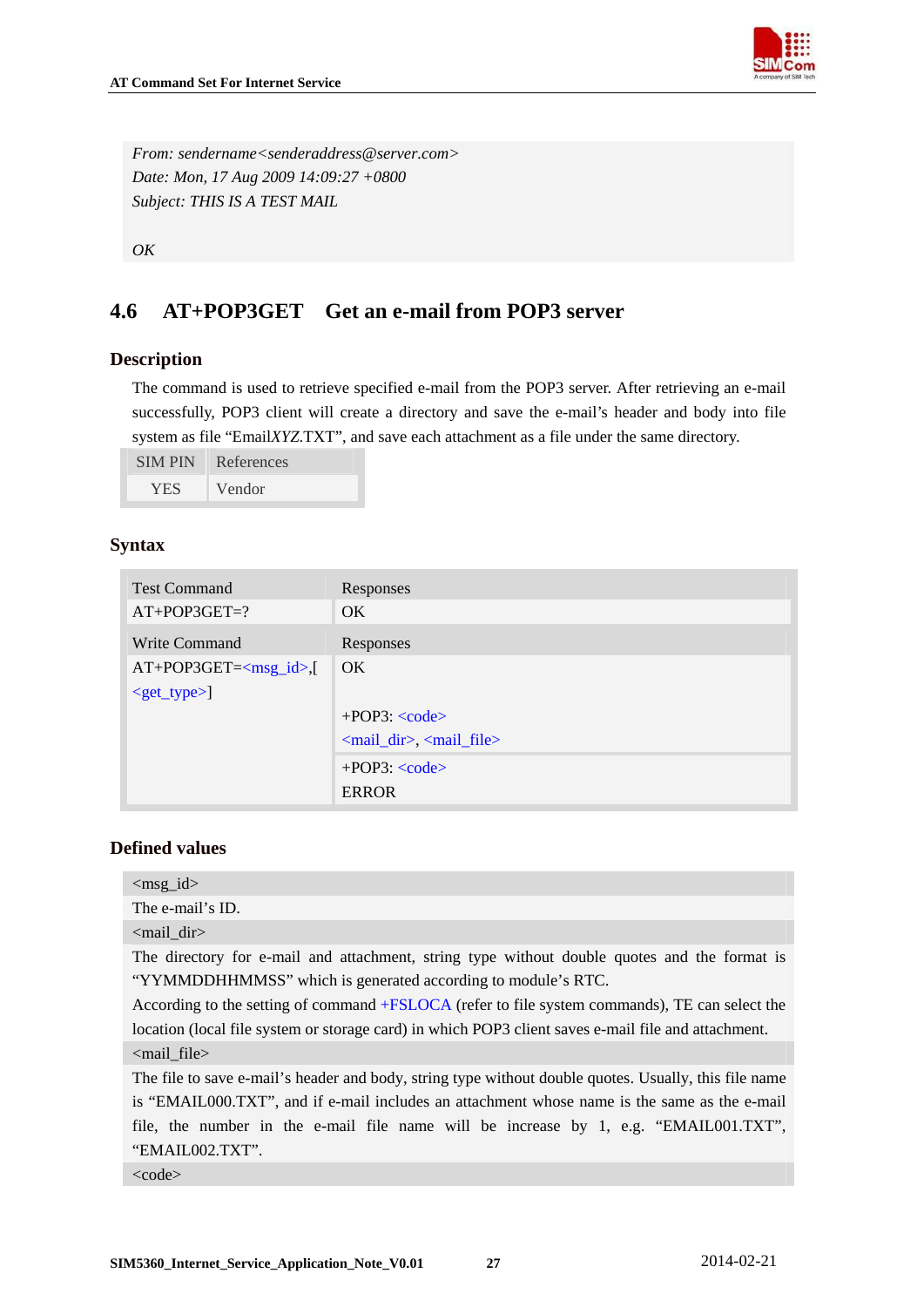<span id="page-28-0"></span>

| <b>NETWORK ERROR</b>     | Network is bad for sending or receiving data to POP3 server.            |
|--------------------------|-------------------------------------------------------------------------|
| <b>SERVER ERROR</b>      | POP3 server released the session.                                       |
|                          | POP3 server rejects the operation with wrong response.                  |
|                          | POP3 server doesn't give POP3 client a response in time.                |
|                          | POP3 client gives wrong e-mail's ID.                                    |
| <b>FILE SYSTEM ERROR</b> | File system is bad for saving E-mail or attachment, storage space isn't |
|                          | enough, or storage card is pulled out. If POP3 client encounters this   |
|                          | error, POPE client will close the session with POP3 server.             |
| <b>SUCCESS</b>           | POP3 client gets an e-mail from POP3 server successfully.               |
| <b>FAILURE</b>           | POP3 client gets an e-mail unsuccessfully.                              |
| $<$ get type $>$         |                                                                         |

The type to save when getting message from POP3 server:

- 1 Save parsed body file and attachments
	- 2 Save the whole message as a ".eml" file.
	- 3 Save the parsed body file, attachments and eml file.

## **Examples**

*AT+POP3GET=1 OK +POP3: SUCCESS C:/Email/090901120000/, EMAIL000.TXT AT+POP3GET=1,2 OK +POP3: SUCCESS C:/Email/090901120000/, 090901120000.eml AT+POP3GET=2 OK* 

## **4.7 AT+POP3DEL Mark an e-mail to delete from POP3 server**

## **Description**

The asynchronous command is used to mark an e-mail to delete from POP3 server. The operation only marks an e-mail on the server to delete it, and after POP3 client logs out POP3 server and closes the session normally, the marked e-mail is deleted on the server. Otherwise, the e-mail isn't deleted.

| <b>SIMPIN</b> | References          |
|---------------|---------------------|
| <b>YES</b>    | Vendor <sup>1</sup> |

*<sup>+</sup>POP3: FAILURE*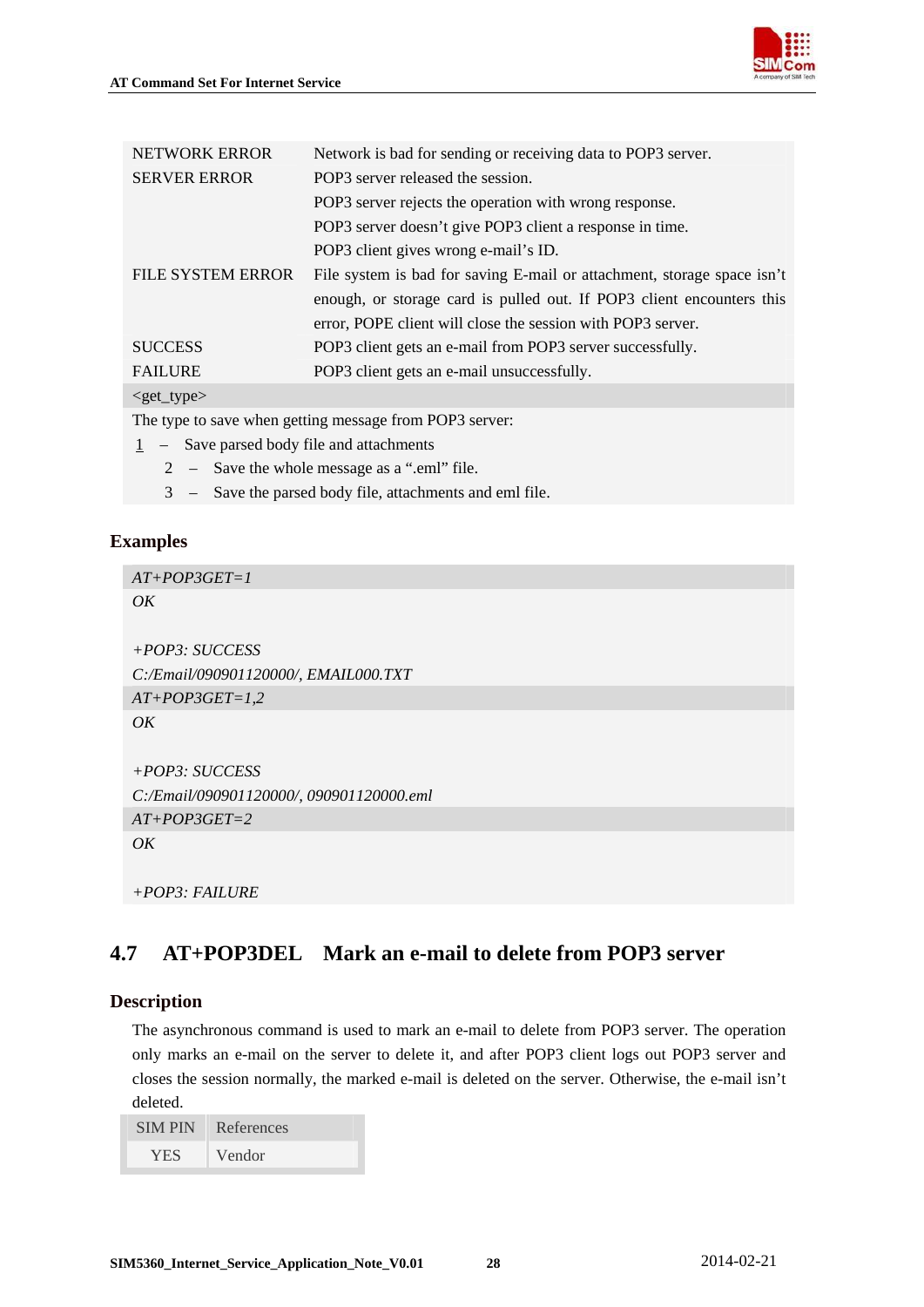

## <span id="page-29-0"></span>**Syntax**

| <b>Test Command</b>      | Responses           |
|--------------------------|---------------------|
| $AT+POP3DEL=?$           | <b>OK</b>           |
| Write Command            | Responses           |
| $AT+POP3DEL=<$ $msg_id>$ | +POP3: SUCCESS      |
|                          | OK.                 |
|                          | $+POP3$ : $<$ code> |
|                          | <b>ERROR</b>        |

## **Defined values**

| $\langle \text{msg}_id \rangle$                   |                                                          |
|---------------------------------------------------|----------------------------------------------------------|
| E-mail's ID for mark to delete it on POP3 server. |                                                          |
| $<$ code $>$                                      |                                                          |
| NETWORK ERROR                                     | Network is bad for sending data to POP3 server.          |
| <b>SERVER ERROR</b>                               | POP3 server released the session.                        |
|                                                   | POP3 server rejects the operation with wrong response.   |
|                                                   | POP3 server doesn't give POP3 client a response in time. |
|                                                   | POP3 client gives wrong e-mail's ID.                     |

## **Examples**

| $AT+POP3DEL=1$   |  |
|------------------|--|
| $+POP3: SUCCESS$ |  |
| OK               |  |

## **4.8 AT+POP3OUT Log out POP3 server**

## **Description**

The command will log out the POP3 server and close the session, and if there are some e-mails which are marked to delete, it also informs POP3 server to delete the marked e-mails.

| <b>SIMPIN</b> | References |
|---------------|------------|
| <b>YES</b>    | Vendor     |

| <b>Test Command</b>      | Responses      |
|--------------------------|----------------|
| $AT+POP3OUT=?$           | OK             |
| <b>Execution Command</b> | Responses      |
| AT+POP3OUT               | +POP3: SUCCESS |
|                          | ОK             |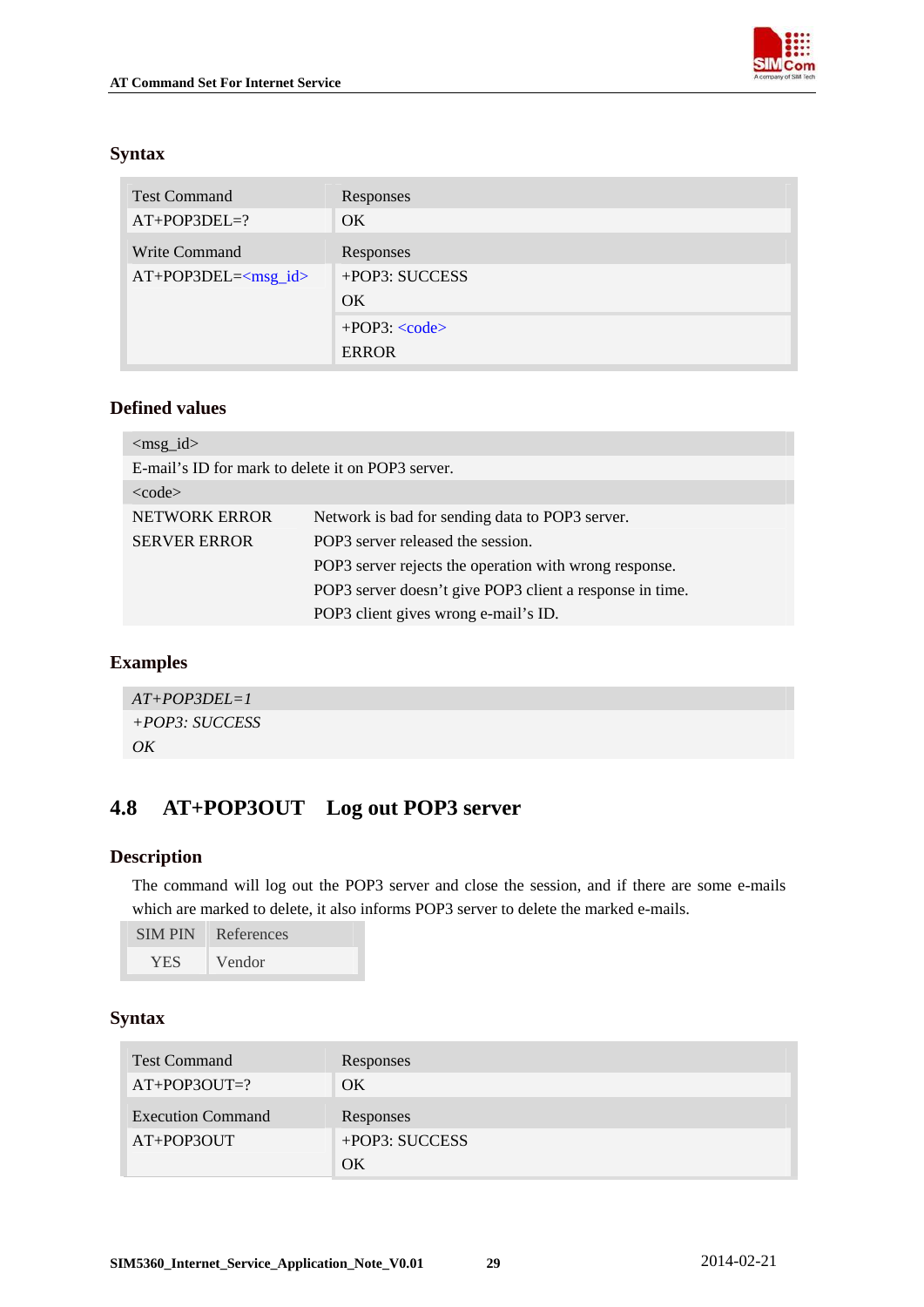

<span id="page-30-0"></span>

| $+POP3: code>$ |
|----------------|
| <b>ERROR</b>   |

| $<$ code $>$         |                                                          |
|----------------------|----------------------------------------------------------|
| <b>NETWORK ERROR</b> | Network is bad for sending data to POP3 server.          |
| <b>SERVER ERROR</b>  | POP3 server released the session.                        |
|                      | POP3 server rejects the operation with wrong response.   |
|                      | POP3 server doesn't give POP3 client a response in time. |
|                      | POP3 client gives wrong e-mail's ID.                     |

## **Examples**

| $AT+POP3OUT$     |  |
|------------------|--|
| $+POP3: SUCCESS$ |  |
| OK               |  |

## **4.9 AT+POP3STOP Force to stop receiving e-mail/close the session**

## **Description**

The synchronous command is used to force to close the session, and if the process of receiving e-mail is ongoing, the command also stops the operation. Otherwise, the command will return "ERROR" directly. If an e-mail has been marked to delete, POP3 server won't delete the e-mail after the session is closed.

| <b>SIMPIN</b> | References |
|---------------|------------|
| <b>YES</b>    | Vendor     |

## **Syntax**

| <b>Test Command</b>      | Responses    |
|--------------------------|--------------|
| $AT+POP3STOP=?$          | OK           |
| <b>Execution Command</b> | Responses    |
| AT+POP3STOP              | OK           |
|                          | <b>ERROR</b> |

## **Examples**

```
AT+POP3STOP 
OK
```
## **4.10 AT+POP3READ Read an e-mail from file system**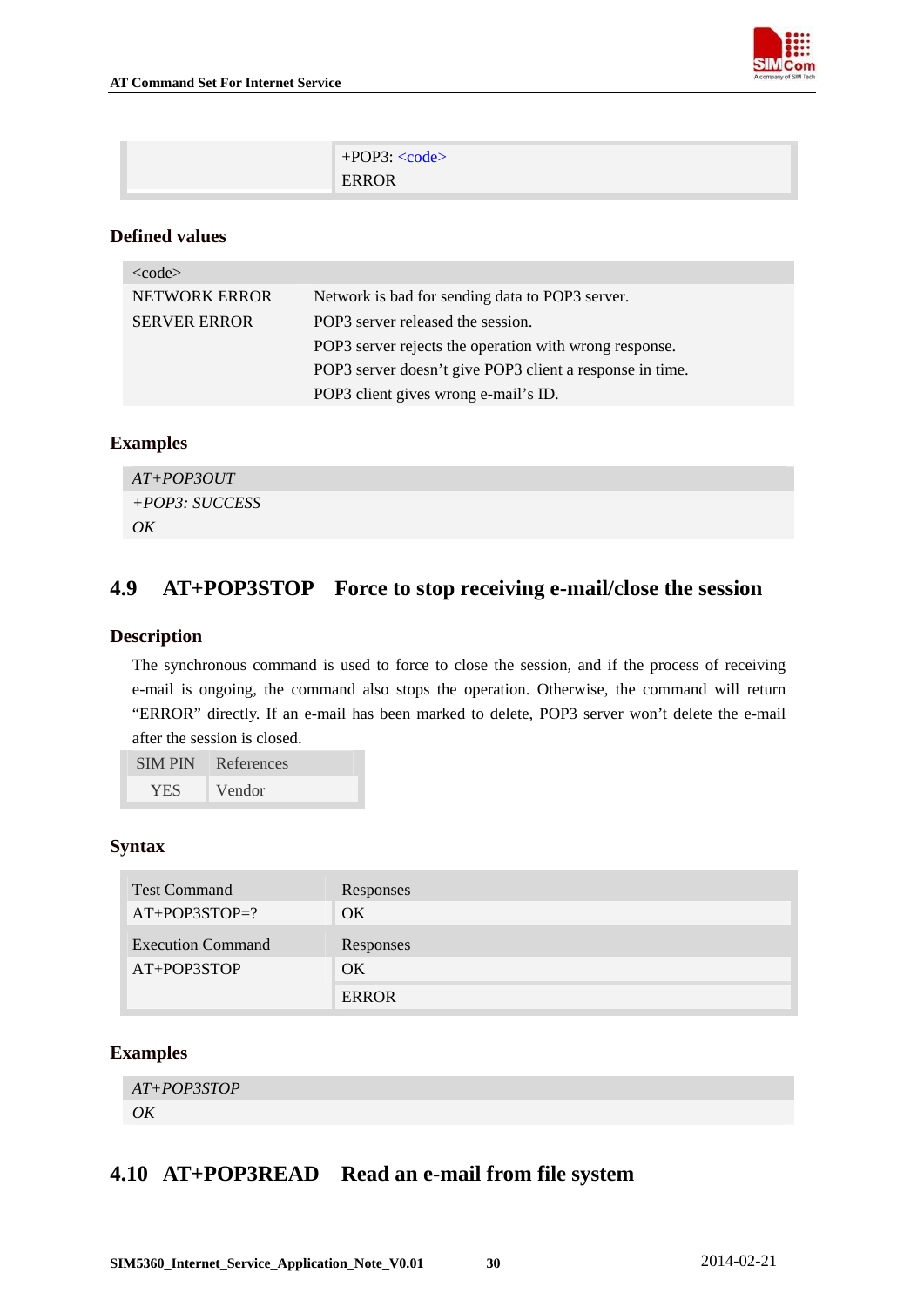

## **Description**

The command is used to read an e-mail from file system. If the process of receiving e-mail is ongoing, the command can't read an e-mail.

Execution command is used to read the e-mail which is received just now.

| <b>SIMPIN</b> | References |
|---------------|------------|
| YES           | Vendor     |

## **Syntax Syntax**

| <b>Test Command</b>                                                                  | Responses     |
|--------------------------------------------------------------------------------------|---------------|
| AT+POP3READ=?                                                                        | OK.           |
| Write Command                                                                        | Responses     |
| $AT+POP3READ=$                                                                       | $\le$ e-mail> |
| $\alpha$ <location>, <math>\alpha</math> and <math>\alpha</math> file&gt;</location> | OK.           |
|                                                                                      | <b>ERROR</b>  |
| <b>Execution Command</b>                                                             | Responses     |
| AT+POP3READ                                                                          | $\le$ e-mail> |
|                                                                                      | OK.           |
|                                                                                      | <b>ERROR</b>  |

## **Defined values**

#### <location>

The location from which TE reads an e-mail.

- 0 Local file system.
- 1 Storage card.

<mail\_file>

The e-mail's file name, string type with double quotes and including a directory name and a text file name separated by the list separator "/", e.g. "090901103000/EMAIL000.TXT".

<e-mail>

The content of e-mail, including e-mail header and body.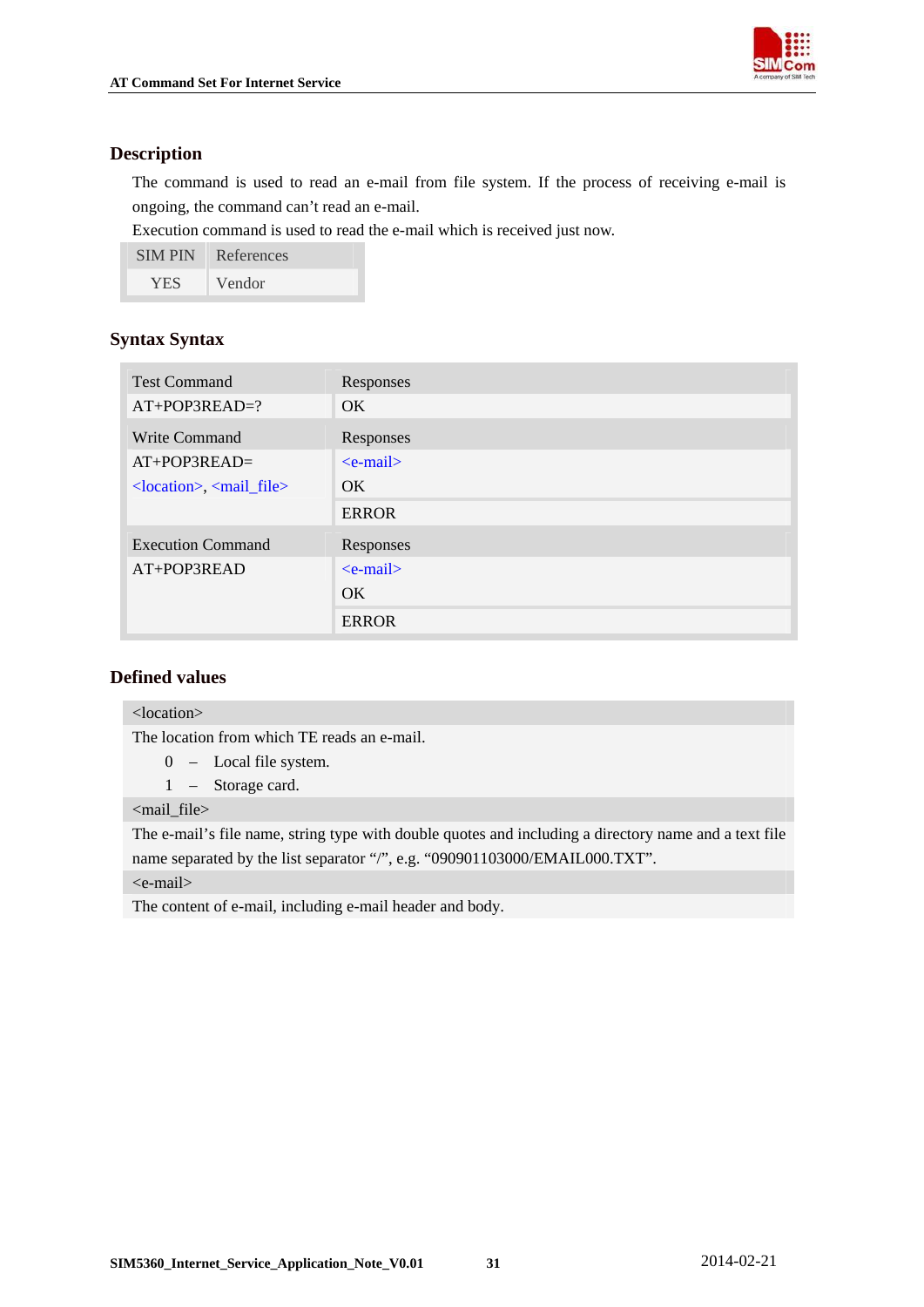

## <span id="page-32-0"></span>**5 File Transfer Protocol Service**

## **5.1 AT+CFTPPORT Set FTP server port**

#### **Description**

The command is used to set FTP server port.

| <b>SIMPIN</b> | References          |
|---------------|---------------------|
| YES.          | Vendor <sup>1</sup> |

## **Syntax**

| <b>Test Command</b>  | Responses                                       |
|----------------------|-------------------------------------------------|
| $AT+CFTPPORT=?$      | +CFTPPORT: (list of supported $\langle$ port>s) |
|                      | OK.                                             |
| Read Command         | <b>Responses</b>                                |
| AT+CFTPPORT?         | $+CFTPPORT: < port>$                            |
|                      | OK.                                             |
| Write Command        | Responses                                       |
| $AT+CFTPPORT = port$ | OK.                                             |
|                      | $+$ CME ERROR                                   |

## **Defined values**

<port> The FTP server port, from 1 to 65535, and default value is 21.

#### **Examples**

| $AT+CFTPPORT=21$       |
|------------------------|
| OK                     |
| $AT+CFTPPORT?$         |
| $+CFTPORT:21$          |
| OK                     |
| $AT+CFTPPORT=?$        |
| +CFTPPORT: $(1-65535)$ |
| OK                     |

## **5.2 AT+CFTPMODE Set FTP mode**

## **Description**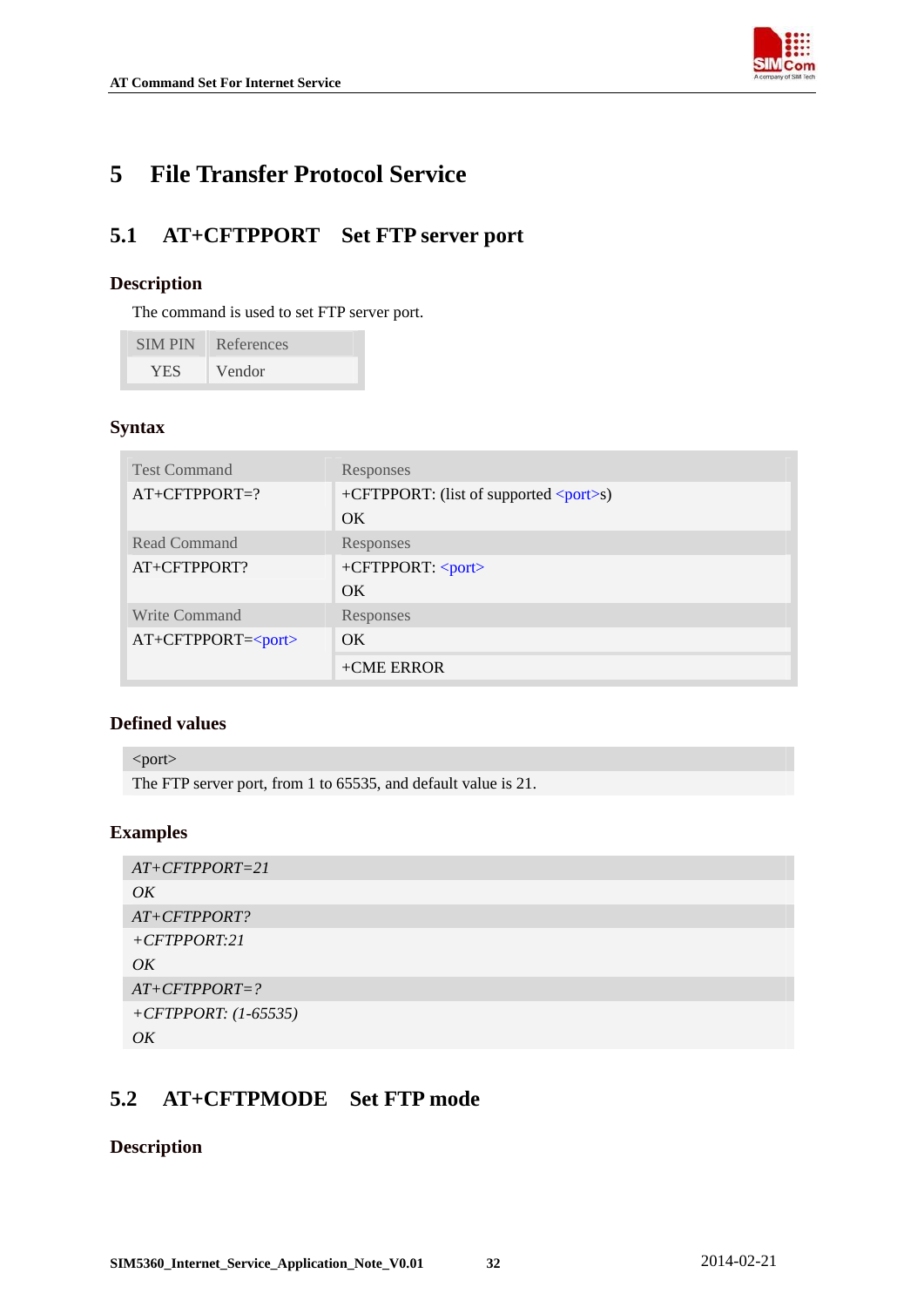

<span id="page-33-0"></span>The command is used to set FTP passive/proactive mode. Default is proactive mode.

| <b>SIM PIN</b> | References |
|----------------|------------|
| <b>YES</b>     | Vendor     |

## **Syntax**

| <b>Test Command</b>                | Responses                                     |
|------------------------------------|-----------------------------------------------|
| $AT+CFTPMODE=?$                    | +CFTPMODE: (list of supported <mode>s)</mode> |
|                                    | OK.                                           |
| Read Command                       | Responses                                     |
| AT+CFTPMODE?                       | +CFTPMODE: <mode></mode>                      |
|                                    | OK.                                           |
| Write Command                      | Responses                                     |
| $AT+CFTPMODE=\langle mode \rangle$ | $\overline{\text{OK}}$                        |
|                                    | $+$ CME ERROR                                 |

## **Defined values**

<mode>

The FTP access mode:

- 0 proactive mode.
- 1 passive mode.

## **Examples**

```
AT+CFTPMODE=1 
OK 
AT+CFTPMODE? 
+CFTPMODE: 1 
\overline{OK}AT+CFTPMODE=? 
+CFTPMODE: (0,1) 
OK
```
## **5.3 AT+CFTPTYPE Set FTP type**

## **Description**

The command is used to set FTP type. Default is binary type.

| <b>SIMPIN</b> | References |
|---------------|------------|
| YES.          | Vendor     |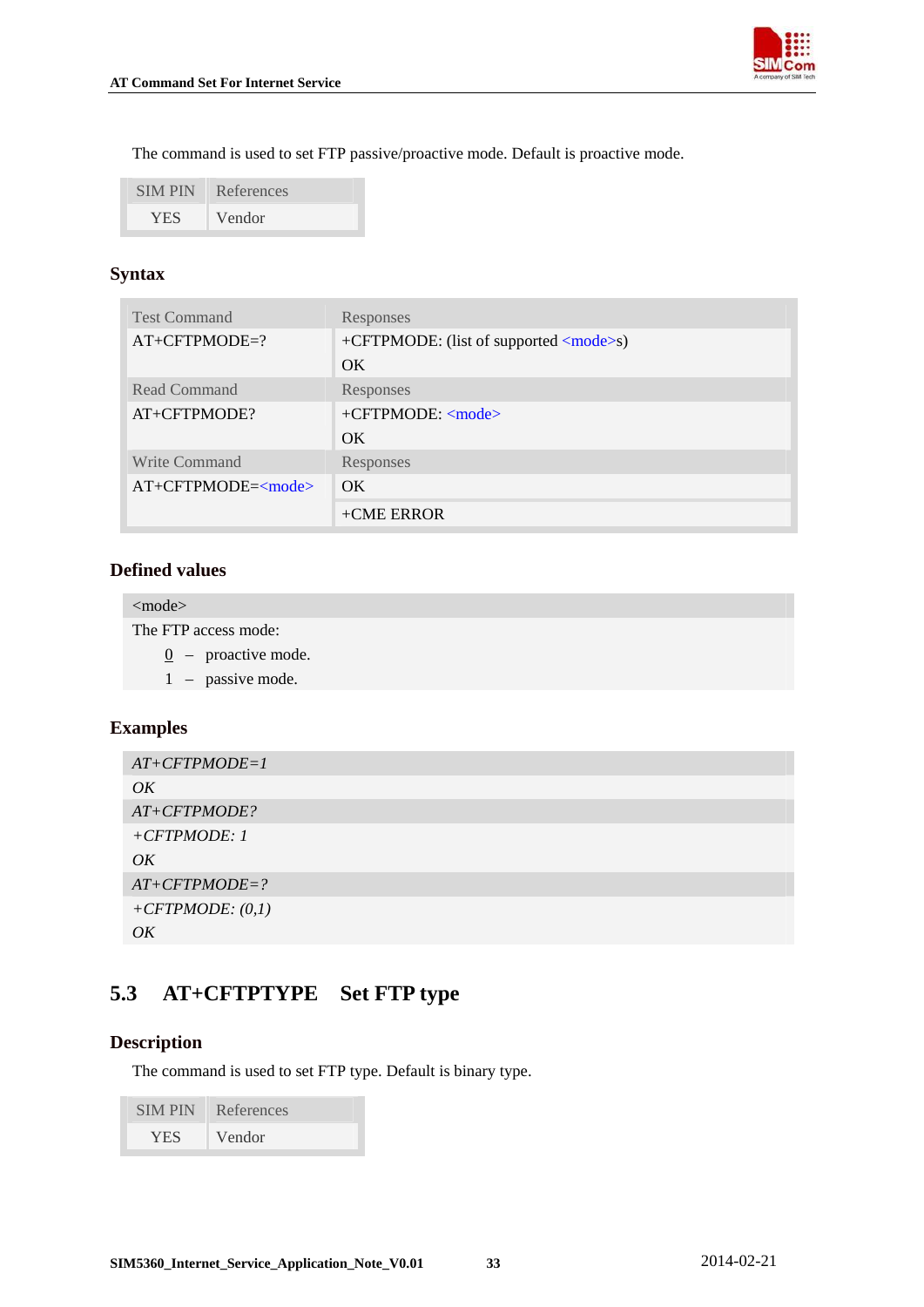

## <span id="page-34-0"></span>**Syntax**

| <b>Test Command</b> | Responses                                     |
|---------------------|-----------------------------------------------|
| $AT+CFTPTYPE=?$     | +CFTPTYPE: (list of supported <type>s)</type> |
|                     | $\overline{\text{OK}}$                        |
| Read Command        | Responses                                     |
| $AT+CFTPTYPE?$      | $+CFTPTYPE: type$                             |
|                     | $\overline{\text{OK}}$                        |
| Write Command       | <b>Responses</b>                              |
| $AT+CFTPTYPE=$      | $\overline{\text{OK}}$                        |
|                     | $+$ CME ERROR                                 |

## **Defined values**

| $<$ type $>$       |  |  |
|--------------------|--|--|
| The FTP type:      |  |  |
| $I - binary type.$ |  |  |
| $A - ASCII$ type.  |  |  |
|                    |  |  |

## **Examples**

| $AT+CFTPTYPE = A$   |
|---------------------|
| OK                  |
| $AT+CFTPTYPE?$      |
| $+ CFTPTYPE: A$     |
| OK                  |
| $AT+CFTPTYPE=?$     |
| $+ CFTPTYPE: (A,I)$ |
| OK                  |

## **5.4 AT+CFTPSERV Set FTP server domain name or IP address**

## **Description**

The command is used to set FTP server domain name or IP address.

| <b>SIMPIN</b> | References |
|---------------|------------|
| <b>YES</b>    | Vendor     |

| <b>Test Command</b> | <b>Responses</b>     |
|---------------------|----------------------|
| $AT+CFTPSERV=?$     | +CFTPSERV: "ADDRESS" |
|                     | ΟK                   |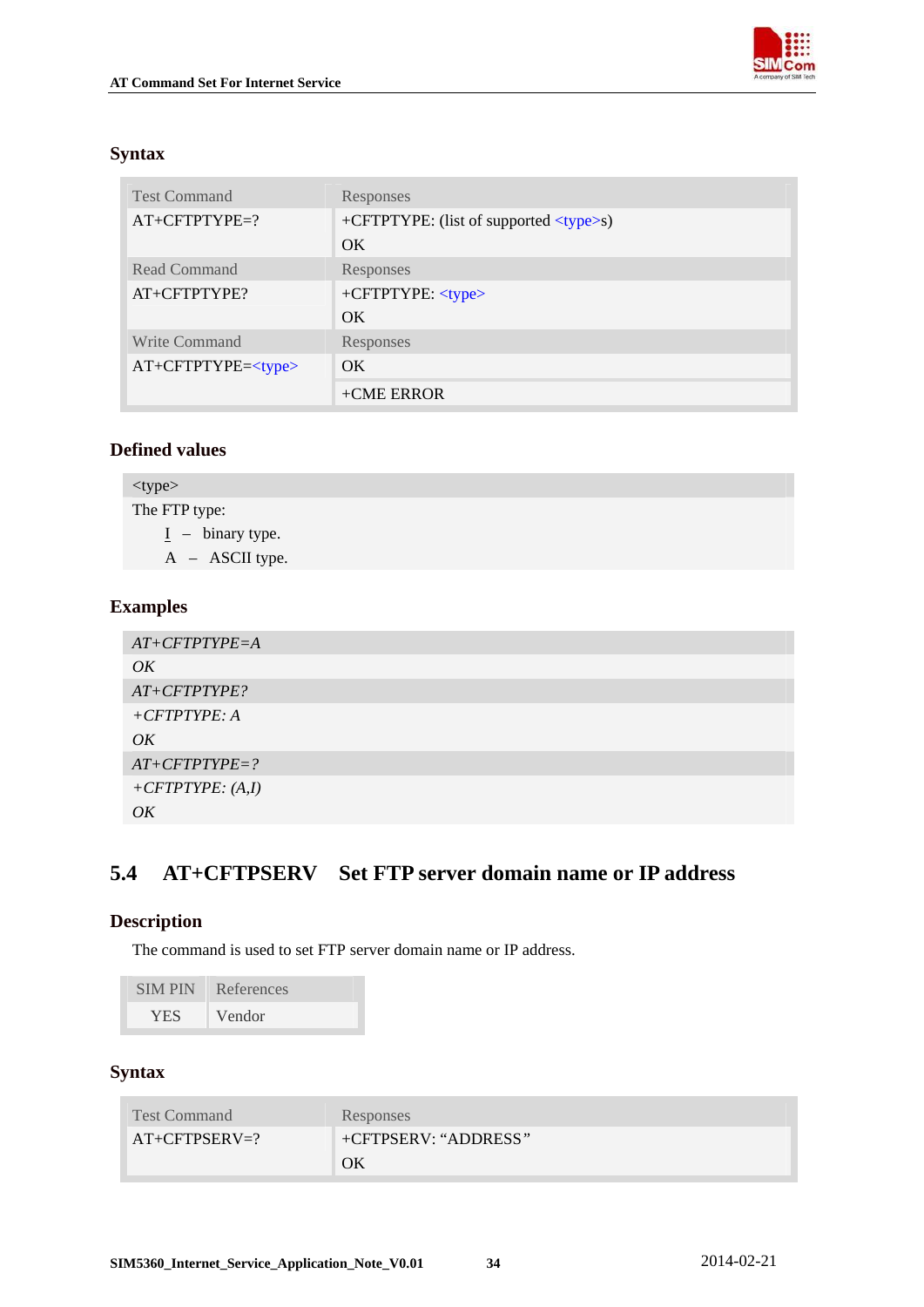

<span id="page-35-0"></span>

| Read Command                   | Responses                         |
|--------------------------------|-----------------------------------|
| AT+CFTPSERV?                   | +CFTPSERV: " <address>"</address> |
|                                | OK.                               |
| Write Command                  | Responses                         |
| $AT+CFTPSERV=$                 | OK.                               |
| $\degree$ <address>"</address> | $+$ CME ERROR                     |

| $\langle$ address $\rangle$               |  |
|-------------------------------------------|--|
| The FTP server domain name or IP address. |  |

## **Examples**

```
AT+CFTPSERV="www.mydomain.com" 
OK 
AT+CFTPSERV? 
+CFTPSERV: "www.mydomain.com" 
OK 
AT+CFTPSERV=? 
+CFTPSERV: "ADDRESS" 
OK 
AT+CFTPSERV="10.0.0.127" 
OK
```
## **5.5 AT+CFTPUN Set user name for FTP access**

## **Description**

The command is used to set user name for FTP server access.

| <b>SIMPIN</b> | References |
|---------------|------------|
| <b>YES</b>    | Vendor     |

| <b>Test Command</b>        | Responses                 |
|----------------------------|---------------------------|
| $AT+CFTPUN=?$              | +CFTPUN: "NAME"           |
|                            | OK.                       |
| Read Command               | Responses                 |
| AT+CFTPUN?                 | +CFTPUN: " <name>"</name> |
|                            | OK.                       |
| <b>Write Command</b>       | Responses                 |
| AT+CFTPUN=" <name>"</name> | OK.                       |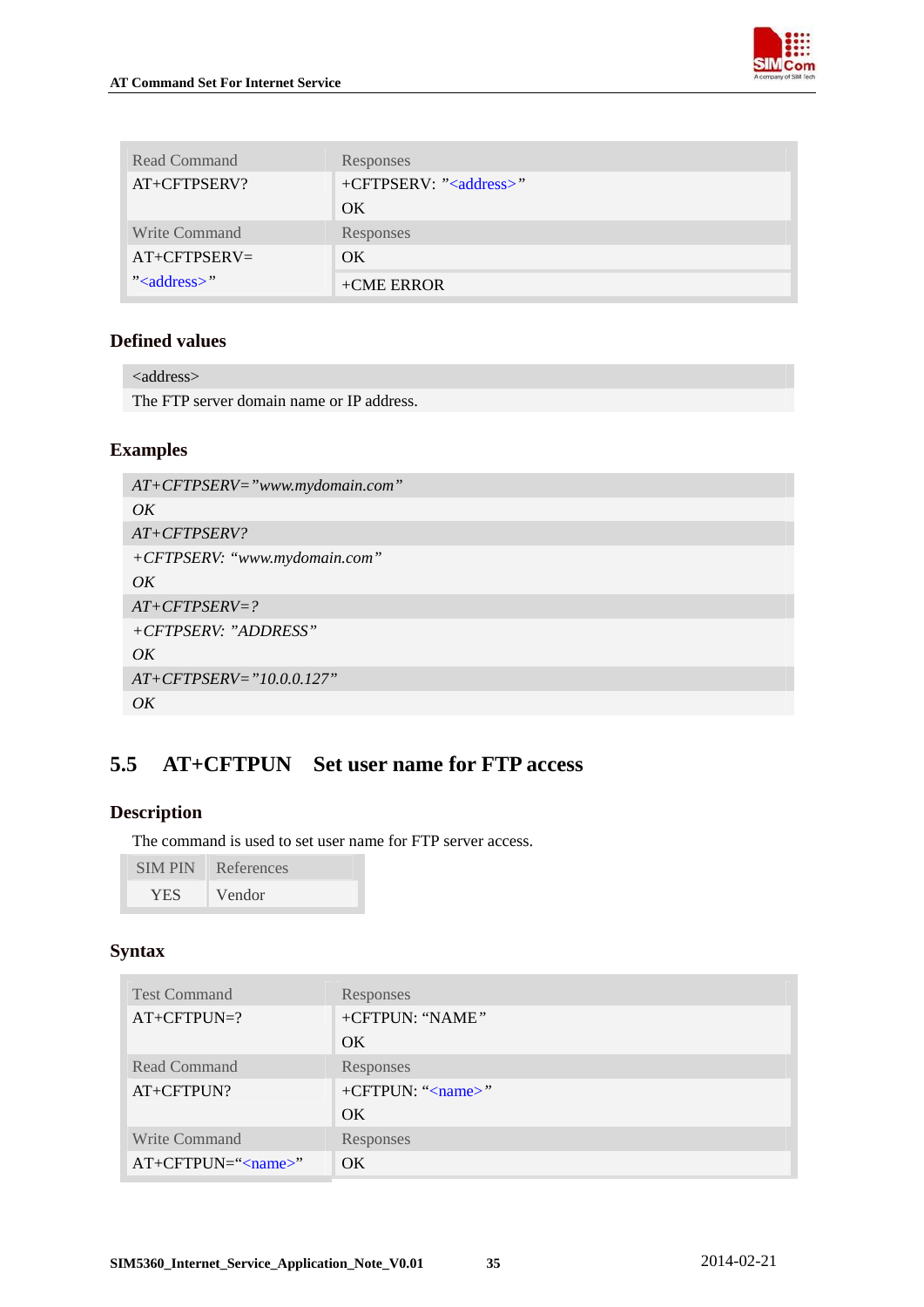

| $+$ CME ERROR |
|---------------|
|               |

<span id="page-36-0"></span><name>

The user name for FTP server access.

## **Examples**

| $AT+CFTPUN="myname"$    |
|-------------------------|
| OK                      |
| $AT+CFTPUN="anonymous"$ |
| OK                      |
| $AT+CFTPUN?$            |
| $+ CFTPUN:$ "myname"    |
| OK                      |
| $AT+CFTPUN=?$           |
| $+CFTPUN: "NAME"$       |
| OK                      |

## **5.6 AT+CFTPPW Set user password for FTP access**

## **Description**

The command is used to set user password for FTP server access.

| <b>SIM PIN</b> | References |
|----------------|------------|
| <b>YES</b>     | Vendor     |

## **Syntax**

| <b>Test Command</b>      | Responses                         |
|--------------------------|-----------------------------------|
| $AT+CFTPPW=?$            | +CFTPPW: "password"               |
|                          | OK.                               |
| <b>Read Command</b>      | Responses                         |
| AT+CFTPPW?               | +CFTPPW: " <password>"</password> |
|                          | OK.                               |
| <b>Write Command</b>     | Responses                         |
| $AT+CFTPPW=$             | OK.                               |
| " <password>"</password> | $+$ CME ERROR                     |

## **Defined values**

<password>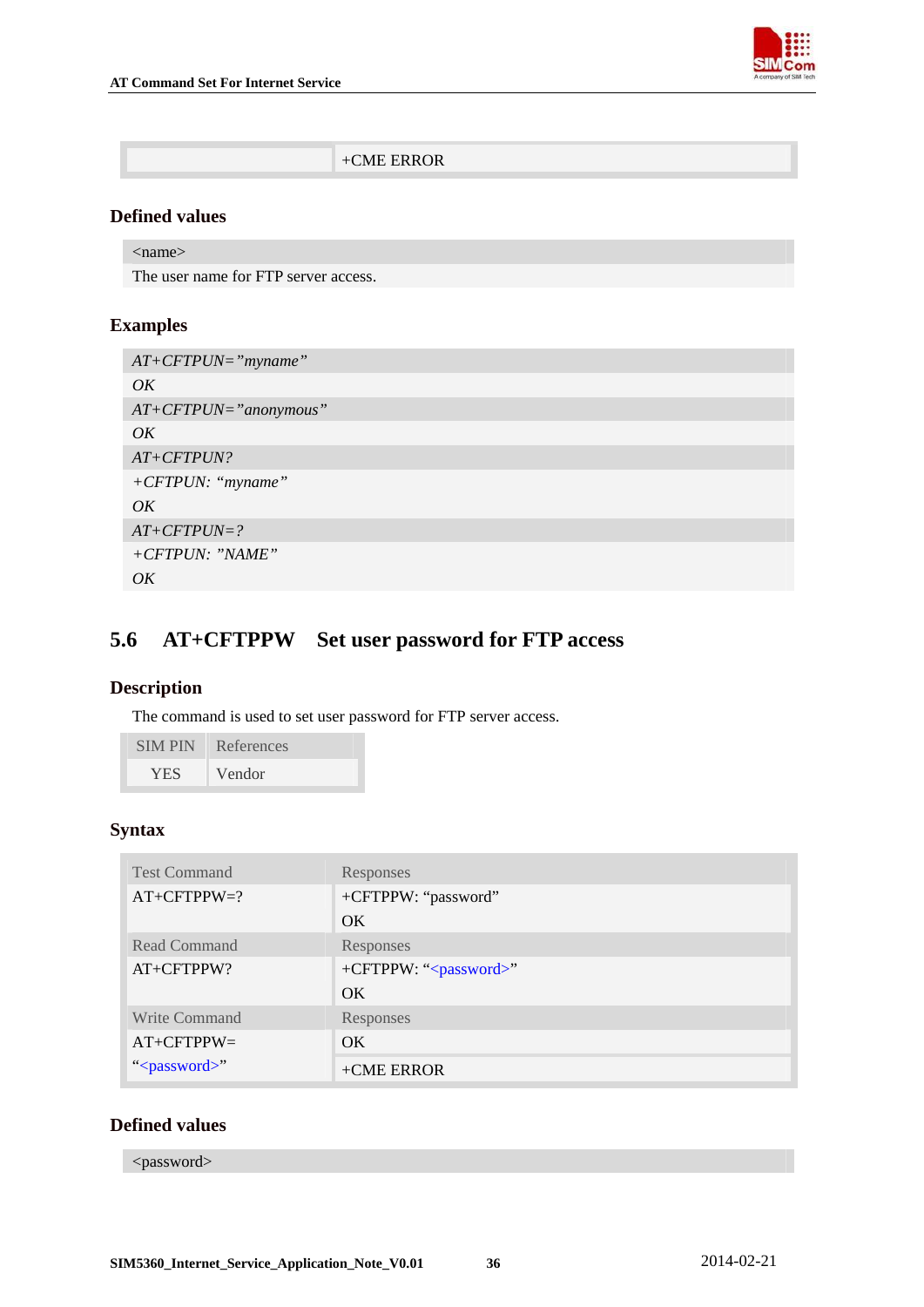

<span id="page-37-0"></span>The user password for FTP server access.

## **Examples**

```
AT+CFTPPW="mypass" 
OK 
AT+CFTPPW? 
+CFTPPW: "mypass" 
OKAT+CFTPPW=? 
+CFTPPW: "mypass" 
OK
```
## **5.7 AT+CFTPGETFILE Get a file from FTP server to EFS**

## **Description**

The command is used to download a file from FTP server to module EFS.

| <b>SIMPIN</b> | References |
|---------------|------------|
| <b>YES</b>    | Vendor     |

## **Syntax**

| <b>Test Command</b>                    | Responses                                    |
|----------------------------------------|----------------------------------------------|
| AT+CFTPGETFILE=?                       | +CFTPGETFILE: [{non-ascii}]"FILEPATH", (0-8) |
|                                        | $\alpha$                                     |
| Write Command                          | Responses                                    |
| $AT+CFTPGETFILE=$                      | OK.                                          |
| " $\langle$ filepath>", $\langle$ dir> | +CFTPGETFILE: 0                              |
|                                        | $+$ CME ERROR                                |
|                                        | OK.                                          |
|                                        | $+CFTPGETFILE: $                             |

## **Defined values**

<filepath>

The remote file path. When the file path doesn't contain "/", this command transfers file from the current remote FTP directory. If the file path contains non-ASCII characters, the file path parameter should contain a prefix of {non-ascii}.

<dir>

The directory to save the downloaded file:

- 0 current directory [refer to AT+FSCD]
- 1 "*C:/Picture*" directory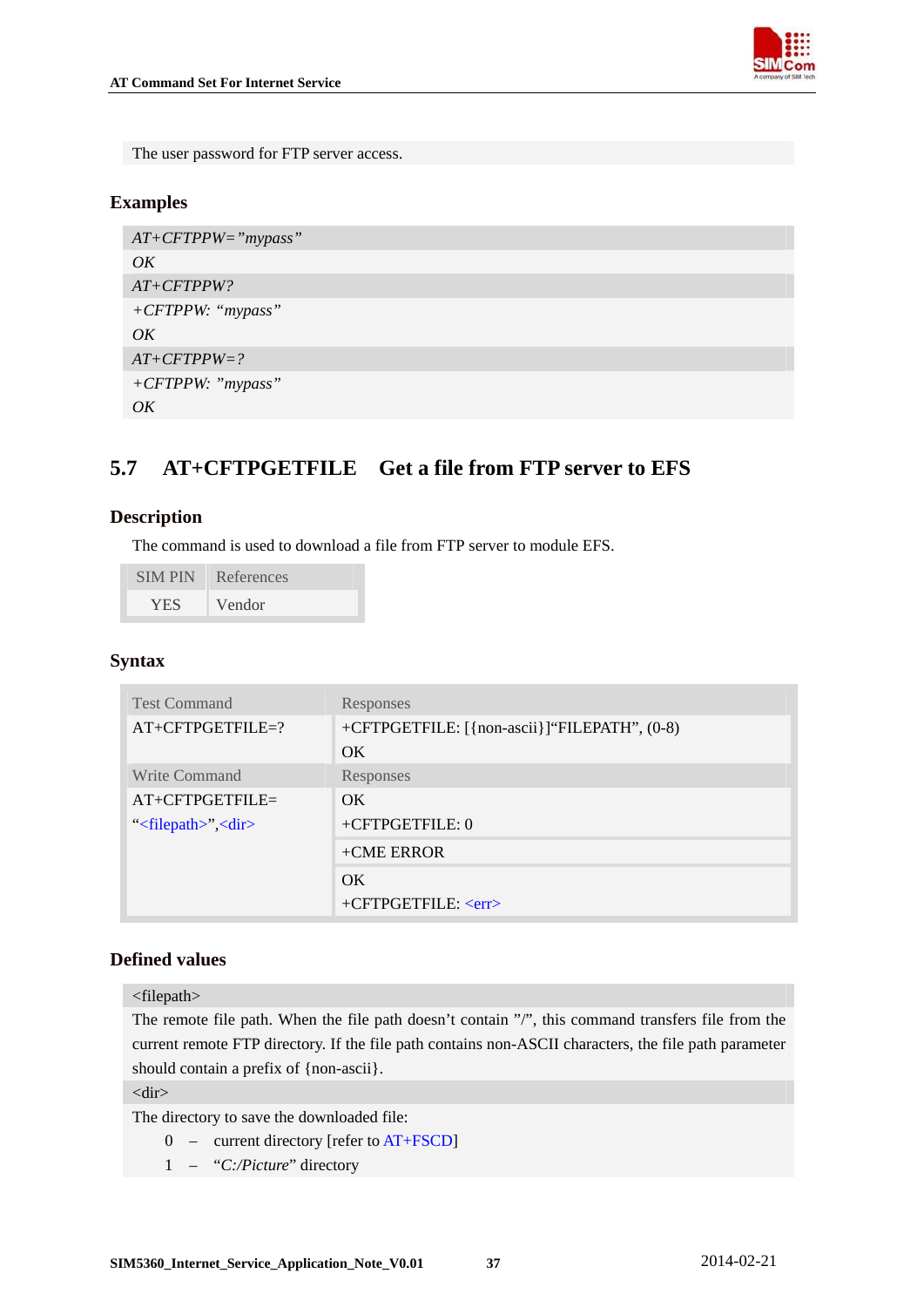<span id="page-38-0"></span>



| $\overline{c}$ | "C:/Video" directory |  |
|----------------|----------------------|--|
|                |                      |  |

- 3 "*C:/VideoCall*" directory
- 4 "*D:/Picture*" directory
- 5 "*D:/Video*" directory
- 6 "*D:/VideoCall*" directory
- 7 "C:/Audio" directory
- 8 "D:/Audio" directory

 $<$ err $>$ 

The error code of FTP operation.

## **Examples**

```
AT+CFTPGETFILE="/pub/mydir/test1.txt",1 
OK 
… 
+CFTPGETFILE: 0 
AT+CFTPGETFILE=" test2.txt",2 
OK 
… 
+CFTPGETFILE: 0 
AT+CFTPGETFILE={non-ascii}" B2E2CAD42E747874",2 
OK 
… 
+CFTPGETFILE: 0 
AT+CFTPGETFILE=? 
+CFTPGETFILE: [{non-ascii}]"FILEPATH",(0-8) 
OK
```
## **5.8 AT+CFTPPUTFILE Put a file in module EFS to FTP server**

## **Description**

The command is used to upload a file in the module EFS to FTP server.

| <b>SIM PIN</b> | References |
|----------------|------------|
| <b>YES</b>     | Vendor     |

| <b>Test Command</b> | Responses                                      |
|---------------------|------------------------------------------------|
| $AT+CFTPPUTFILE=?$  | +CFTPPPUTFILE: [{non-ascii}] "FILEPATH", (0-8) |
|                     | OK                                             |
| Write Command       | Responses                                      |
| $AT+CFTPPUTFILE=$   | OK                                             |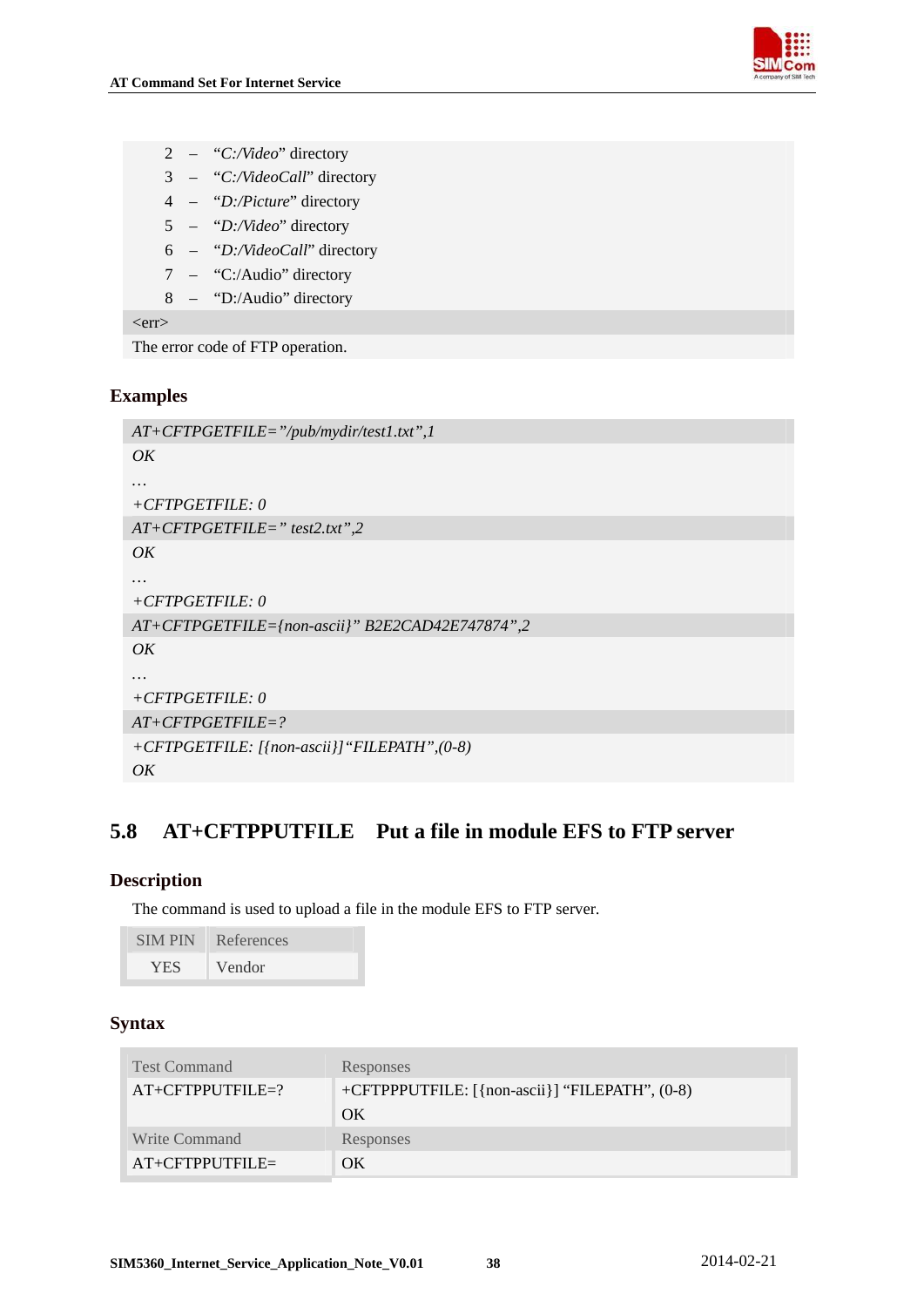

<span id="page-39-0"></span>

| " $\langle$ filepath>", $\langle$ dir>" | $+CFTPPUTFILE: 0$ |
|-----------------------------------------|-------------------|
|                                         | $+$ CME ERROR     |
|                                         | OK                |
|                                         | $+CFTPPUTFILE: $  |

#### <filepath>

The remote file path. When the file path doesn't contain "/", this command transfers file to the current remote FTP directory. If the file path contains non-ASCII characters, the file path parameter should contain a prefix of {non-ascii}.

<dir>

The directory that contains the file to be uploaded:

- 0 current directory [refer to AT+FSCD]
- 1 "*C:/Picture*" directory
- 2 "*C:/Video*" directory
- 3 "*C:/VideoCall*" directory
- 4 "*D:/Picture*" directory
- 5 "*D:/Video*" directory
- 6 "*D:/VideoCall*" directory
- 7 "C:/Audio" directory
- 8 "D:/Audio" directory

 $<$ err $>$ 

The error code of FTP operation.

## **Examples**

```
AT+CFTPPUTFILE="/pub/mydir/test1.txt",1 
OK 
AT+CFTPPUTFILE=" test2.txt",1 
OK 
+CFTPPUTFILE: 0 
AT+CFTPPUTFILE={non-ascii}" B2E2CAD42E747874",1 
OK 
+CFTPPUTFILE: 0 
AT+CFTPPUTFILE=? 
+CFTPPUTFILE: [{non-ascii}]"FILEPATH",(0-8) 
OK
```
## **5.9 AT+CFTPGET Get a file from FTP server and output it from SIO**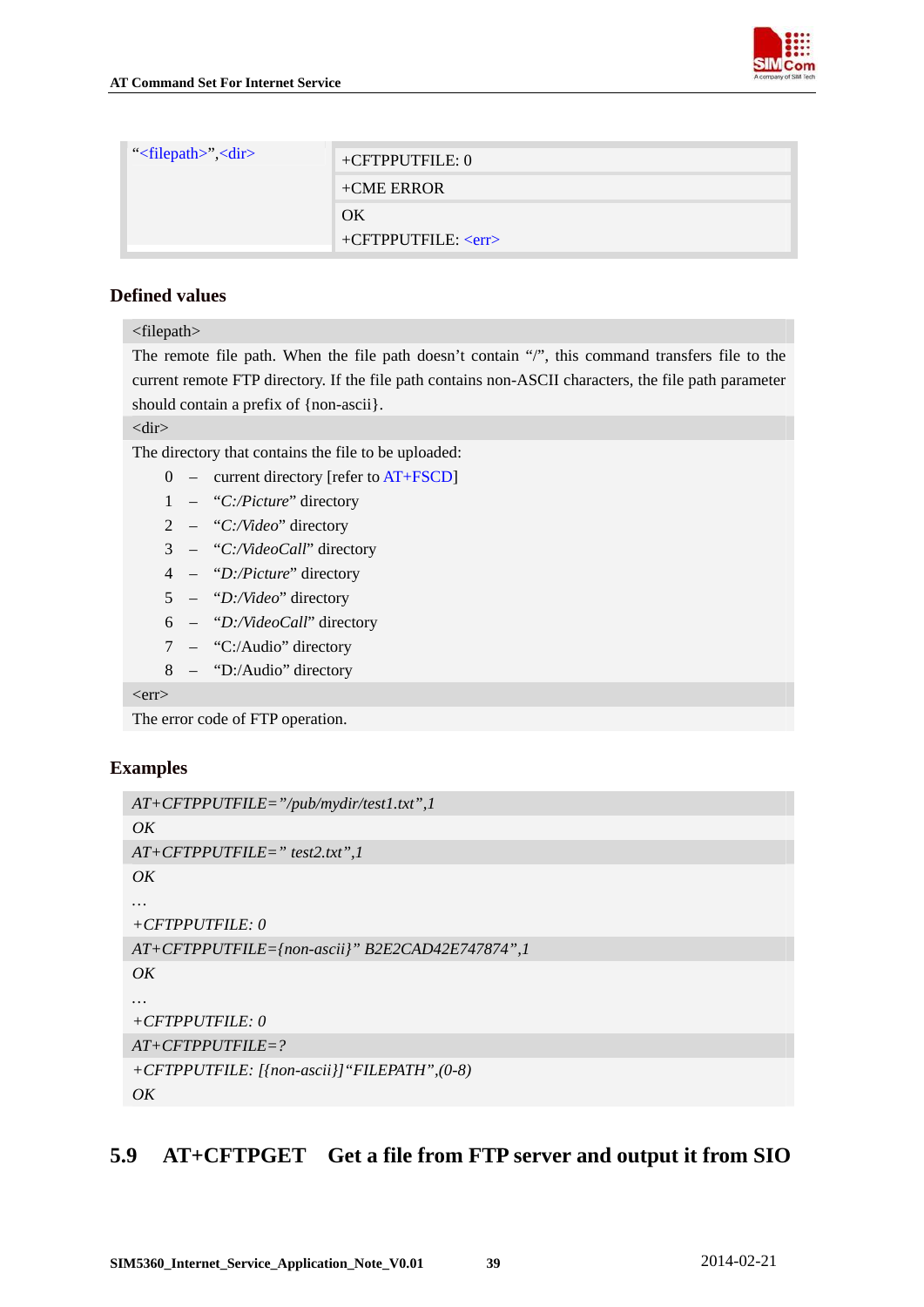

## <span id="page-40-0"></span>**Description**

The command is used to get a file from FTP server and output it to serial port. This command may have a lot of DATA transferred to DTE using serial port, The AT+CATR command is recommended to be used.

| <b>SIMPIN</b> | References |
|---------------|------------|
| <b>YES</b>    | Vendor     |

## **Syntax**

| <b>Test Command</b>      | Responses                          |
|--------------------------|------------------------------------|
| AT+CFTPGET=?             | +CFTPGET: [{non-ascii}] "FILEPATH" |
|                          | OK                                 |
| Write Command            | Responses                          |
| $AT+CFTPGET=$            | OK                                 |
| " <filepath>"</filepath> | +CFTPGET: DATA, <len></len>        |
|                          | .                                  |
|                          | +CFTPGET: DATA, <len></len>        |
|                          | .                                  |
|                          | .                                  |
|                          | $+CFTPGET:0$                       |
|                          | +CME ERROR                         |
|                          | +CFTPGET: DATA, <len></len>        |
|                          | $\cdots$                           |
|                          | +CFTPGET: DATA, <len></len>        |
|                          | .                                  |
|                          | $\ddot{\phantom{0}}$               |
|                          | +CFTPGET: <err></err>              |

## **Defined values**

#### <filepath>

The remote file path. When the file path doesn't contain "/", this command transfer file from the current remote FTP directory. If the file path contains non-ASCII characters, the file path parameter should contain a prefix of {non-ascii}.

<len>

The length of FTP data contained in this packet.

 $<$ err $>$ 

The error code of FTP operation.

## **Examples**

```
AT+CFTPGET="/pub/mydir/test1.txt" 
OK
```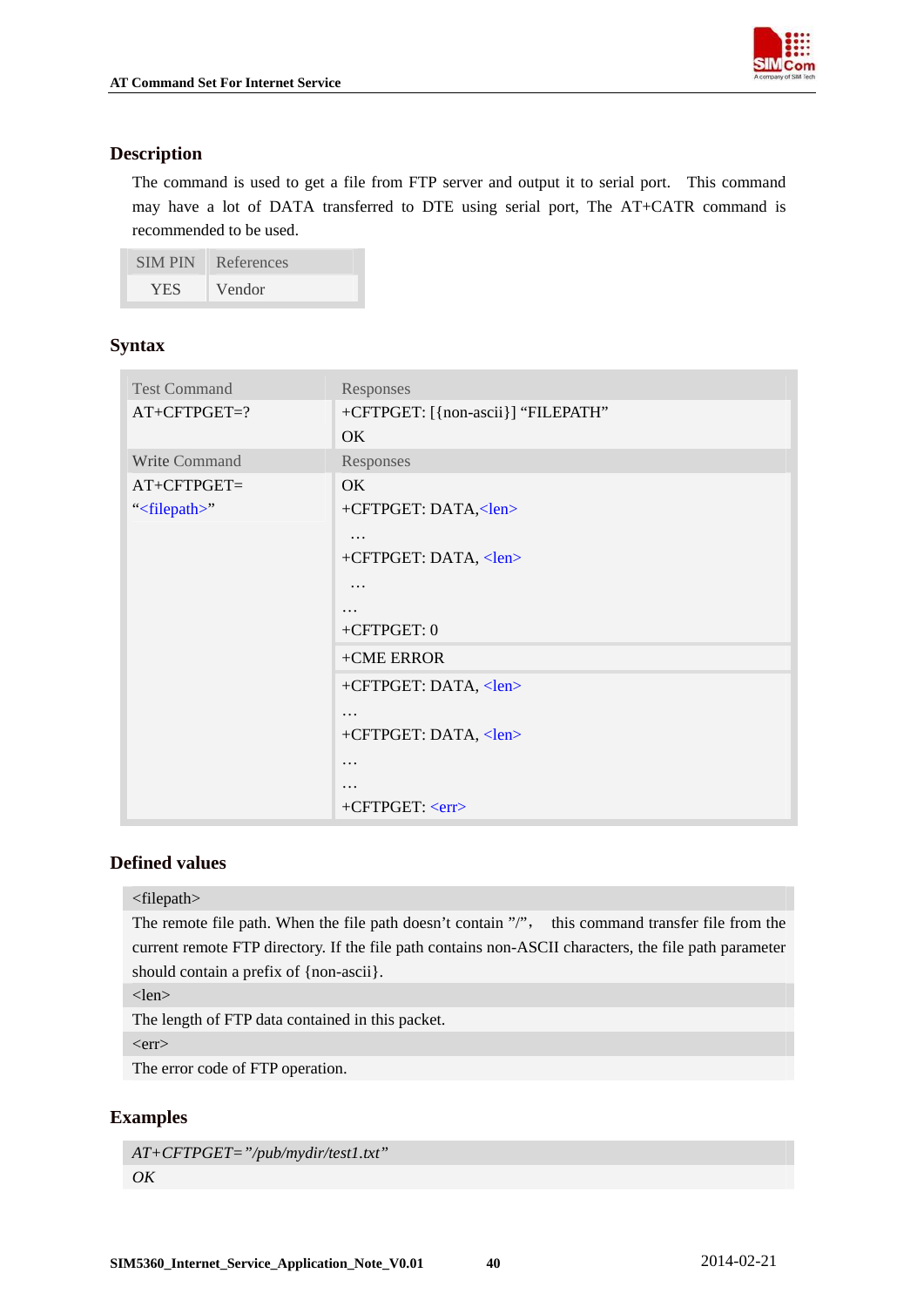

```
+CFTPGET: DATA, 1020, 
… 
+CFTPGET: DATA, 1058, 
… 
… 
+CFTPGET: 0 
AT+CFTPGET={non-ascii}"/2F74657374646972/B2E2CAD42E747874" 
OK 
+CFTPGET: DATA, 1020, 
… 
+CFTPGET: 0 
AT+CFTPGET=? 
+CFTPGET:[{non-ascii}] "FILEPATH" 
OK
```
## **5.10 AT+CFTPPUT Put a file to FTP server**

## **Description**

The command is used to put a file to FTP server using the data got from serial port. Each <Ctrl+Z> character present in the data flow of serial port when downloading FTP data will be coded as <ETX><Ctrl+Z>. Each <ETX> character will be coded as <ETX><ETX>. Single <Ctrl+Z> means end of the FTP data.

 $\langle ETX \rangle$  is 0x03, and  $\langle Ctr1+Z \rangle$  is 0x1A.

| <b>SIMPIN</b> | References |
|---------------|------------|
| <b>YES</b>    | Vendor     |

## **Syntax**

| <b>Test Command</b>      | Responses                          |
|--------------------------|------------------------------------|
| $AT+CFTPPUT=?$           | +CFTPPUT: [{non-ascii}] "FILEPATH" |
|                          | OK.                                |
| <b>Execution Command</b> | Responses                          |
| $AT+CFTPPUT=``$          | +CFTPPUT: BEGIN                    |
|                          | OK.                                |
|                          | $+$ CME ERROR                      |
|                          | +CFTPPUPT: BEGIN                   |
|                          | $+$ CME ERROR                      |

## **Defined values**

#### <filepath>

The remote file path. When the file path doesn't contain "/", this command transfers file to the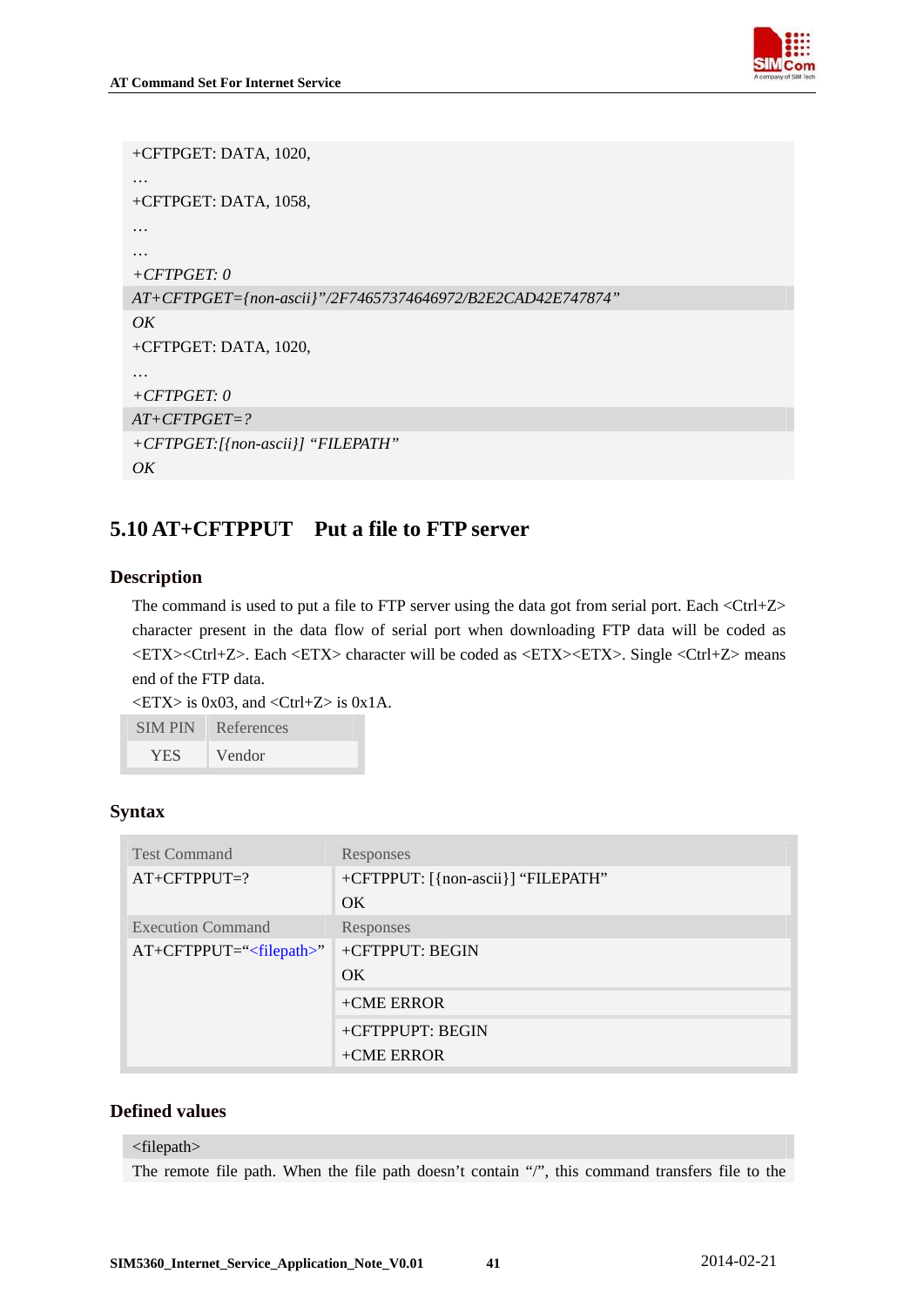

<span id="page-42-0"></span>current remote FTP directory. If the file path contains non-ASCII characters, the file path parameter should contain a prefix of {non-ascii}.

## **Examples**

```
AT+CFTPPUT="/pub/mydir/test1.txt" 
+CFTPPUT: BEGIN 
…..<Ctrl+Z> 
OKAT+CFTPPUT={non-ascii}"/2F74657374646972/B2E2CAD42E747874" 
+CFTPPUT: BEGIN 
…..<Ctrl+Z> 
OK 
AT+CFTPPUT=? 
+CFTPPUT: [{non-ascii}]"FILEPATH" 
OK
```
## **5.11 AT+CFTPLIST List the items in the directory on FTP server**

## **Description**

This command is used to list the items in the specified directory on FTP server

| <b>SIM PIN</b> | References |
|----------------|------------|
| YES.           | Vendor     |

## **Syntax**

| <b>Test Command</b>  | Responses                           |
|----------------------|-------------------------------------|
| $AT+CFTPLIST=?$      | +CFTPLIST: [{non-ascii}] "FILEPATH" |
|                      | OK.                                 |
| <b>Write Command</b> | Responses                           |
| $AT+CFTPLIST="'$     | OK.                                 |
|                      | $[-CFTPLIST: DATA, $                |
|                      | $\ldots$                            |
|                      | $+CFTPLIST: $                       |
|                      | $+$ CME ERROR                       |

## **Defined values**

#### <dir>

The directory to be listed. If the directory contains non-ASCII characters, the <dir> parameter should contain a prefix of {non-ascii}.

#### <len>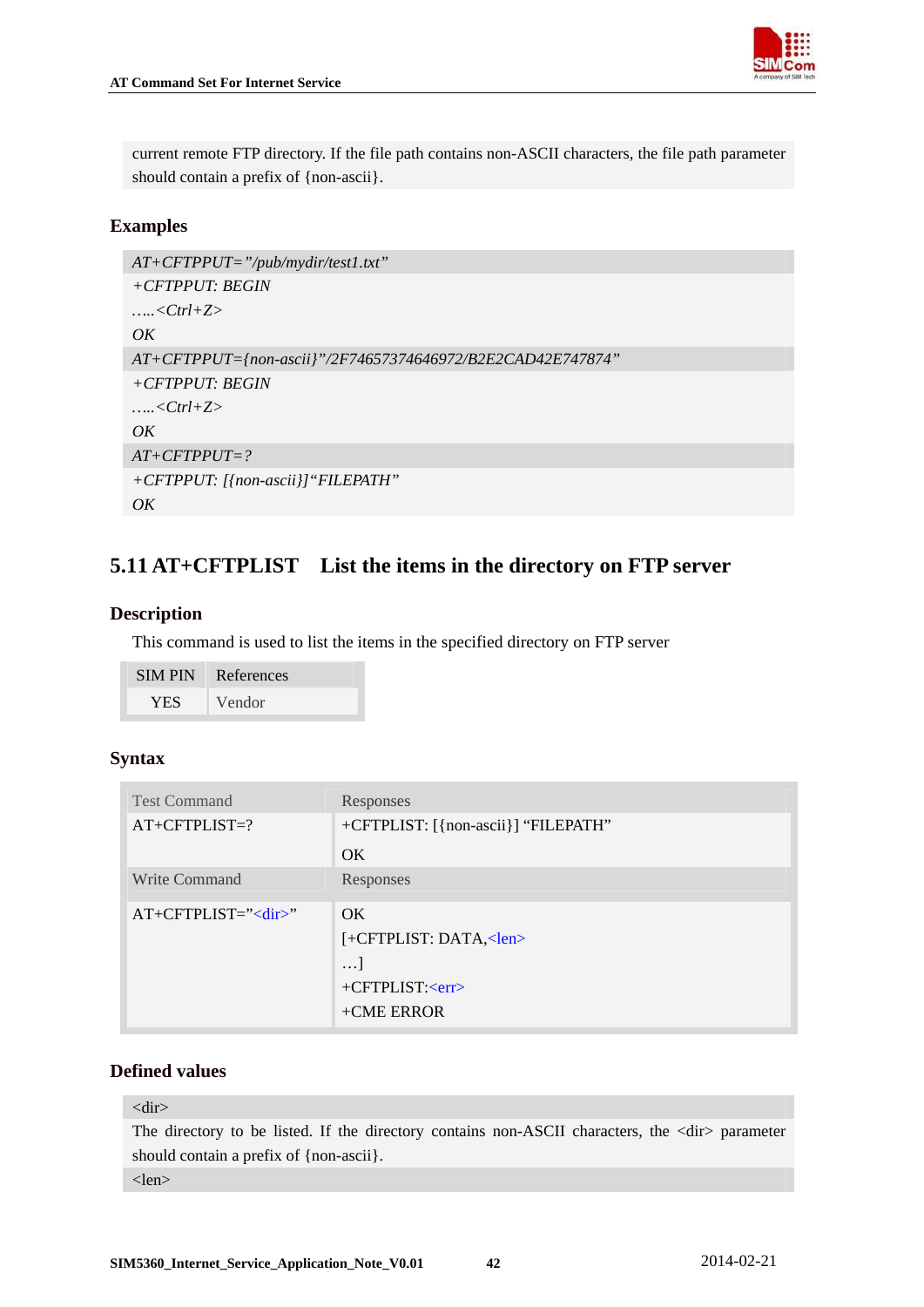

<span id="page-43-0"></span>The length of data reported  $<$ err $>$ The result code of the listing

**Examples** 

| $AT+CFTPLIST="testd"$                                         |        |       |                                      |
|---------------------------------------------------------------|--------|-------|--------------------------------------|
| OK                                                            |        |       |                                      |
| +CFTPLIST: DATA,193                                           |        |       |                                      |
| $\frac{d\mathbf{w}}{d\mathbf{w}}$ -rw- $\frac{1}{\mathbf{w}}$ |        | group | $0$ Sep $1$ 18:01.                   |
| $drw$ -rw-rw-                                                 | l user | group | $0$ Sep $1$ 18:01.                   |
| $-rw$ - $rw$ - $rw$ -                                         | l user | group | 2017 Sep 1 17:24 19800106_000128.jpg |
|                                                               |        |       |                                      |

*+CFTPLIST: 0*

## **5.12 AT+CFTPMKD Create a new directory on FTP server**

## **Description**

This command is used to create a new directory on the FTP server. The maximum length of the full path name is 256.

| <b>SIMPIN</b> | References |
|---------------|------------|
| YES.          | Vendor     |

## **Syntax**

| <b>Test Command</b> | Responses                    |
|---------------------|------------------------------|
| $AT+CFTPMKD=?$      | +CFTPMKD: [{non-ascii}]"DIR" |
|                     | OK.                          |
| Write Command       | Responses                    |
| $AT+CFTPMKD=''$     | OK.                          |
|                     | $+CFTPMKD: $                 |
|                     | <b>ERROR</b>                 |

## **Defined values**

<dir>

The directory to be created. If the directory contains non-ASCII characters, the <dir> parameter should contain a prefix of {non-ascii}.

 $<$ err $>$ 

The result code of the command

## **Examples**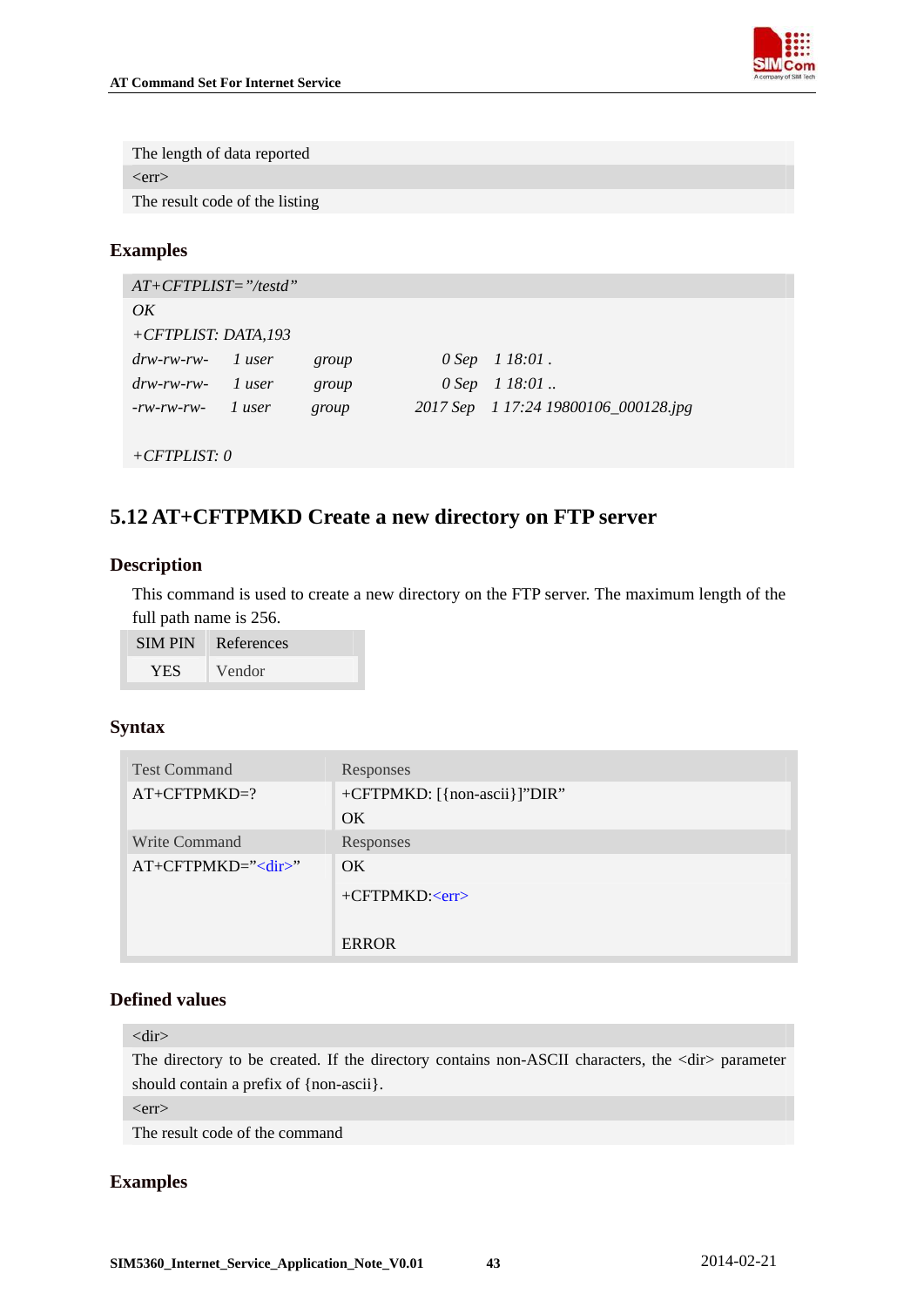

<span id="page-44-0"></span>*AT+CFTPMKD="/testdir" OK AT+CFTPMKD={non-ascii}"74657374646972" OK* 

## **5.13 AT+CFTPRMD Delete a directory on FTP serve**r

## **Description**

This command is used to delete a directory on FTP server

| <b>SIM PIN</b> | References |
|----------------|------------|
| <b>YES</b>     | Vendor     |

## **Syntax**

| <b>Test Command</b> | Responses                    |
|---------------------|------------------------------|
| $AT+CFTPRMD=?$      | +CFTPRMD: [{non-ascii}]"DIR" |
|                     | OK.                          |
| Write Command       | Responses                    |
| $AT+CFTPRMD="'$     | OK.                          |
|                     | $+CFTPRMD: $                 |
|                     |                              |
|                     | <b>ERROR</b>                 |

## **Defined values**

<dir>

The directory to be removed. If the directory contains non-ASCII characters, the <dir> parameter should contain a prefix of {non-ascii}.

 $<$ err $>$ 

The result code of the command

## **Examples**

```
AT+CFTPRMD="/testdir" 
OK
AT+CFTPRMD={non-ascii}"74657374646972" 
OK
```
## **5.14 AT+CFTPDELE Delete a file on FTP server**

## **Description**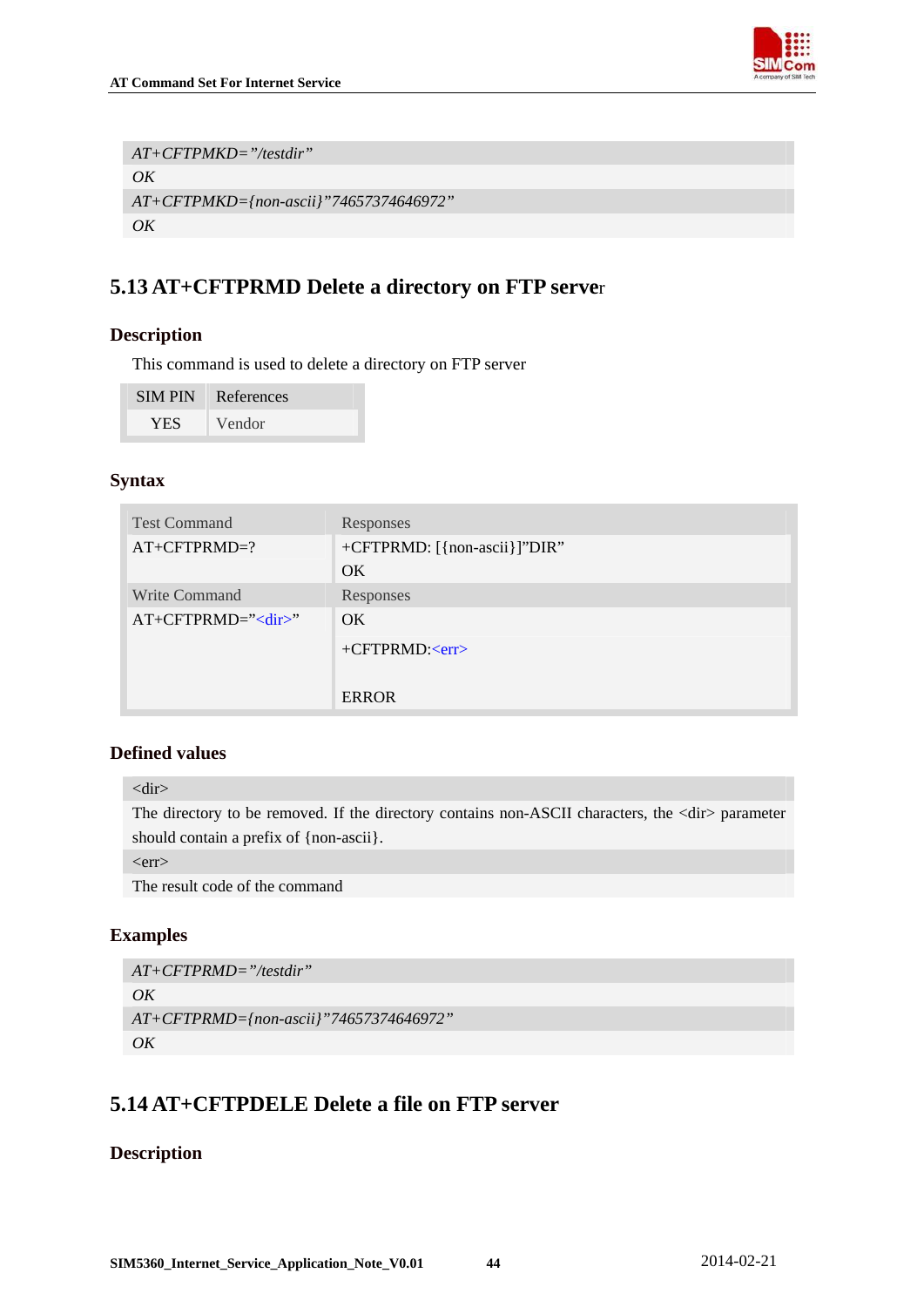

<span id="page-45-0"></span>This command is used to delete a file on FTP server

| <b>SIMPIN</b> | References |
|---------------|------------|
| YES.          | Vendor     |

## **Syntax**

| <b>Test Command</b>        | Responses                          |
|----------------------------|------------------------------------|
| $AT+CFTPDELE=?$            | +CFTPDELE: [{non-ascii}]"FILENAME" |
|                            | OK.                                |
| Write Command              | Responses                          |
| $AT+CFTPDELE='\\ filename$ | OK.                                |
| $e^{\gamma}$               | $+CFTPDELE: $                      |
|                            |                                    |
|                            | <b>ERROR</b>                       |

## **Defined values**

#### <filename>

The name of the file to be deleted. If the file name contains non-ASCII characters, the <filename> parameter should contain a prefix of {non-ascii}.

 $<$ err $>$ 

The result code of the command

## **Examples**

```
AT+CFTPDELE="test" 
OK
AT+CFTPDELE={non-ascii}"74657374" 
OK
```
## **5.15 Unsolicited FTP Codes (Summary of CME ERROR Codes)**

| Code of $\langle$ err $\rangle$ | Description                      |
|---------------------------------|----------------------------------|
| 201                             | Unknown error for FTP            |
| 202                             | FTP task is busy                 |
| 203                             | Failed to resolve server address |
| 204                             | <b>FTP</b> timeout               |
| 205                             | Failed to read file              |
| 206                             | Failed to write file             |
| 207                             | Not allowed in current state     |
| 208                             | Failed to login                  |
| 209                             | Failed to logout                 |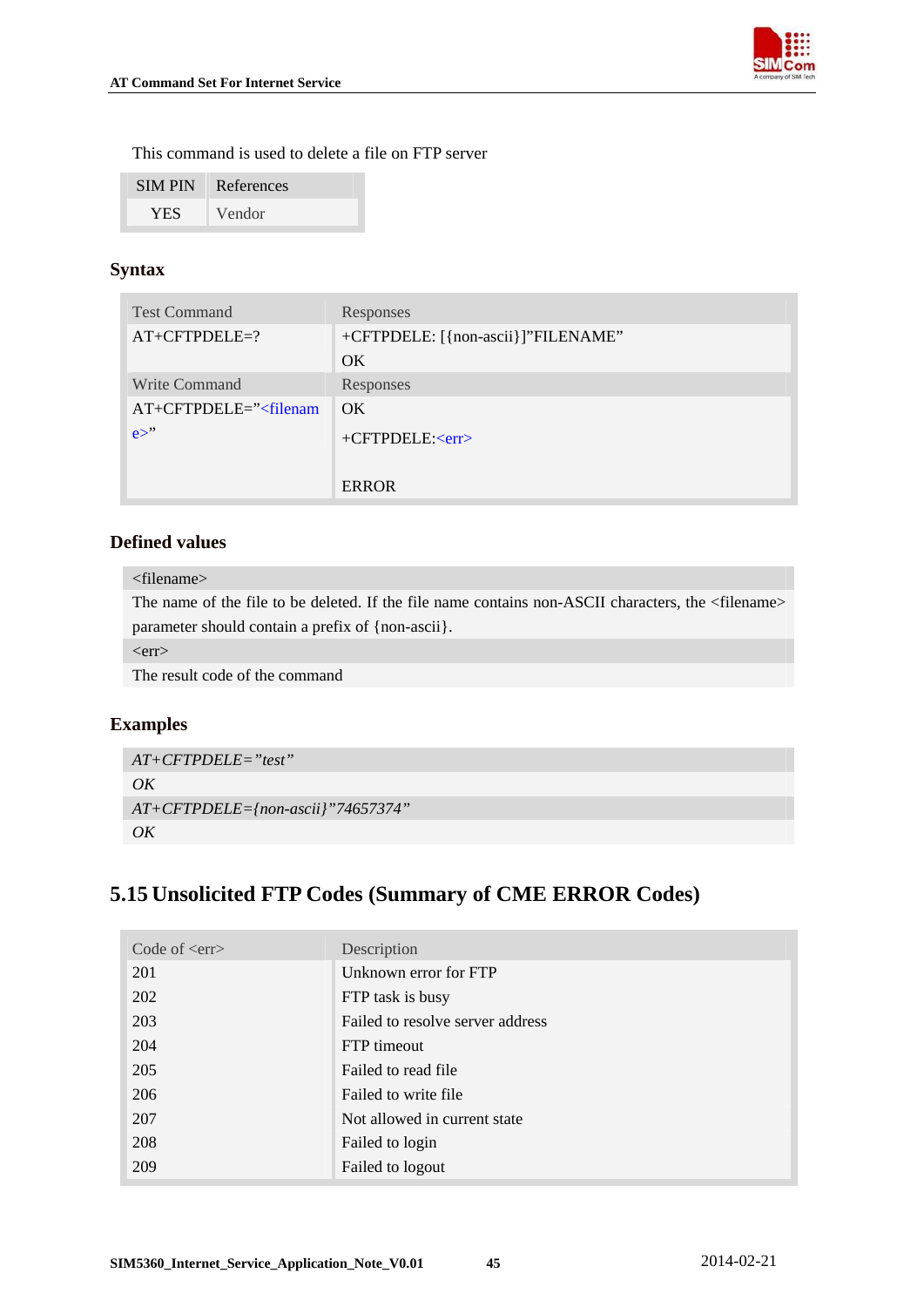

| 210 | Failed to transfer data        |
|-----|--------------------------------|
| 211 | FTP command rejected by server |
| 212 | Memory error                   |
| 213 | Invalid parameter              |
| 214 | Network error                  |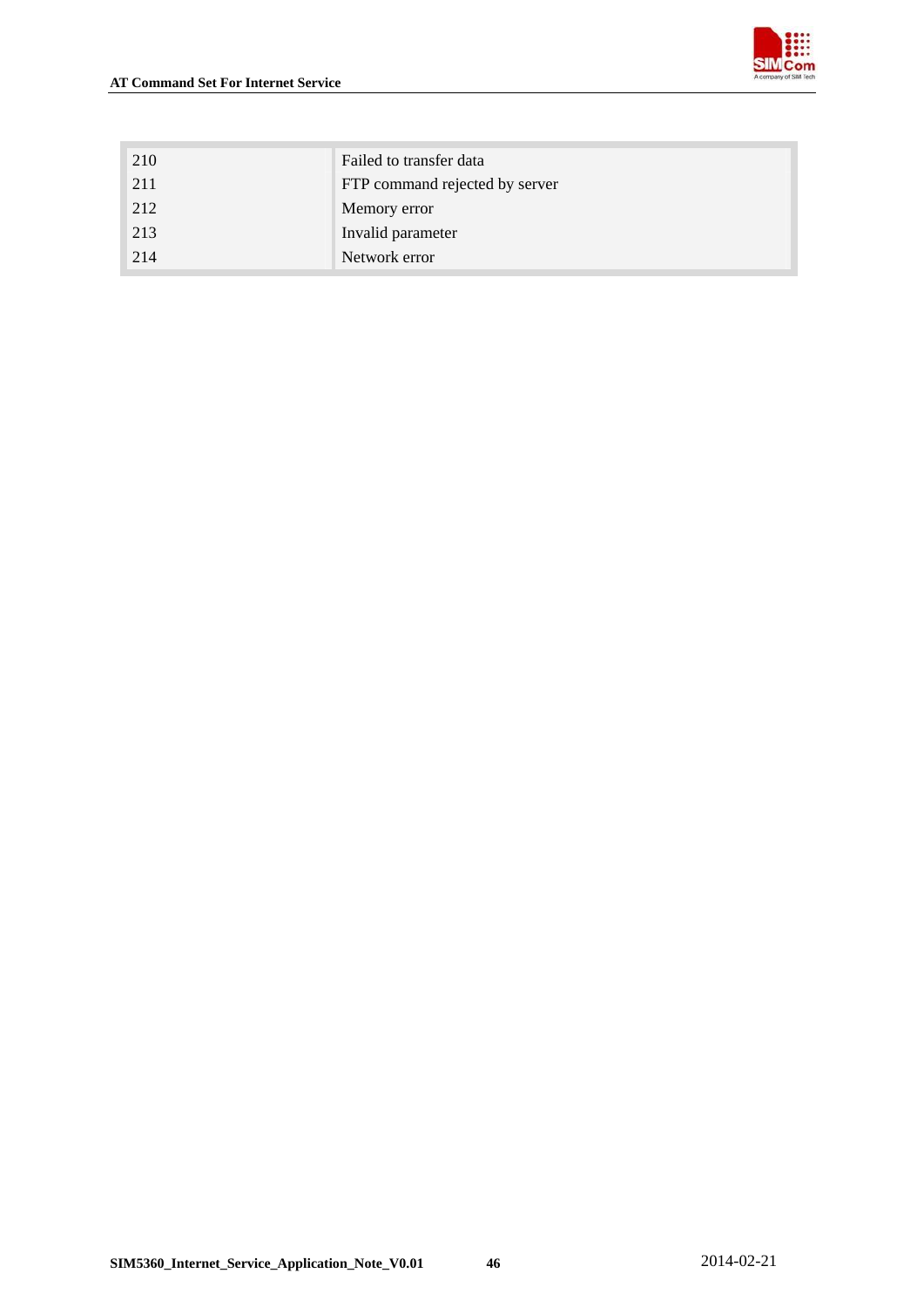

## <span id="page-47-0"></span>**6 Hyper Text Transfer Protocol Service**

## **6.1 AT+CHTTPACT - Launch a HTTP operation**

## **Description**

The command is used to launch a HTTP operation like GET or POST. Each <Ctrl+Z> character presented in the data flow of serial port will be coded as <ETX><Ctrl+Z>. Each <ETX> character will be coded as <ETX><ETX>. Single <Ctrl+Z> means end of the HTTP request data or end of the HTTP responded data.

 $\langle ETX \rangle$  is 0x03, and  $\langle Ctr1+Z \rangle$  is 0x1A.

For this command there may be a lot of DATA which need to be transferred to DTE using serial port, it is recommended that the AT+CATR will be used.

SIM PIN References

YES Vendor

| <b>Test Command</b>                  | Responses                       |
|--------------------------------------|---------------------------------|
| AT+CHTTPACT=?                        | +CHTTPACT: "ADDRESS", (1-65535) |
|                                      | OK                              |
| Write Command                        | Responses                       |
| AT+CHTTPACT=                         | +CHTTPACT: REQUEST              |
| " <address>",<port></port></address> | +CHTTPACT: DATA, <len></len>    |
|                                      | $\cdot$                         |
|                                      | +CHTTPACT: DATA, <len></len>    |
|                                      | .                               |
|                                      | .                               |
|                                      | +CHTTPACT: 0                    |
|                                      | +CME ERROR                      |
|                                      | +CHTTPACT: REQUEST              |
|                                      | +CME ERROR                      |
|                                      | +CHTTPACT: REQUEST              |
|                                      | +CHTTPACT: <err></err>          |
|                                      | +CHTTPACT: REQUEST              |
|                                      | +CHTTPACT: DATA, <len></len>    |
|                                      | $\ddotsc$                       |
|                                      | +CHTTPACT: DATA, <len></len>    |
|                                      | .                               |
|                                      |                                 |
|                                      | +CHTTPACT: <err></err>          |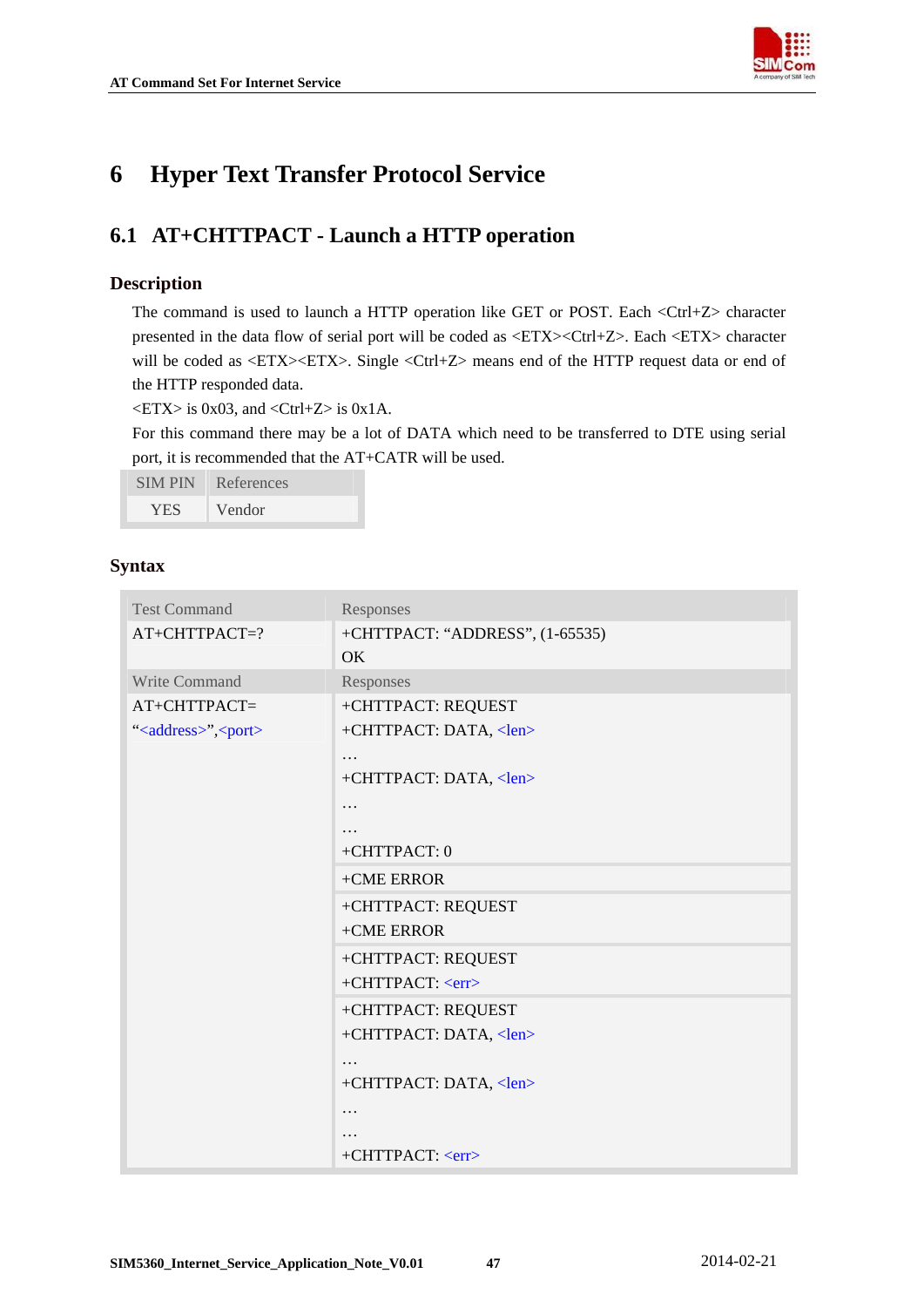

<span id="page-48-0"></span><address> The HTTP server domain name or IP address. <port> The HTTP server port. <len> The length of HTTP data in the packet.  $<$ err $>$ The error code of HTTP operation.

## **Examples**

*AT+CHTTPACT="www.mywebsite.com",80 +CHTTPACT: REQUEST GET [http://www.mywebsite.com/index.html HTTP/1.1](http://www.mywebsite.com/index.html%20HTTP/1.1)  Host: [www.mywebsite.com](http://www.mywebsite.com/)  User-Agent: MY WEB AGENT Content-Length: 0 <Ctrl+Z> OK +CHTTPACT: DATA, 249 HTTP/1.1 200 OK Content-Type: text/html Content-Language: zh-CN Content-Length: 57 Date: Tue, 31 Mar 2009 01:56:05 GMT Connection: Close Proxy-Connection: Close <html> <header>test</header> <body> Test body </body> +CHTTPACT: 0 AT+CHTTPACT="www.mywebsite.com",80 +CHTTPACT: REQUEST POST [http://www.mywebsite.com/mydir/test.jsp HTTP/1.1](http://www.mywebsite.com/mydir/test.jsp%20HTTP/1.1)  Host: [www.mywebsite.com](http://www.mywebsite.com/)  User-Agent: MY WEB AGENT Accept: \*/\* Content-Type: application/x-www-form-urlencoded Cache-Control: no-cache*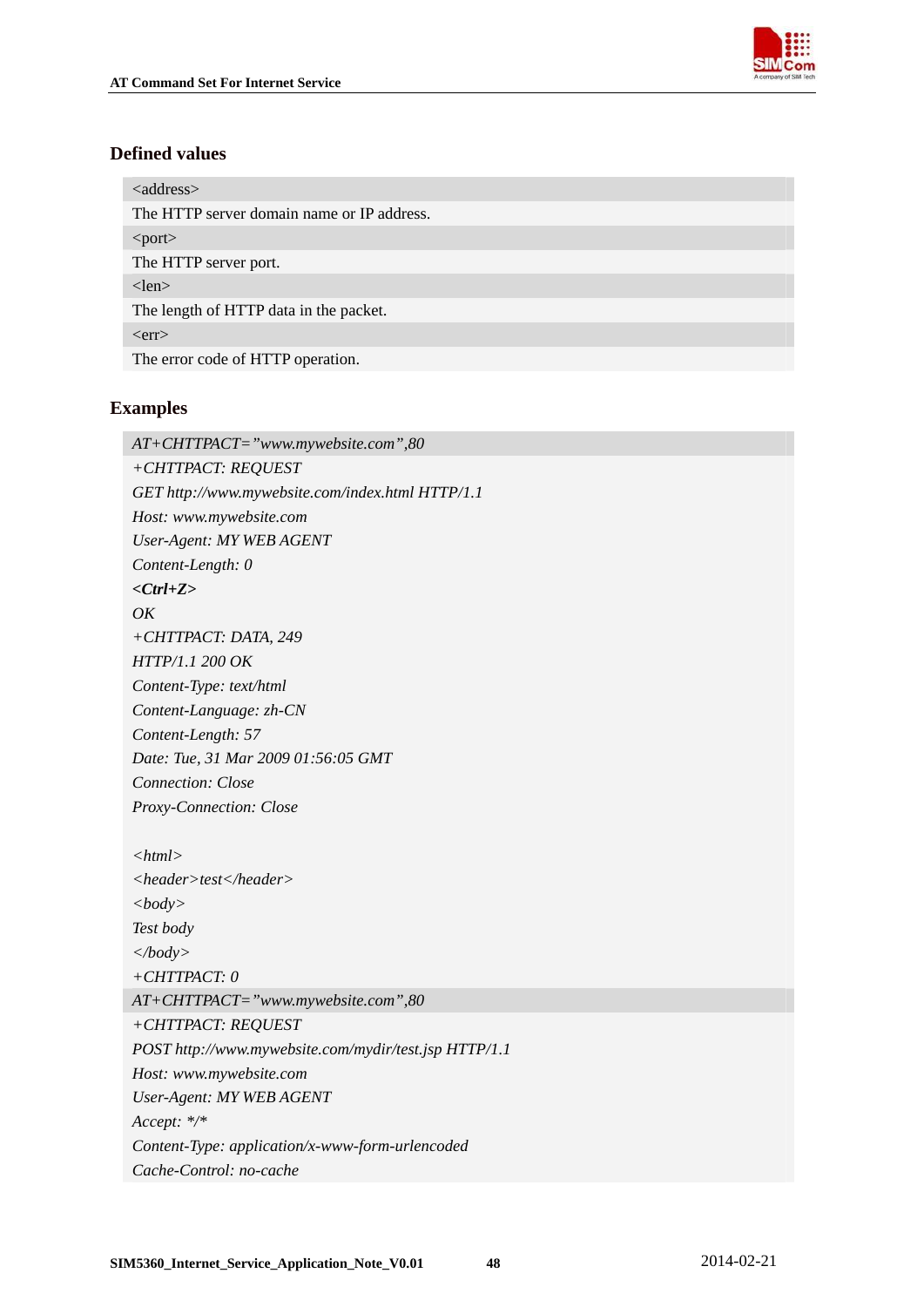

| Accept-Charset: utf-8, us-ascii                        |
|--------------------------------------------------------|
| Pragma: no-cache                                       |
| Content-Length: 29                                     |
|                                                        |
| $myparam1 = test1 \& myparam2 = test2 < Ctr1 + Z >$    |
| OK                                                     |
| +CHTTPACT: DATA, 234                                   |
| HTTP/1.1 200 OK                                        |
| Content-Type: text/html                                |
| Content-Language: zh-CN                                |
| Content-Length: 54                                     |
| Date: Tue, 31 Mar 2009 01:56:05 GMT                    |
| <b>Connection:</b> Close                               |
| Proxy-Connection: Close                                |
|                                                        |
| $<$ html $>$                                           |
| $\langle header \rangle result \langle header \rangle$ |
| <body></body>                                          |
| Result is OK                                           |
| $\langle \textit{body} \rangle$                        |
| $+CHTTPACT: 0$                                         |
| $AT+CHTTPACT=?$                                        |
| +CHTTPACT: "ADDRESS",(1-65535)                         |
| OK                                                     |

## **6.2 Unsolicited HTTP Codes (Summary of CME ERROR Codes)**

| Code of $\langle$ err $\rangle$ | Description                      |
|---------------------------------|----------------------------------|
| 220                             | Unknown error for HTTP           |
| 221                             | HTTP task is busy                |
| 222                             | Failed to resolve server address |
| 223                             | <b>HTTP</b> timeout              |
| 224                             | Failed to transfer data          |
| 225                             | Memory error                     |
| 226                             | Invalid parameter                |
| 227                             | Network error                    |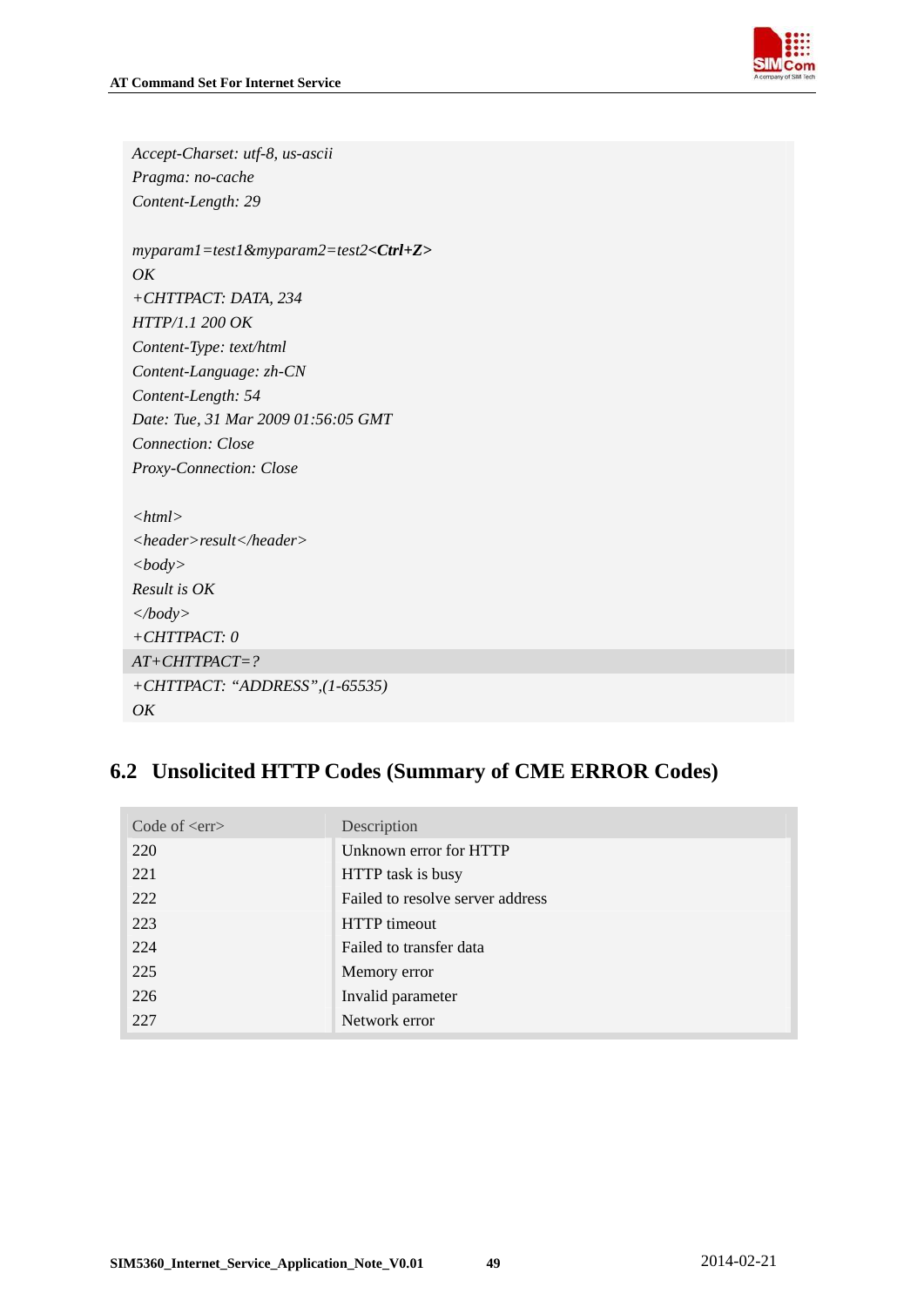

## <span id="page-50-0"></span>**7 Secure Hyper Text Transfer Protocol Service**

## **7.1 AT+CHTTPSSTART - Acquire HTTPS protocol stack**

## **Description**

This command is used to acquire HTTPS protocol stack.

| <b>SIMPIN</b> | References |
|---------------|------------|
| <b>YES</b>    | Vendor     |

## **Syntax**

| <b>Execute Command</b> | Responses   |
|------------------------|-------------|
| AT+CHTTPSSTART         | ОK<br>ERROR |

## **Examples**

```
AT+CHTTPSSTART 
OK
```
## **7.2 AT+CHTTPSSTOP - Release HTTPS protocol stack**

## **Description**

This command is used to release HTTPS protocol stack.

| <b>SIMPIN</b> | References |
|---------------|------------|
| <b>YES</b>    | Vendor     |

## **Syntax**

| <b>Execute Command</b> | Responses          |
|------------------------|--------------------|
| AT+CHTTPSSTOP          | ЭK<br><b>ERROR</b> |

## **Examples**

```
AT+CHTTPSSTOP 
OK
```
## **7.3 AT+CHTTPSOPSE – Open HTTPS session**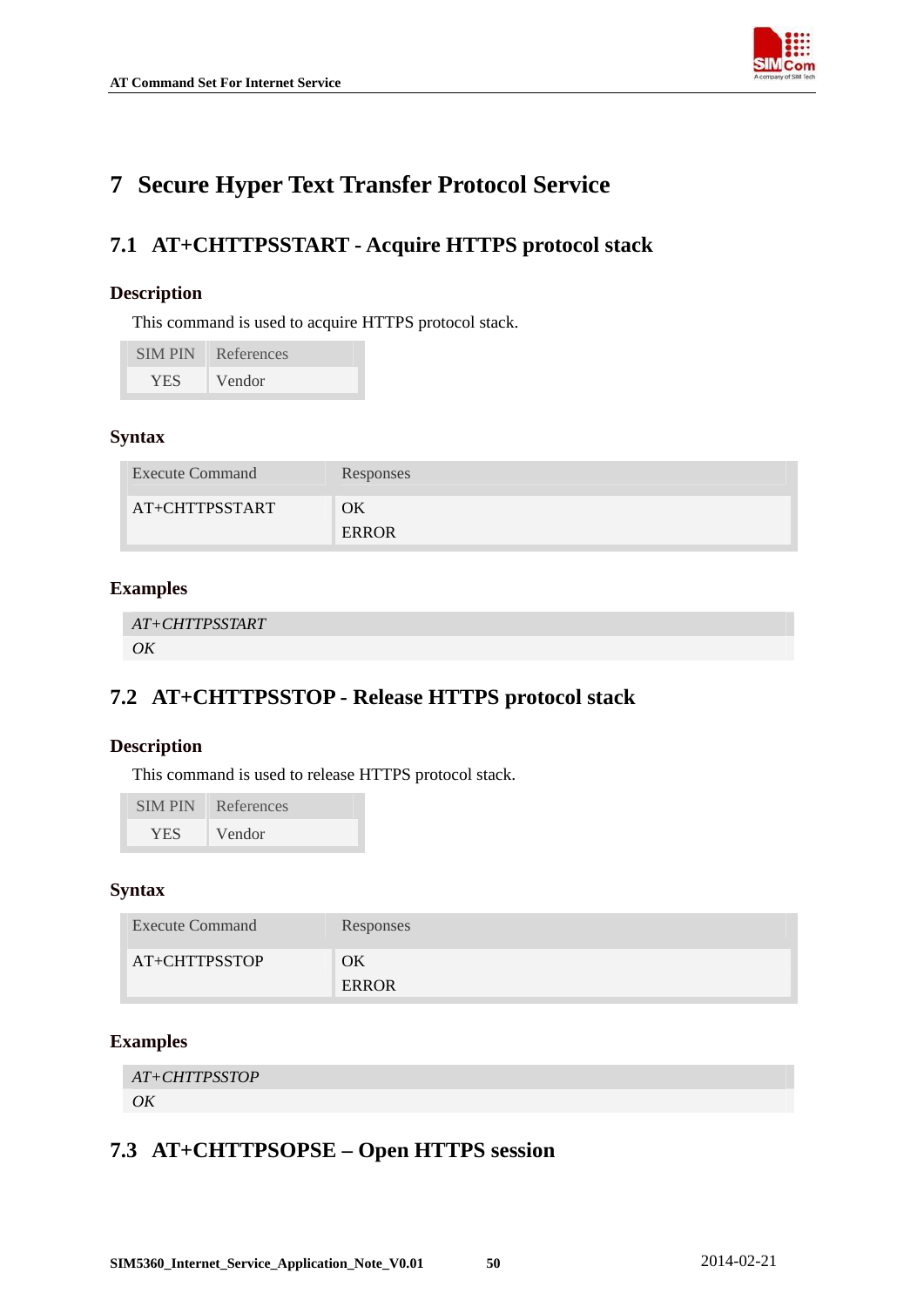

## <span id="page-51-0"></span>**Description**

This command is used to open a new HTTPS session. Every time, the module must call AT+CHTTPSSTART before calling AT+CHTTPSOPSE.

| <b>SIMPIN</b> | References |
|---------------|------------|
| <b>YES</b>    | Vendor     |

## **Syntax**

| Write Command          | Responses |
|------------------------|-----------|
| $AT+CHTTPSOPSE='>$ OK  |           |
| $\ge$ ", <port></port> | ERROR     |

## **Defined values**

| $<$ host $>$                    |  |
|---------------------------------|--|
| The host address                |  |
| $\leq$ port $>$                 |  |
| The host listening port for SSL |  |

## **Examples**

```
AT+CHTTPSOPSE="www.mywebsite.com",443 
OK
```
## **7.4 AT+CHTTPSCLSE – Close HTTPS session**

## **Description**

This command is used to close the opened HTTPS session.

| <b>SIMPIN</b> | References |
|---------------|------------|
| <b>YES</b>    | Vendor     |

## **Syntax**

| <b>Execute Command</b> | Responses   |
|------------------------|-------------|
| AT+CHTTPSCLSE          | ОK<br>ERROR |

## **Examples**

| AT+CHTTPSCLSE |  |
|---------------|--|
| OK            |  |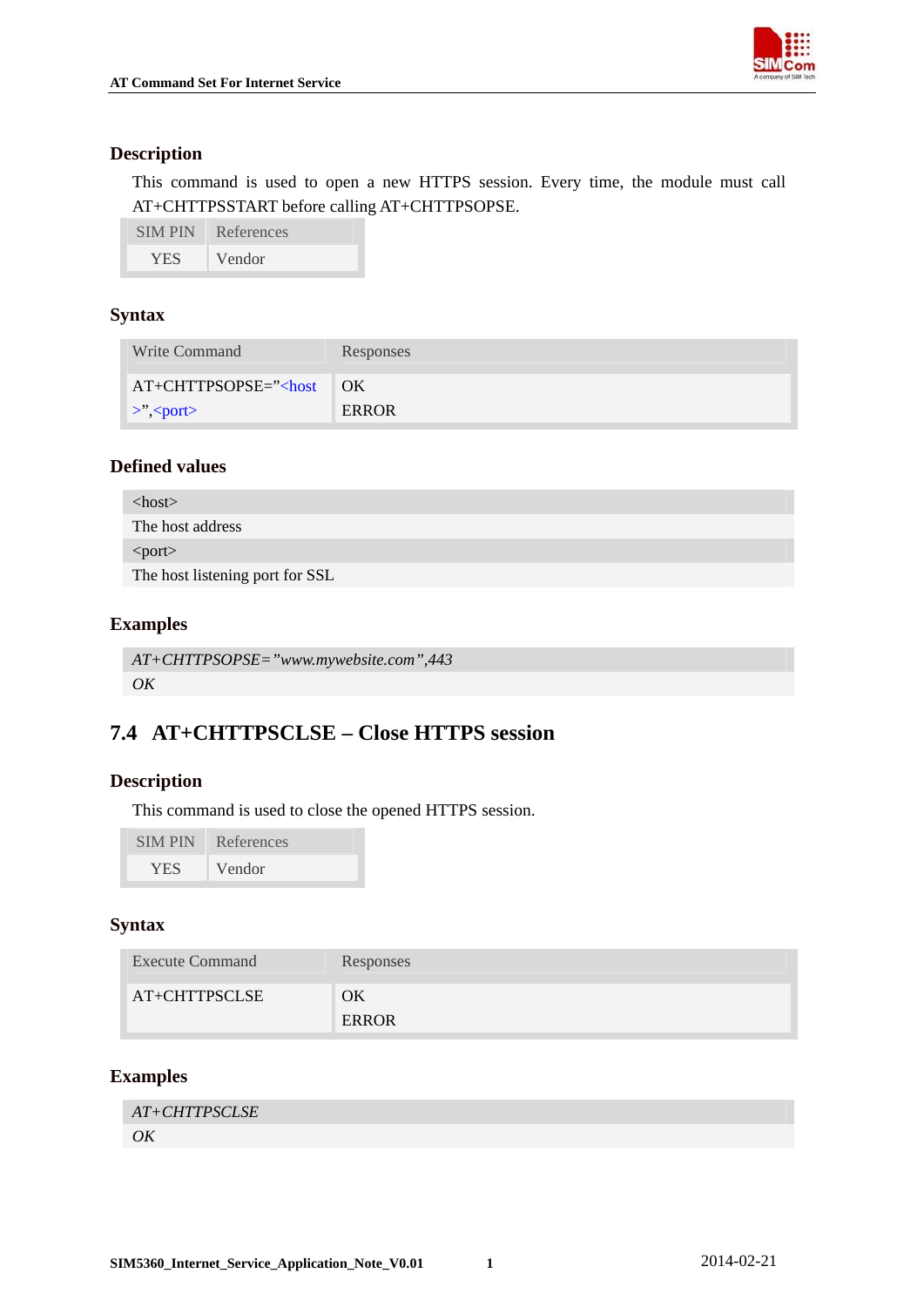

## <span id="page-52-0"></span>**7.5 AT+CHTTPSSEND – Send HTTPS Request**

### **Description**

This command is used to send HTTPS request. The AT+CHTTPSSEND=<len> is used to download the data to be sent. The AT+CHTTPSSEND is used to wait the result of sending.

| <b>SIMPIN</b> | References |
|---------------|------------|
| <b>YES</b>    | Vendor     |

## **Syntax**

| <b>Test Command</b>    | Responses                              |
|------------------------|----------------------------------------|
| AT+CHTTPSSEND=?        | +CHTTPSSEND: (1-4096)                  |
|                        | OK.                                    |
| <b>Read Command</b>    | Responses                              |
| AT+CHTTPSSEND?         | +CHTTPSSEND: <unsent_len></unsent_len> |
|                        | OK.                                    |
| <b>Write Command</b>   | Responses                              |
| $AT+CMMSSEND=<1en>$    | $\geq$                                 |
|                        | OK                                     |
|                        | <b>ERROR</b>                           |
| <b>Execute Command</b> | Responses                              |
| AT+CHTTPSSEND          | OK.                                    |
|                        | $+CHTTPSSEND: <$ result>               |
|                        | <b>ERROR</b>                           |

## **Defined values**

<unsent\_len> The length of the data in the sending buffer which is waiting to be sent. <len> The length of the data to send  $<$ result $>$ 

The final result of the sending.

## **Examples**

*AT+CMMSSEND=88 >GET [/ HTTP/1.1](http://www.mywebsite.com/index.html%20HTTP/1.1) Host: [www.mywebsite.com](http://www.mywebsite.com/) User-Agent: MY WEB AGENT Content-Length: 0*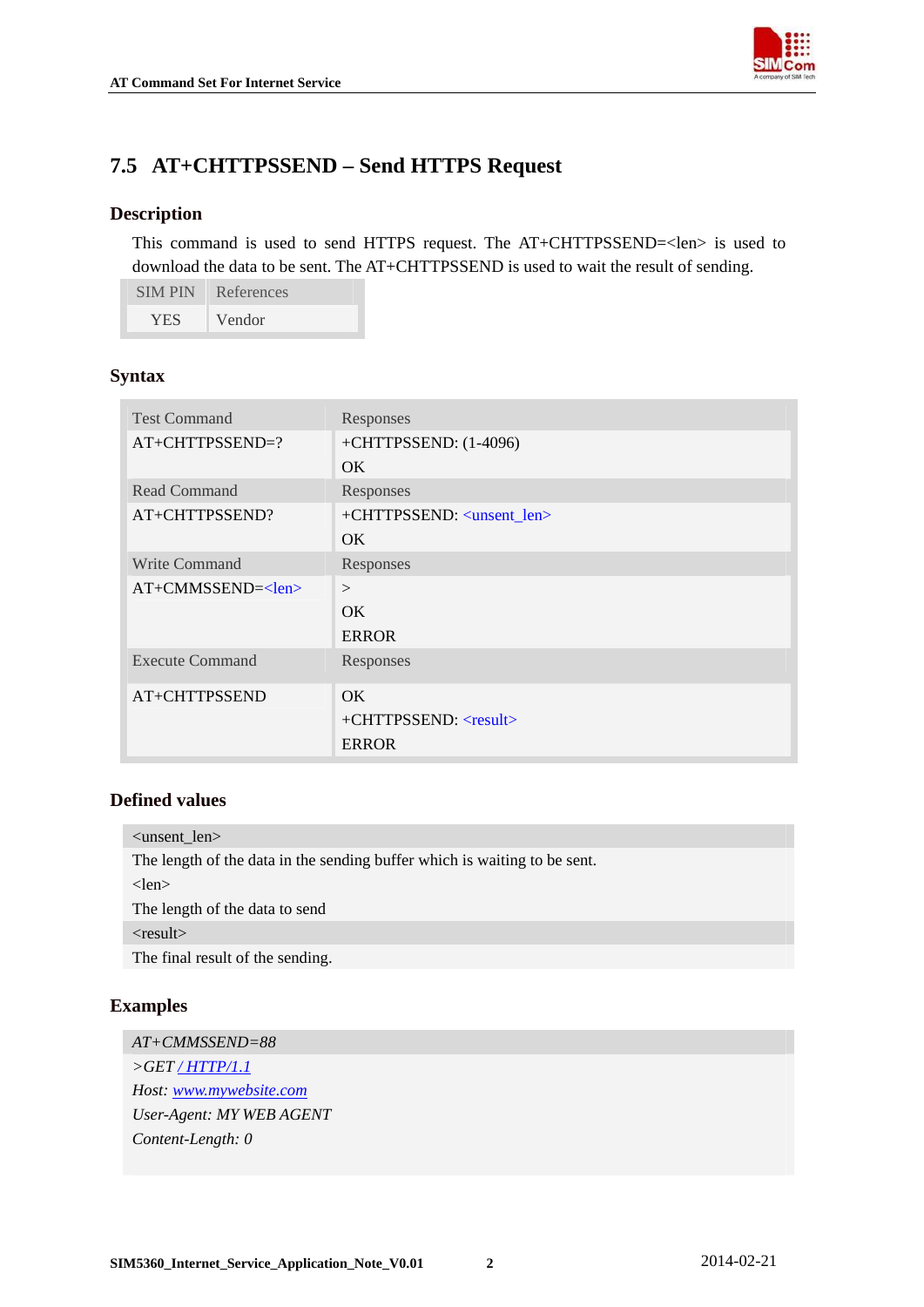

<span id="page-53-0"></span>

| OK               |
|------------------|
| AT+CHTTPSSEND    |
| OK               |
| $+CHTTPSSEND: 0$ |
| AT+CHTTPSSEND?   |
| +CHTTPSSEND: 88  |
| OK               |

## **7.6 AT+CHTTPSRECV – Receive HTTPS Response**

## **Description**

This command is used to receive HTTPS response after sending HTTPS request.

| <b>SIM PIN</b> | References |
|----------------|------------|
| YES            | Vendor     |

## **Syntax**

| Write Command                                     | Responses                      |
|---------------------------------------------------|--------------------------------|
| AT+CHTTPSRECV= <recv_< td=""><td>OK</td></recv_<> | OK                             |
| len                                               | +CHTTPSRECV: DATA, <len></len> |
|                                                   | $\cdot$                        |
|                                                   | +CHTTPSRECV: DATA, <len></len> |
|                                                   | $\cdot$                        |
|                                                   | $+CHTTPSRECV:$                 |
|                                                   | +CHTTPSRECV: <result></result> |
|                                                   | <b>ERROR</b>                   |
|                                                   | <b>ERROR</b>                   |

## **Defined values**

```
<recv_len>
```
The minimum length of the data to be received. The final length of the received data may be larger than the requested length.

<len>

The length of the data received.

<result>

The final result of the receiving.

## **Examples**

*AT+CHTTPSRECV=1*   $OK$ *+CHTTPSRECV: DATA,249*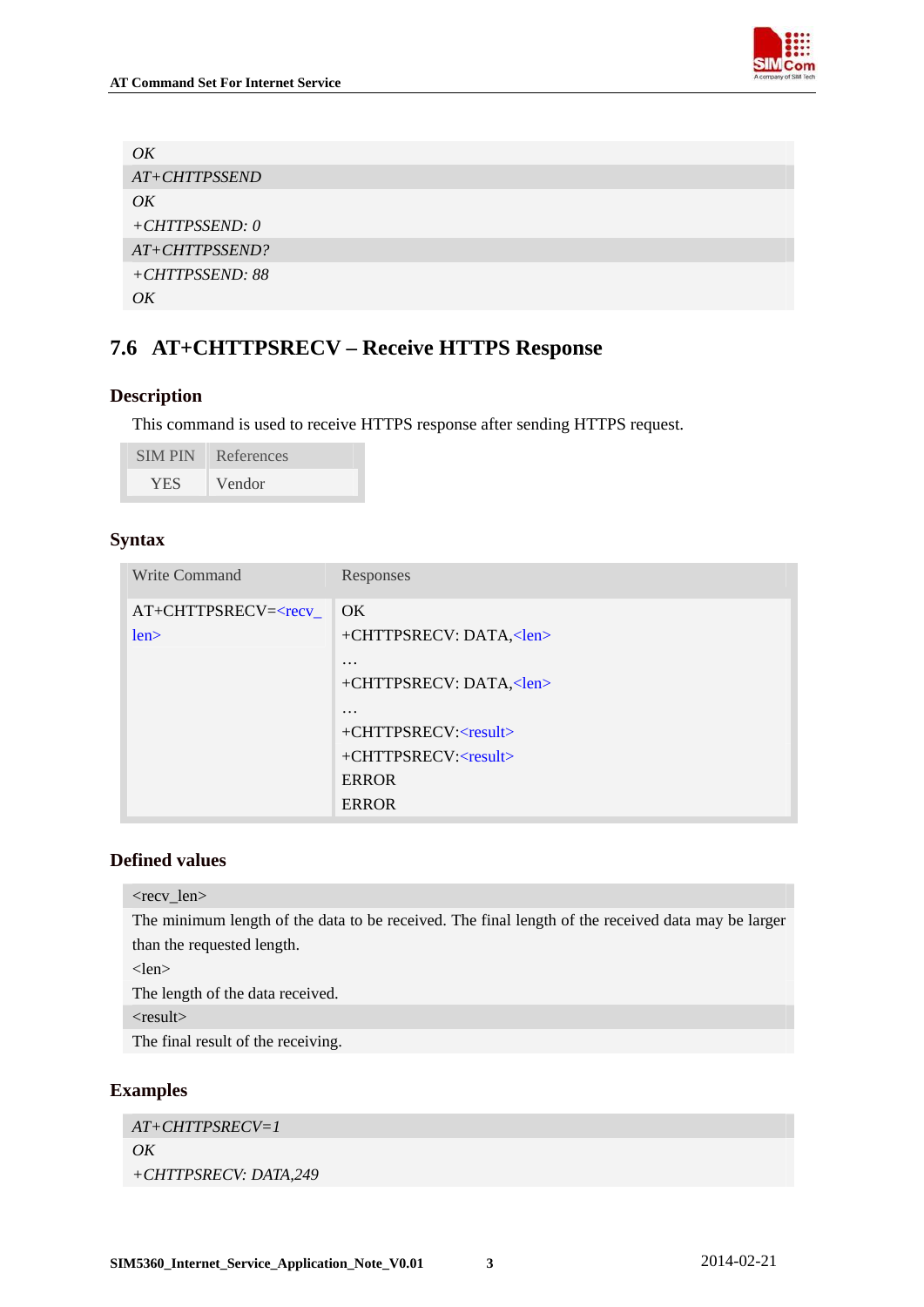

<span id="page-54-0"></span>*HTTP/1.1 200 OK Content-Type: text/html Content-Language: zh-CN Content-Length: 57 Date: Tue, 31 Mar 2009 01:56:05 GMT Connection: Close Proxy-Connection: Close* 

| $<$ html $>$                                         |
|------------------------------------------------------|
| $\langle header \rangle test \langle header \rangle$ |
| $<$ body $>$                                         |
| Test body                                            |
| $\langle$ body>                                      |
|                                                      |

```
+CHTTPSRECV: 0
```
## **7.7 Unsolicited HTTPS Codes**

| Code of $\langle$ err $\rangle$ | Description                                                   |
|---------------------------------|---------------------------------------------------------------|
| +CHTTPS: RECV EVENT             | When the AT+CHTTPSRECV is not being called, and there is data |
|                                 | cached in the receiving buffer, this event will be reported.  |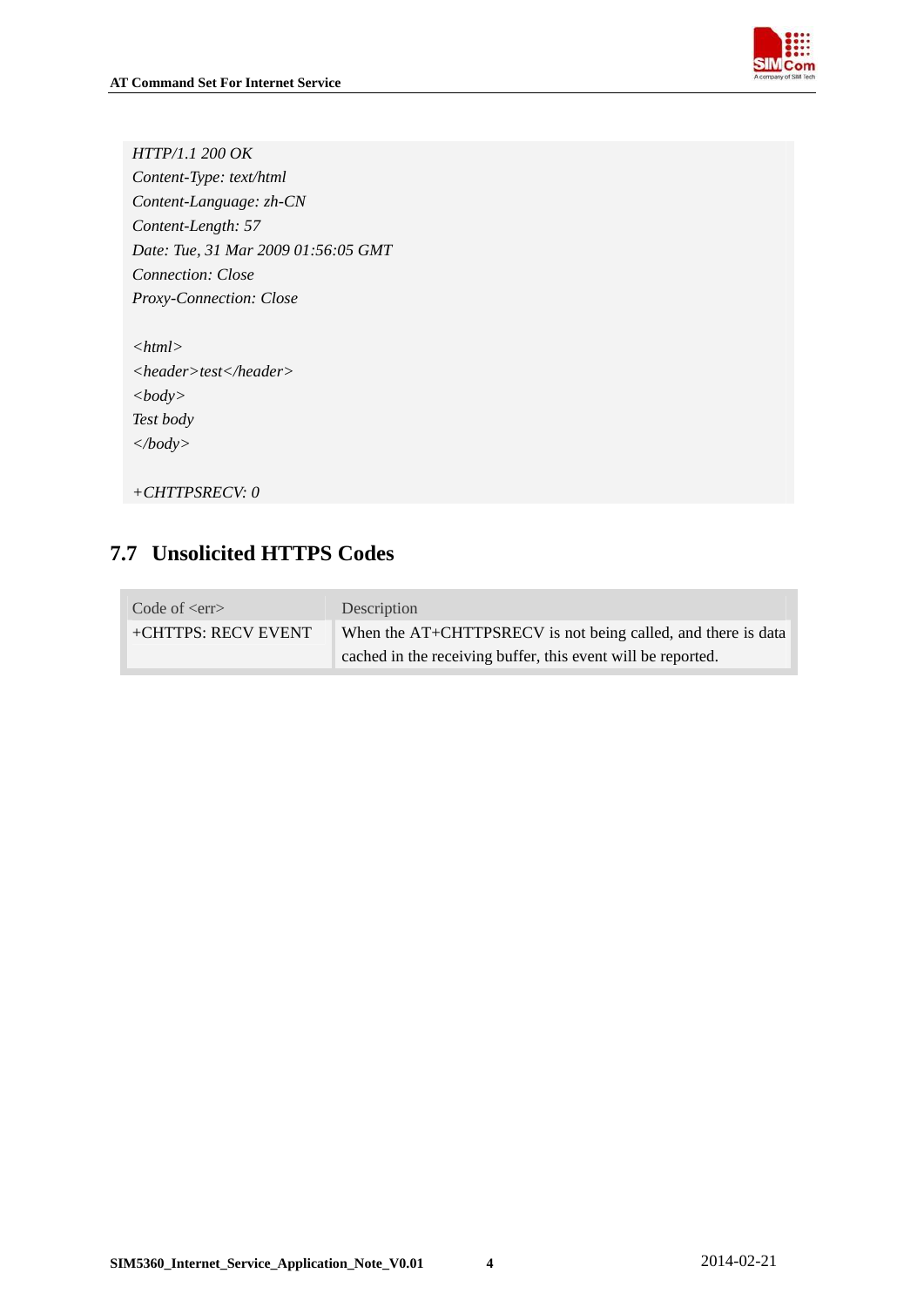

## <span id="page-55-0"></span>**8 Secure File Transfer Protocol Service**

## **8.1 AT+CFTPSSTART Acquire FTPS protocol stack**

## **Description**

This command is used to acquire FTPS protocol stack.

## **Syntax**

| <b>Execute Command</b> | Responses   |
|------------------------|-------------|
| AT+CFTPSSTART          | ΟK<br>ERROR |

## **Examples**

*AT+CFTPSSTART OK*

## **8.2 AT+CFTPSSTOP Stop FTPS protocol stack**

## **Description**

This command is used to stop FTPS protocol stack. Currently only explicit FTPS mode is supported.

## **Syntax**

| <b>Execute Command</b> | Responses   |
|------------------------|-------------|
| AT+CFTPSSTOP           | ЭK<br>ERROR |

## **Examples**

```
AT+CFTPSSTOP 
OK
```
## **8.3 AT+CFTPSLOGIN Login the FTPS server**

## **Description**

This command is used to login the FTPS server. Each time, the module must call AT+CFTPSSTART before calling AT+CFTPSLOGIN.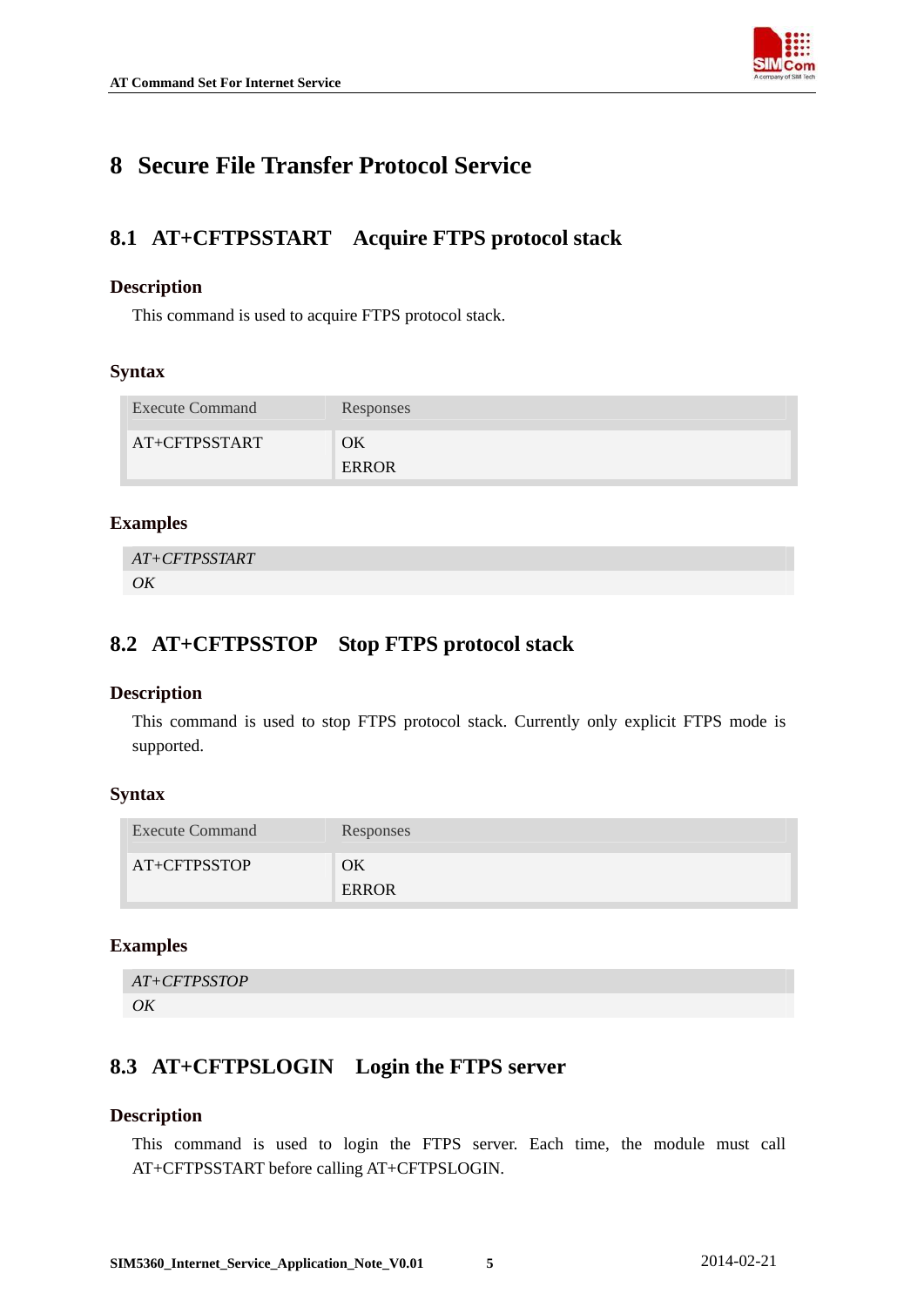

## <span id="page-56-0"></span>**Syntax**

| Write Command                                                                     | Responses |
|-----------------------------------------------------------------------------------|-----------|
| $AT+CFTPSLOGIN='const$ OK                                                         |           |
| ", <port>, "<username>", "<p error<="" td=""  =""><td></td></p></username></port> |           |
| assword>"                                                                         |           |

## **Defined values**

| $<$ host $>$                    |
|---------------------------------|
| The host address                |
| <port></port>                   |
| The host listening port for SSL |
| $\langle$ username $\rangle$    |
| The user name                   |
| <password></password>           |
| The password                    |

## **Examples**

```
AT+CFTPSLOGIN="www.myftpsserver.com",990, "myname", "mypassword" 
OK
```
## **8.4 AT+CFTPSLOGOUT Logout the FTPS server**

## **Description**

This command is used to logout the FTPS server.

## **Syntax**

| <b>Execute Command</b> | Responses   |
|------------------------|-------------|
| AT+CFTPSLOGOUT         | ОK<br>ERROR |

## **Examples**

```
AT+CFTPSLOGOUT 
OK
```
## **8.5 AT+CFTPSMKD Create a new directory on FTPS server**

## **Description**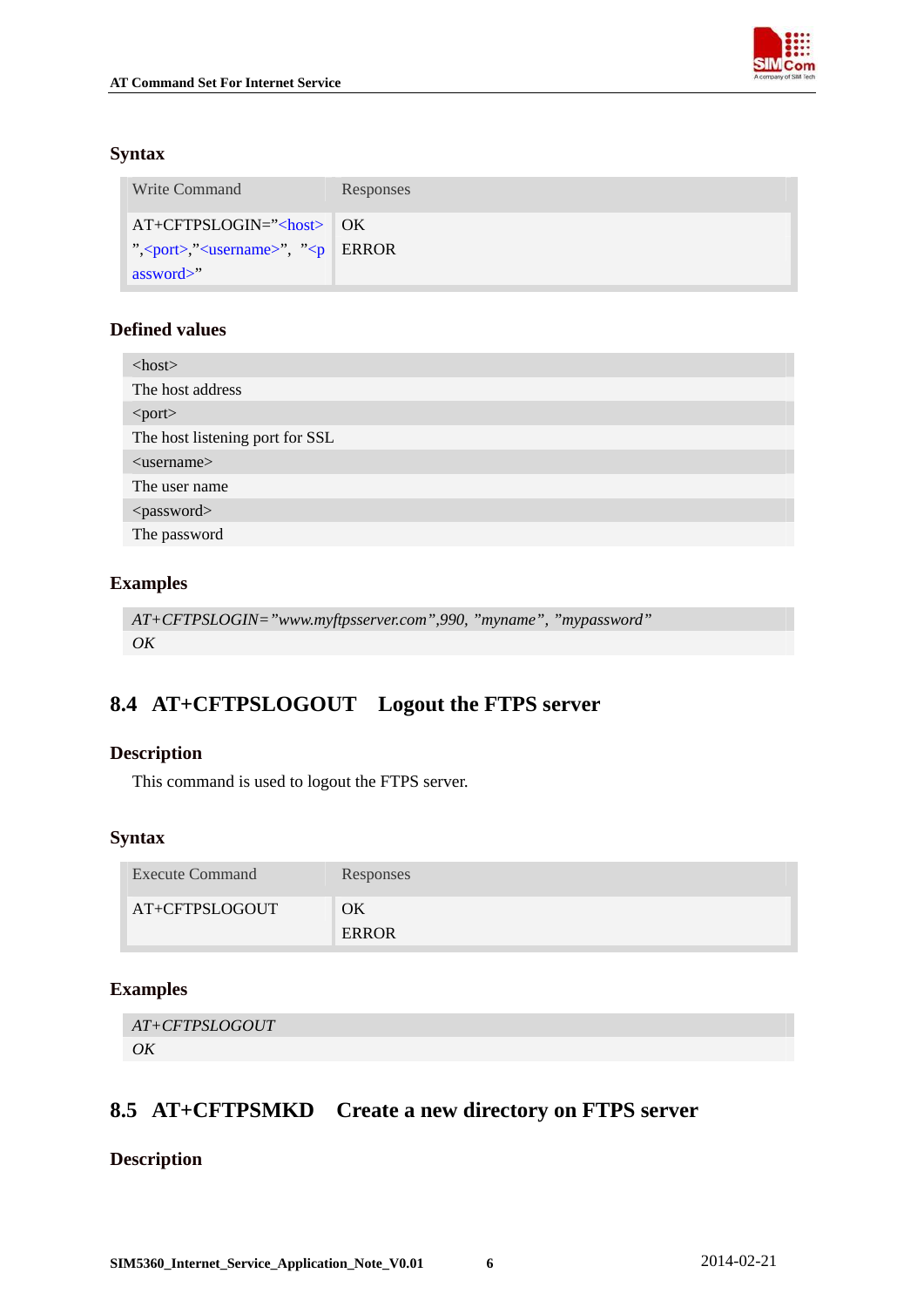

<span id="page-57-0"></span>This command is used to create a new directory on the FTPS server.

### **Syntax**

| <b>Test Command</b>  | Responses        |
|----------------------|------------------|
| $AT+CFTPSMKD=?$      | +CFTPSMKD: "DIR" |
|                      | OK               |
| <b>Write Command</b> | Responses        |
| $AT+CFTPSMKD="$      | OK.              |
|                      | <b>ERROR</b>     |

## **Defined values**

```
<dir>
```
The directory to be created

## **Examples**

```
AT+CFTPSMKD="testdir" 
OK
AT+CFTPSMKD={non-ascii}"74657374646972" 
OK
```
## **8.6 AT+CFTPSRMD Delete a directory on FTPS server**

## **Description**

This command is used to delete a directory on FTPS server

## **Syntax**

| <b>Test Command</b>        | Responses        |
|----------------------------|------------------|
| $AT+CFTPSRMD=?$            | +CFTPSRMD: "DIR" |
|                            | OK.              |
| Write Command              | Responses        |
| AT+CFTPSRMD=" <dir>"</dir> | OK.              |
|                            | <b>ERROR</b>     |

### **Defined values**

#### <dir>

The directory to be removed. If the directory contains non-ASCII characters, the <dir> parameter should contain a prefix of {non-ascii}.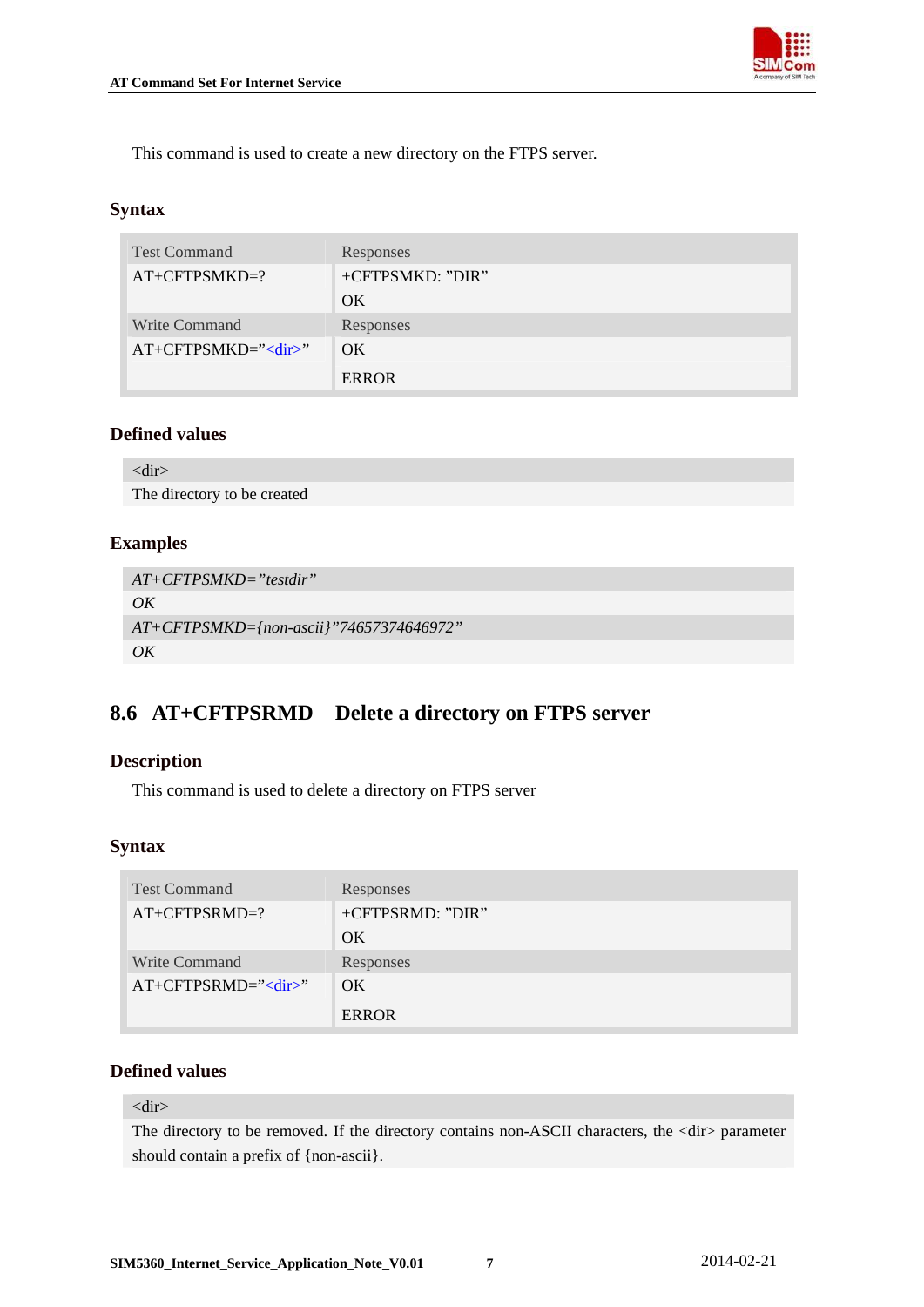

## <span id="page-58-0"></span>**Examples**

```
AT+CFTPSRMD="testdir" 
OK
AT+CFTPSRMD={non-ascii}"74657374646972" 
OK
```
## **8.7 AT+CFTPSDEL Delete a file on FTPS server**

## **Description**

This command is used to delete a file on FTPS server

## **Syntax**

| <b>Test Command</b>     | Responses             |
|-------------------------|-----------------------|
| $AT+CFTPSRMD=?$         | +CFTPSRMD: "FILENAME" |
|                         | OK.                   |
| <b>Write Command</b>    | Responses             |
| $AT+CFTPSRMD=' filenam$ | OK                    |
| $e^{\gamma}$            | <b>ERROR</b>          |

## **Defined values**

#### <filename>

The name of the file to be deleted. If the file name contains non-ASCII characters, the <filename> parameter should contain a prefix of {non-ascii}.

## **Examples**

```
AT+CFTPSDEL="test" 
OK
AT+CFTPDEL={non-ascii}"74657374" 
OK
```
## **8.8 AT+CFTPSCWD Change the current directory on FTPS server**

## **Description**

This command is used to change the current directory on FTPS server

## **Syntax**

Test Command Responses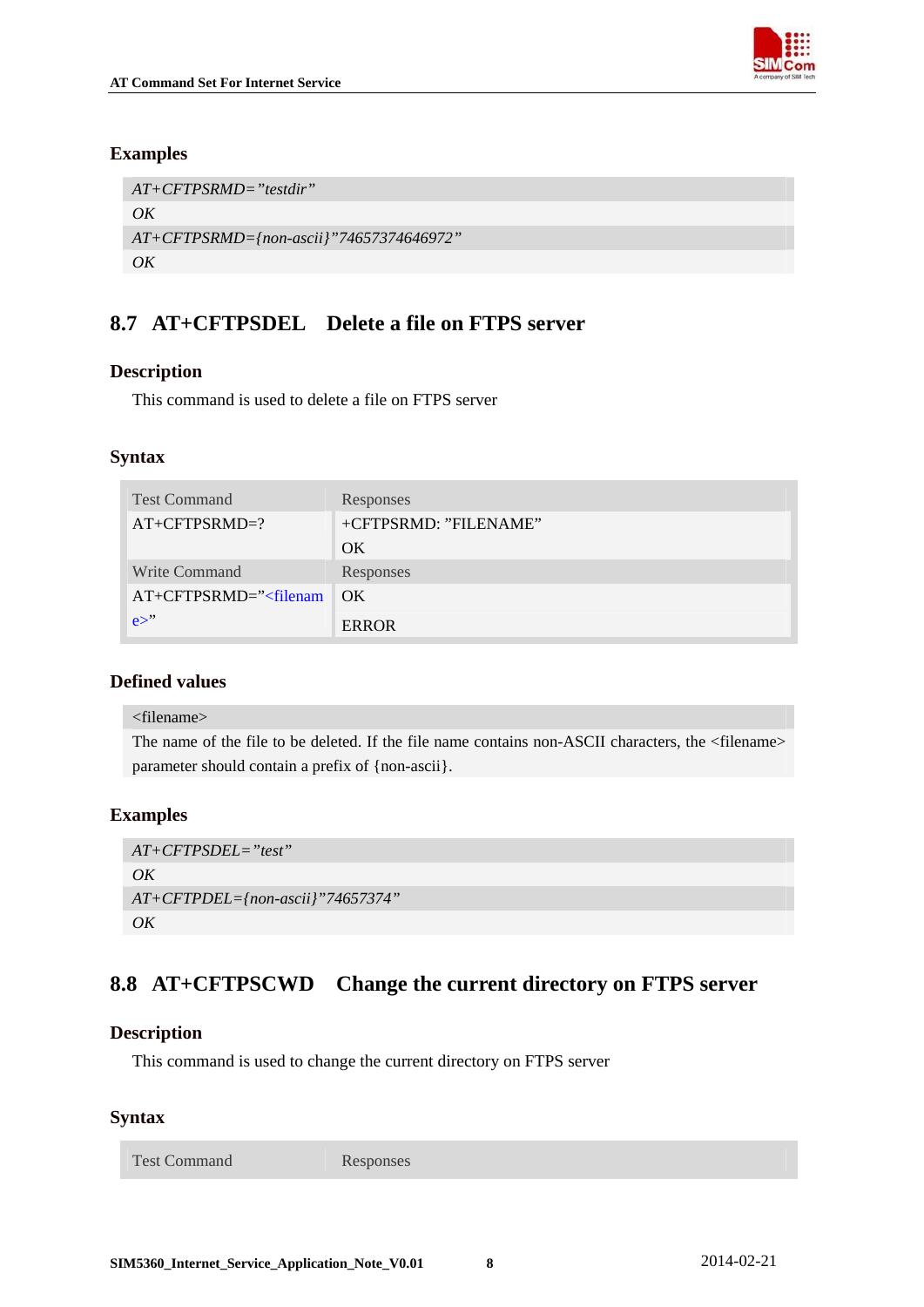

<span id="page-59-0"></span>

| $AT+CFTPSCWD=?$  | +CFTPSCWD: "DIR" |
|------------------|------------------|
|                  | OK               |
| Write Command    | Responses        |
| $AT+CFTPSCWD="'$ | OK.              |
|                  | <b>ERROR</b>     |

<dir>

The directory to be changed. If the directory contains non-ASCII characters, the <dir> parameter should contain a prefix of {non-ascii}.

## **Examples**

*AT+CFTPSCWD="testdir" OK AT+CFTPSCWD={non-ascii}"74657374646972" OK* 

## **8.9 AT+CFTPSPWD Get the current directory on FTPS server**

## **Description**

This command is used to get the current directory on FTPS server.

## **Syntax**

| <b>Execute Command</b> | Responses                                    |
|------------------------|----------------------------------------------|
| $AT+CFTPSPWD$          | $+CFTPSPWD:$ " <dir>"<br/>OK<br/>ERROR</dir> |

## **Defined values**

<dir>

The current directory on FTPS server.

## **Examples**

```
AT+CFTPSPWD 
+CFTPSPWD: "/testdir" 
OK
```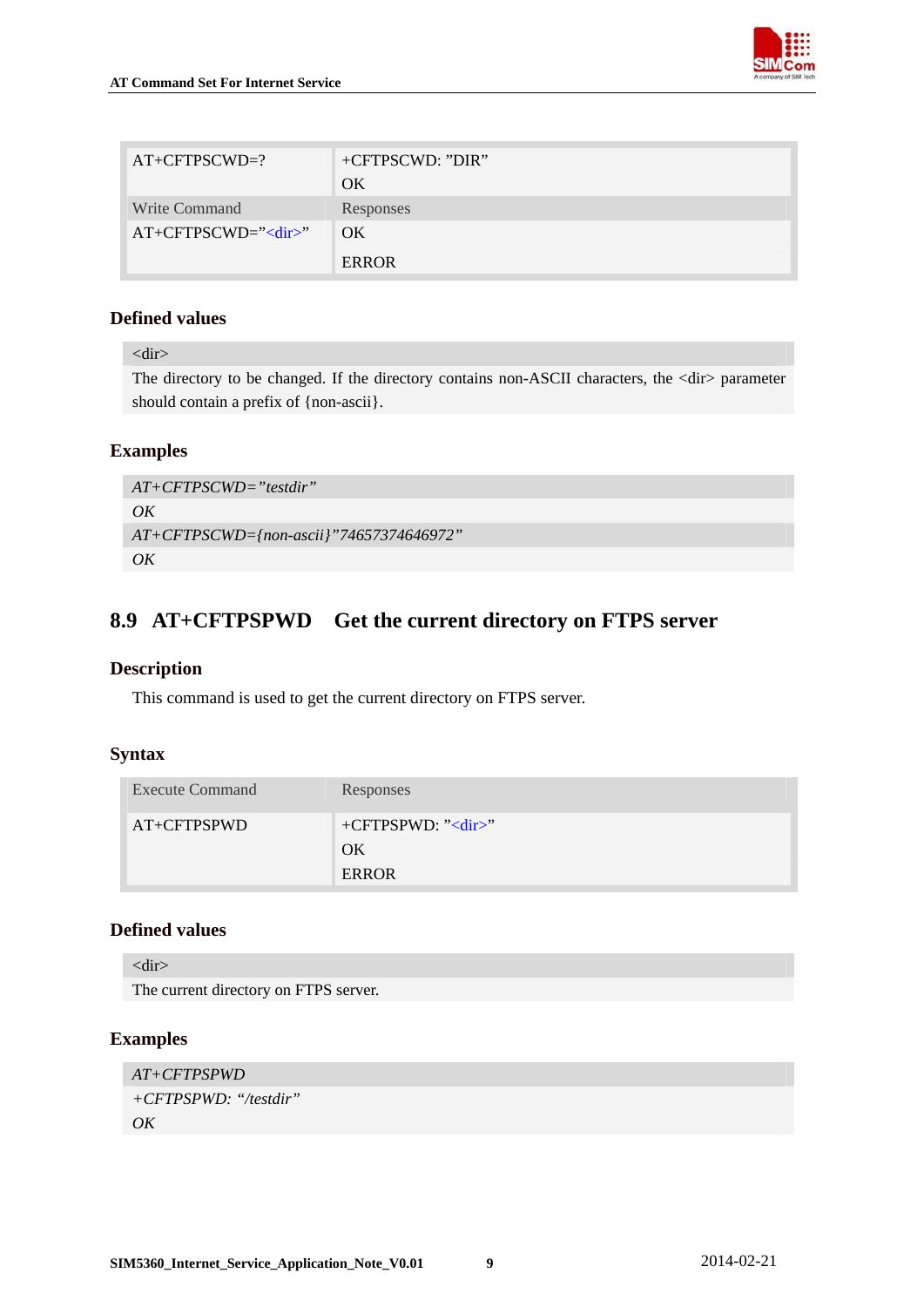<span id="page-60-0"></span>



## **8.10 AT+CFTPSTYPE Set the transfer type on FTPS server**

## **Description**

This command is used to set the transfer type on FTPS server

## **Syntax**

| <b>Test Command</b>      | Responses                 |
|--------------------------|---------------------------|
| $AT+CFTPSTYPE=?$         | +CFTPSTYPE: $(A,I)$       |
|                          | OK                        |
| Read Command             | Responses                 |
| AT+CFTPSTYPE?            | +CFTPSTYPE: <type></type> |
|                          | OK                        |
| <b>Write Command</b>     | Responses                 |
| $AT+CFTPSTYPE=\lt{type}$ | OK                        |
|                          | <b>ERROR</b>              |

## **Defined values**

<type> The type of transferring: A – ASCII. I – Binary.

## **Examples**

*AT+CFTPSTYPE=A OK*

## **8.11 AT+CFTPSLIST List the items in the directory on FTPS server**

## **Description**

This command is used to list the items in the specified directory on FTPS server

| Write Command     | Responses                                                     |
|-------------------|---------------------------------------------------------------|
| $AT+CFTPSLIST=''$ | OK.<br>+CFTPSLIST: DATA, <len></len>                          |
|                   | $\cdot\cdot\cdot$<br>+CFTPSLIST: <err><br/><b>ERROR</b></err> |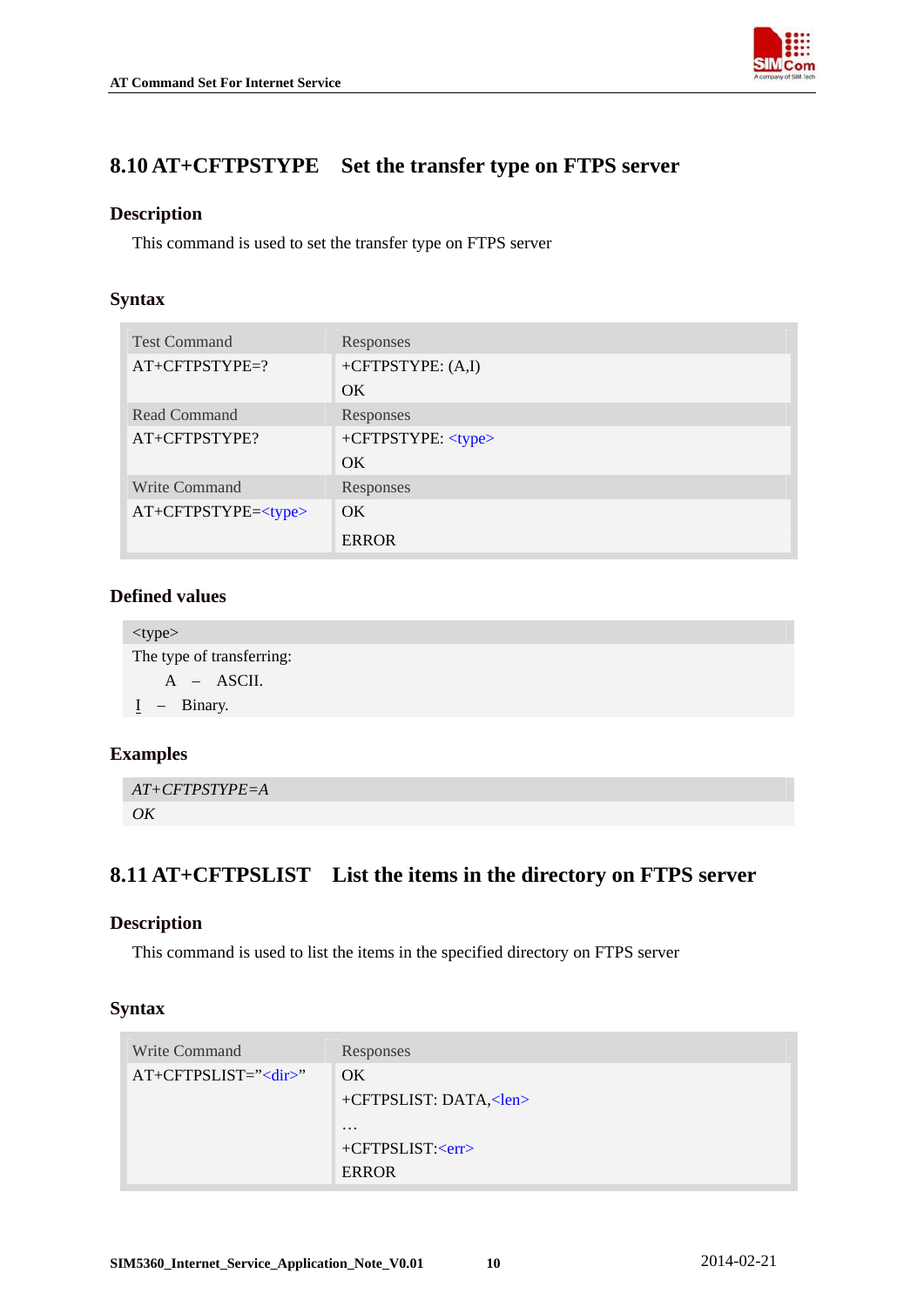

<span id="page-61-0"></span>

| <b>Execute Command</b> | Responses                                           |
|------------------------|-----------------------------------------------------|
| AT+CFTPSLIST           | OK.<br>+CFTPSLIST: DATA, <len></len>                |
|                        | $\cdot\cdot\cdot$<br>$+CFTPSLIST: $<br><b>ERROR</b> |

| $\langle$ dir $\rangle$                                                                               |
|-------------------------------------------------------------------------------------------------------|
| The directory to be listed. If the directory contains non-ASCII characters, the <dir> parameter</dir> |
| should contain a prefix of $\{non-ascii\}$ .                                                          |
| $<$ len $>$                                                                                           |
| The length of data reported                                                                           |
| $<$ err $>$                                                                                           |
| The result code of the listing                                                                        |
|                                                                                                       |

## **Examples**

| $AT+CFTPSLIST = "testd"$ |        |       |         |                                      |
|--------------------------|--------|-------|---------|--------------------------------------|
| OK                       |        |       |         |                                      |
| +CFTPSLIST: DATA,193     |        |       |         |                                      |
| $drw$ -rw-rw-            | 1 user | group | $0$ Sep | $118:01$ .                           |
| $drw$ -rw-rw-            | 1 user | group |         | $0$ Sep $1$ 18:01                    |
| $-rw$ - $rw$ - $rw$ -    | 1 user | group |         | 2017 Sep 1 17:24 19800106_000128.jpg |
|                          |        |       |         |                                      |
| $+CFTPSLIST: 0$          |        |       |         |                                      |
| $AT+CFTPSLIST$           |        |       |         |                                      |
| OK                       |        |       |         |                                      |
| $+CFTPSLIST: DATA, 193$  |        |       |         |                                      |
| $drw$ -rw-rw-            | 1 user | group | 0 Sep   | $118:01$ .                           |
| $drw$ -rw-rw-            | 1 user | group |         | $0$ Sep $1$ 18:01.                   |
| $-rw$ - $rw$ - $rw$ -    | 1 user | group |         | 2017 Sep 1 17:24 19800106_000128.jpg |
|                          |        |       |         |                                      |
| $+CFTPSLIST: 0$          |        |       |         |                                      |

## **8.12 AT+CFTPSGETFILE Get a file from FTPS server to EFS**

## **Description**

The command is used to download a file from FTPS server to module EFS.

| <b>SIMPIN</b> | References |
|---------------|------------|
| <b>YES</b>    | Vendor     |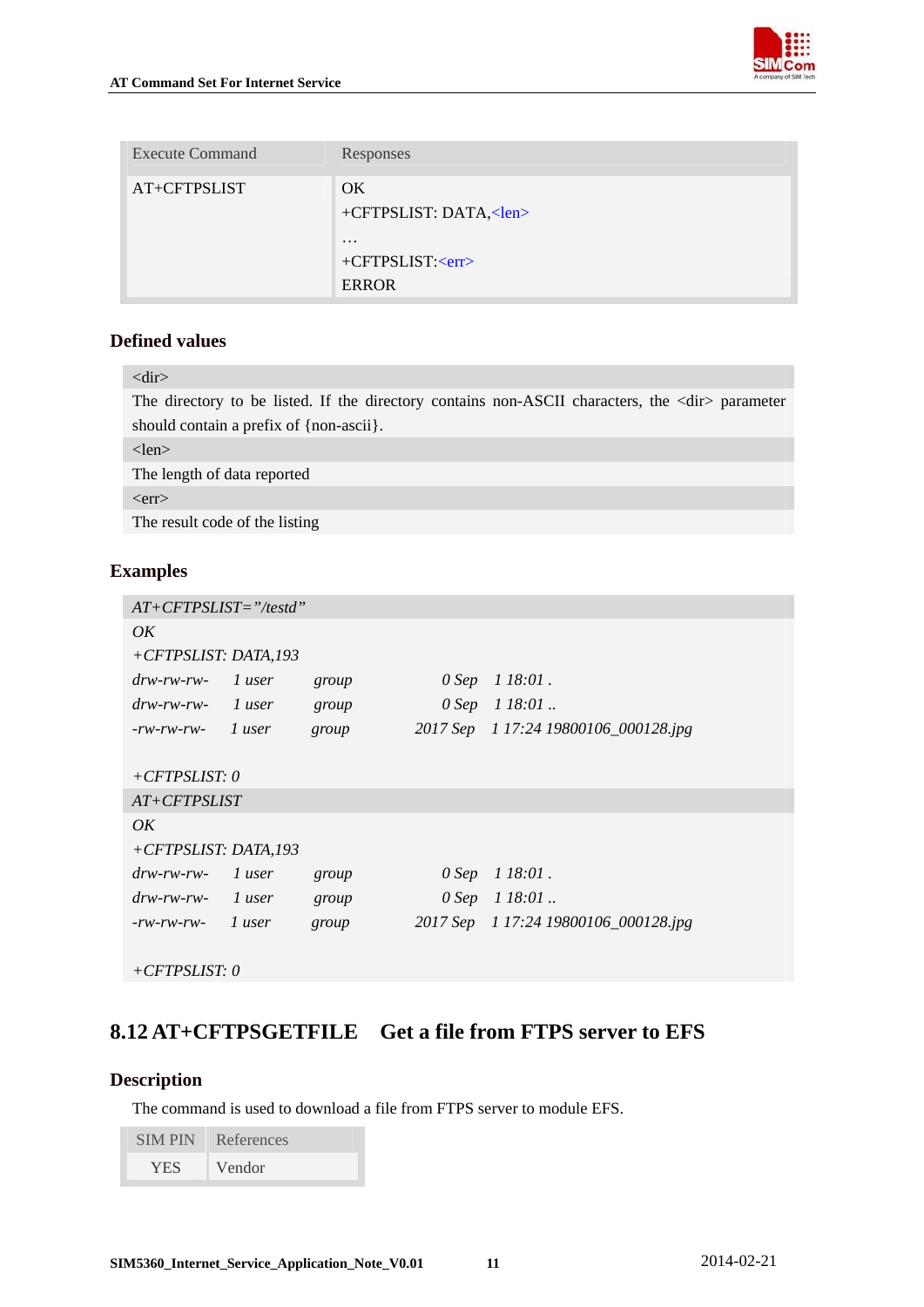

## <span id="page-62-0"></span>**Syntax**

| <b>Test Command</b>                    | Responses                                     |
|----------------------------------------|-----------------------------------------------|
| $AT+CFTPSGETFILE=?$                    | +CFTPSGETFILE: [{non-ascii}]"FILEPATH", (0-8) |
|                                        | OK.                                           |
| Write Command                          | Responses                                     |
| $AT+CFTPGETFILE=$                      | $\overline{\text{OK}}$                        |
| " $\langle$ filepath>", $\langle$ dir> | +CFTPSGETFILE: 0                              |
|                                        | <b>ERROR</b>                                  |
|                                        | OK.                                           |
|                                        | $+CFTPSGETFILE: $                             |

## **Defined values**

#### <filepath>

The remote file path. When the file path doesn't contain "/", this command transfers file from the current remote FTPS directory. If the file path contains non-ASCII characters, the file path parameter should contain a prefix of {non-ascii}.

<dir>

The directory to save the downloaded file:

- 0 current directory [refer to AT+FSCD]
- 1 "*C:/Picture*" directory
- 2 "*C:/Video*" directory
- 3 "*C:/VideoCall*" directory
- 4 "*D:/Picture*" directory
- 5 "*D:/Video*" directory
- 6 "*D:/VideoCall*" directory
- 7 "C:/Audio" directory
- 8 "D:/Audio" directory

 $<$ err $>$ 

The error code of FTPS operation.

#### **Examples**

```
AT+CFTPSGETFILE="/pub/mydir/test1.txt",1 
OK 
… 
+CFTPSGETFILE: 0 
AT+CFTPSGETFILE=" test2.txt",2 
OK 
… 
+CFTPSGETFILE: 0 
AT+CFTPSGETFILE={non-ascii}" B2E2CAD42E747874",2 
OK
```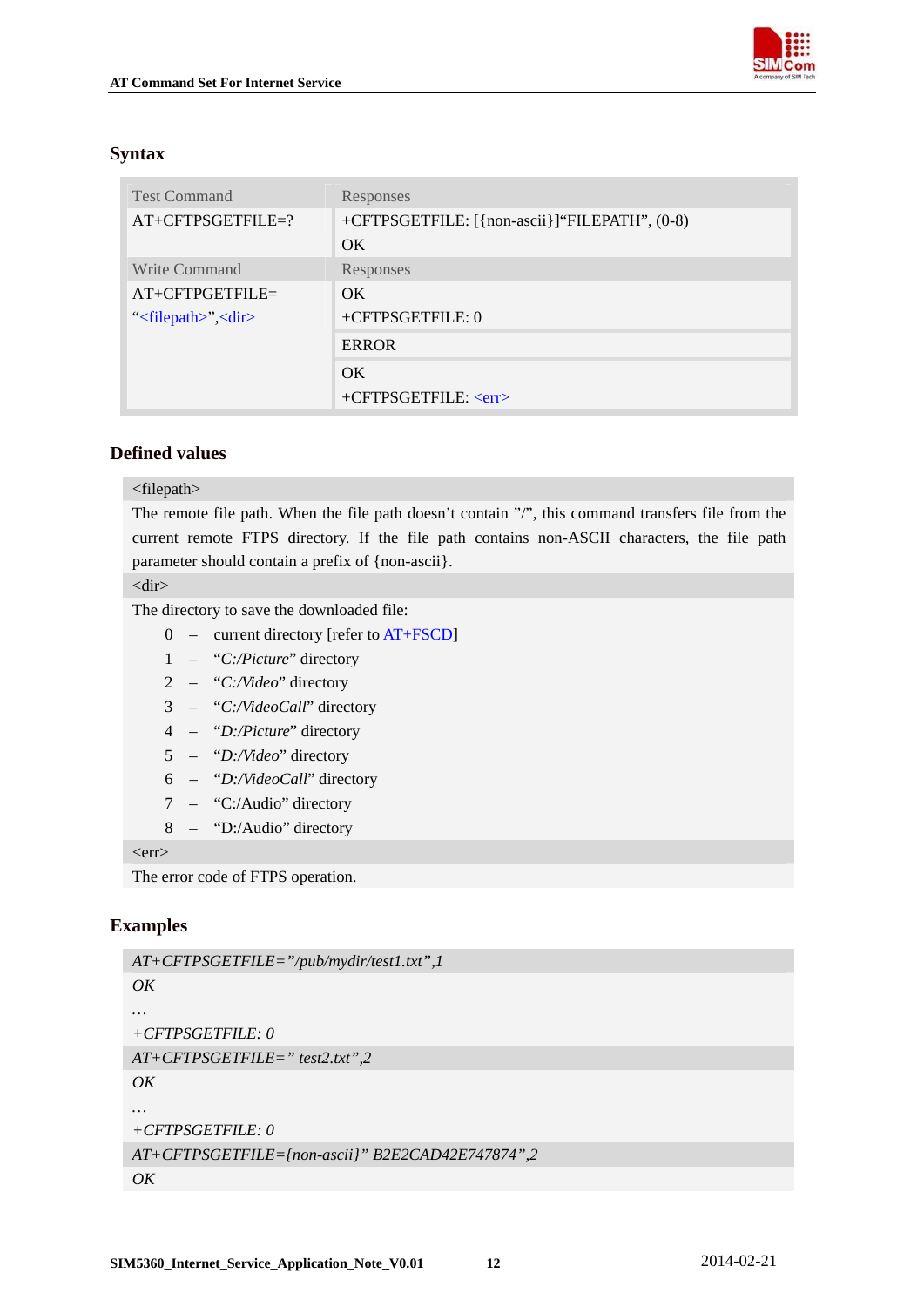

```
… 
+CFTPSGETFILE: 0 
AT+CFTSPGETFILE=? 
+CFTPSGETFILE: [{non-ascii}]"FILEPATH",(0-8) 
OK
```
## **8.13 AT+CFTPSPUTFILE Put a file in module EFS to FTPS server**

## **Description**

The command is used to upload a file in the module EFS to FTPS server.

| <b>SIMPIN</b> | References          |
|---------------|---------------------|
| YES.          | Vendor <sup>1</sup> |

### **Syntax**

| <b>Test Command</b>                    | Responses                                       |
|----------------------------------------|-------------------------------------------------|
| $AT+CFTPSPUTFILE=?$                    | +CFTPSPPUTFILE: [{non-ascii}] "FILEPATH", (0-8) |
|                                        | OK.                                             |
| Write Command                          | <b>Responses</b>                                |
| $AT+CFTPSPUTFILE=$                     | $\overline{\text{OK}}$                          |
| " $\langle$ filepath>", $\langle$ dir> | +CFTPSPUTFILE: 0                                |
|                                        | <b>ERROR</b>                                    |
|                                        | $\alpha$                                        |
|                                        | $+CFTPSPUTFILE: \langle err \rangle$            |

#### **Defined values**

<filepath>

The remote file path. When the file path doesn't contain "/", this command transfers file to the current remote FTPS directory. If the file path contains non-ASCII characters, the file path parameter should contain a prefix of {non-ascii}.

<dir>

The directory that contains the file to be uploaded:

- 0 current directory [refer to AT+FSCD]
- 1 "*C:/Picture*" directory
- 2 "*C:/Video*" directory
- 3 "*C:/VideoCall*" directory
- 4 "*D:/Picture*" directory
- 5 "*D:/Video*" directory
- 6 "*D:/VideoCall*" directory
- 7 "C:/Audio" directory
- 8 "D:/Audio" directory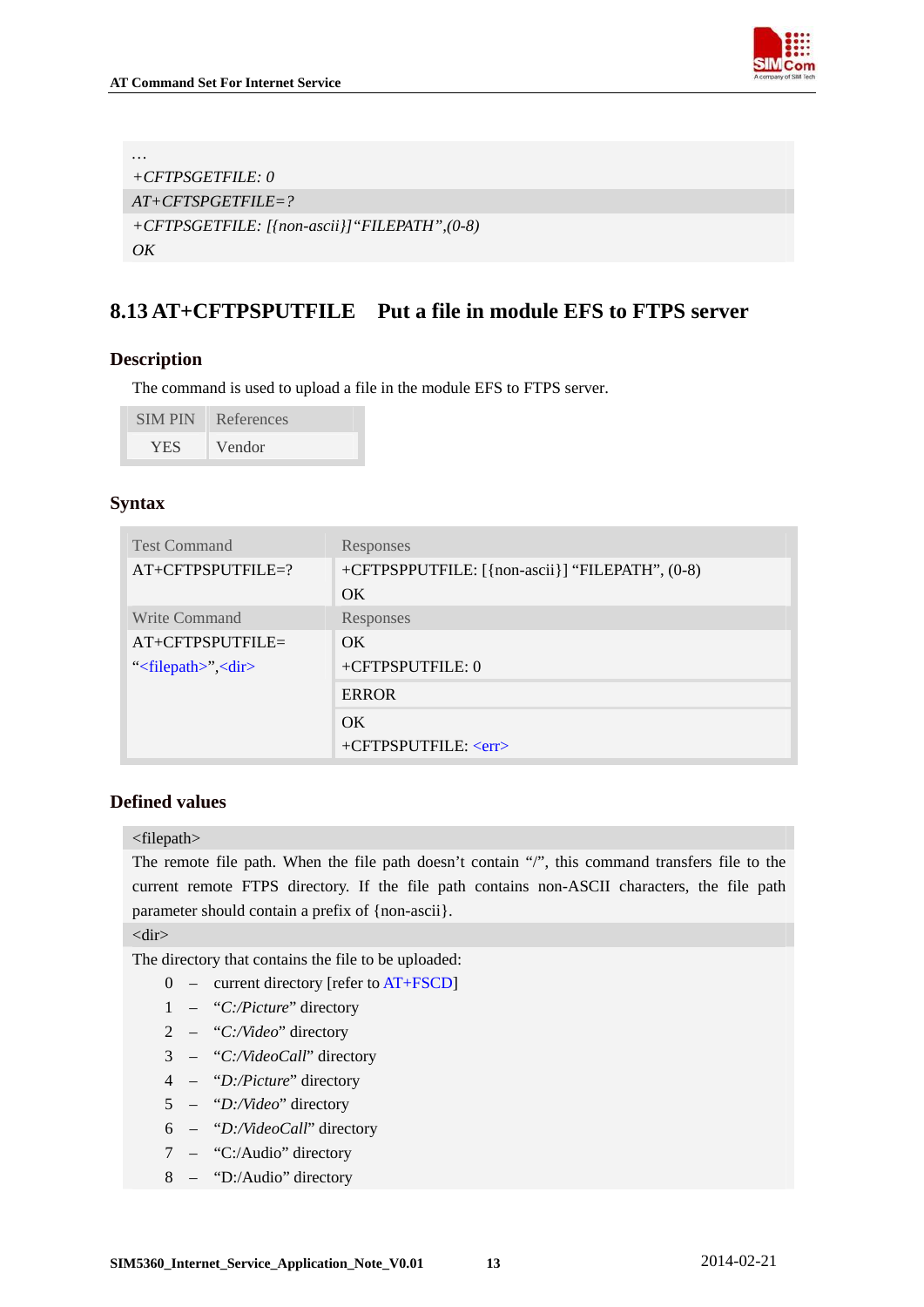

<span id="page-64-0"></span> $<$ err $>$ 

The error code of FTPS operation.

## **Examples**

```
AT+CFTPSPUTFILE="/pub/mydir/test1.txt",1 
OK 
AT+CFTPSPUTFILE=" test2.txt",1 
OK… 
+CFTPSPUTFILE: 0 
AT+CFTPSPUTFILE={non-ascii}" B2E2CAD42E747874",1 
OK 
… 
+CFTPSPUTFILE: 0 
AT+CFTPSPUTFILE=? 
+CFTPSPUTFILE: [{non-ascii}]"FILEPATH",(0-8) 
OK
```
## **8.14 AT+CFTPSGET Get a file from FTPS server to serial port**

## **Description**

The command is used to get a file from FTPS server and output it to serial port. This command may have a lot of DATA transferred to DTE using serial port, The AT+CATR command is recommended to be used.

| <b>SIMPIN</b> | References |
|---------------|------------|
| <b>YES</b>    | Vendor     |

| <b>Test Command</b>    | Responses                           |
|------------------------|-------------------------------------|
| $AT+CFTPSGET=?$        | +CFTPSGET: [{non-ascii}] "FILEPATH" |
|                        | OK                                  |
| Write Command          | Responses                           |
| $AT+CFTPSGET=$         | OK.                                 |
| " $\langle$ filepath>" | +CFTPSGET: DATA, <len></len>        |
|                        | $\cdots$                            |
|                        | +CFTPSGET: DATA, <len></len>        |
|                        | $\cdots$                            |
|                        | $\cdots$                            |
|                        | $+CFTPSGET: 0$                      |
|                        | <b>ERROR</b>                        |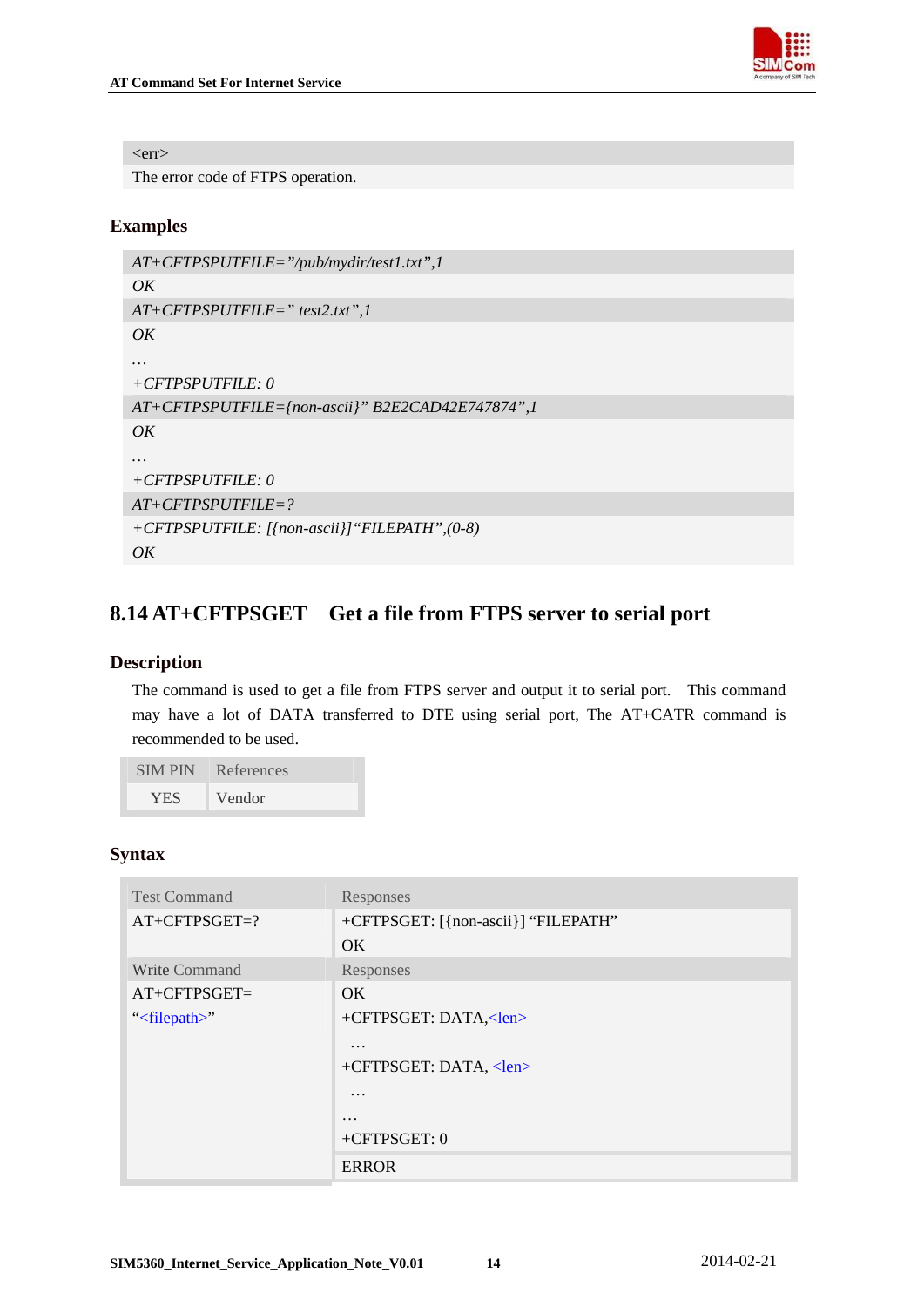

<span id="page-65-0"></span>

| +CFTPSGET: DATA, <len></len> |
|------------------------------|
| +CFTPSGET: DATA, <len></len> |
|                              |
|                              |
| $+CFTPSGET: $                |

<filepath> The remote file path. When the file path doesn't contain "/", this command transfer file from the current remote FTPS directory. If the file path contains non-ASCII characters, the file path parameter should contain a prefix of {non-ascii}.

<len>

The length of FTPS data contained in this packet.

 $<$ err $>$ 

The error code of FTPS operation.

## **Examples**

```
AT+CFTPSGET="/pub/mydir/test1.txt" 
OK+CFTPSGET: DATA, 1020, 
… 
+CFTPSGET: DATA, 1058, 
… 
… 
+CFTPSGET: 0 
AT+CFTPSGET={non-ascii}"/2F74657374646972/B2E2CAD42E747874" 
OK 
+CFTPSGET: DATA, 1020, 
… 
+CFTPSGET: 0 
AT+CFTPSGET=? 
+CFTPSGET:[{non-ascii}] "FILEPATH" 
OK
```
## **8.15 AT+CFTPSPUT Put a file to FTPS server**

## **Description**

This command is used to put a file to FTPS server through serial port. The AT+CFTPSPUT=<len> is used to download the data to be sent. The AT+CFTPSPUT is used to wait the result of sending.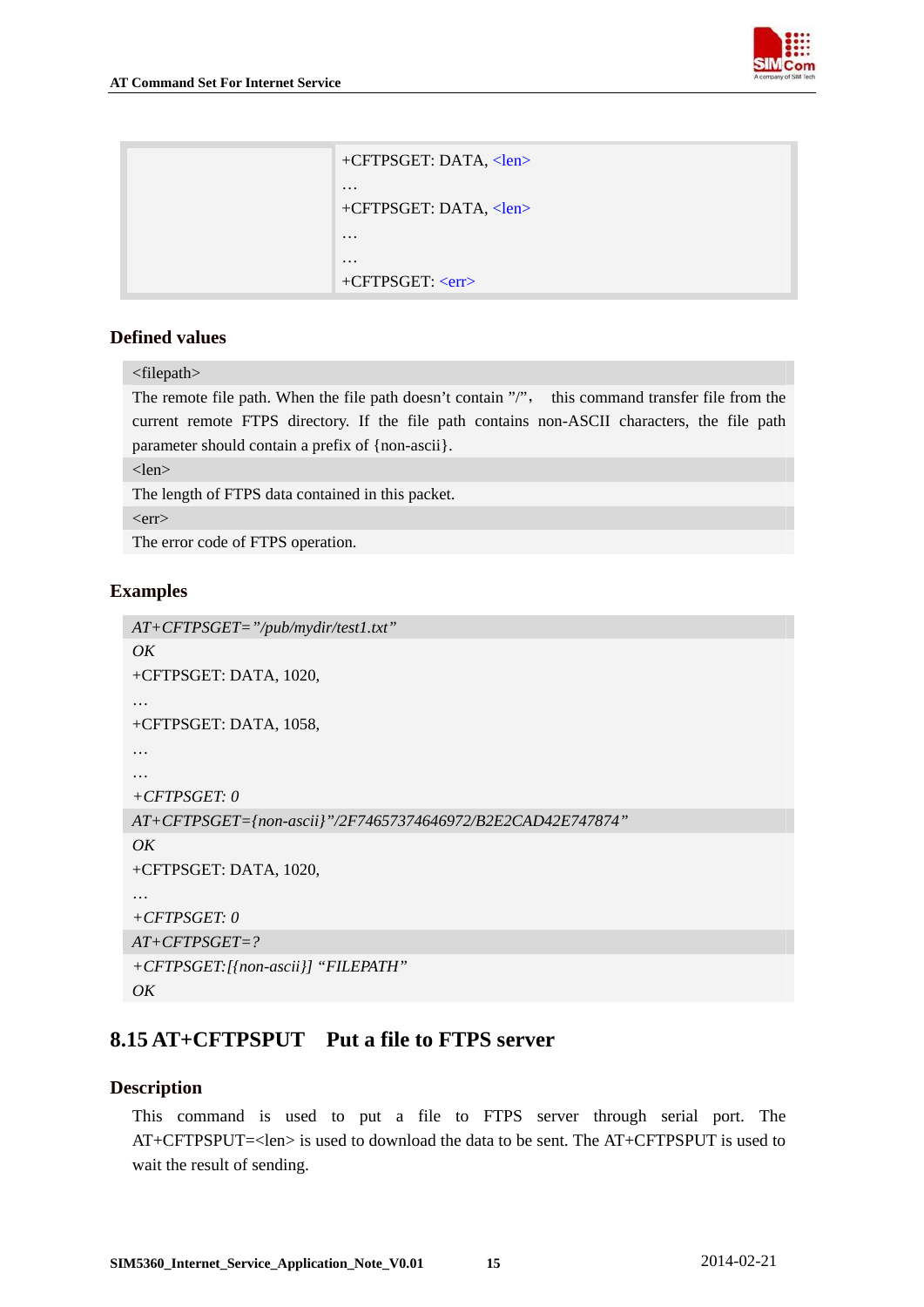

<span id="page-66-0"></span>

| <b>SIM PIN</b> | References |
|----------------|------------|
| <b>YES</b>     | Vendor     |

## **Syntax**

| Read Command                    | Responses                            |
|---------------------------------|--------------------------------------|
| AT+CFTPSPUT?                    | +CFTPSPUT: <unsent_len></unsent_len> |
|                                 | OK.                                  |
| Write Command                   | Responses                            |
| $AT+CFTPSPUT=[``filepath]$      | $\geq$                               |
| $\geq$ $\geq$ $\leq$ len $\geq$ | OK.                                  |
|                                 | <b>ERROR</b>                         |
| <b>Execute Command</b>          | Responses                            |
| AT+CFTPSPUT                     | OK.                                  |
|                                 | +CFTPSPUT: <result></result>         |
|                                 | <b>ERROR</b>                         |

## **Defined values**

| $\langle$ filepath $\rangle$                                              |
|---------------------------------------------------------------------------|
| The path of the file on FTPS server.                                      |
| $\alpha$ <unsent len<math="">&gt;</unsent>                                |
| The length of the data in the sending buffer which is waiting to be sent. |
| $<$ len $>$                                                               |
| The length of the data to send                                            |
| $<$ result $>$                                                            |
|                                                                           |
| The final result of the sending.                                          |

## **Examples**

```
AT+CFTPSPUT="t1.txt",10 
>testcontent
```
## *OK*

```
AT+CFTPSPUT 
OK 
+CFTPSSPUT: 0
AT+CFTPSPUT? 
+CFTPSPUT: 88 
OK
```
## **8.16 AT+CFTPSSINGLEIP Set FTPS data socket address type**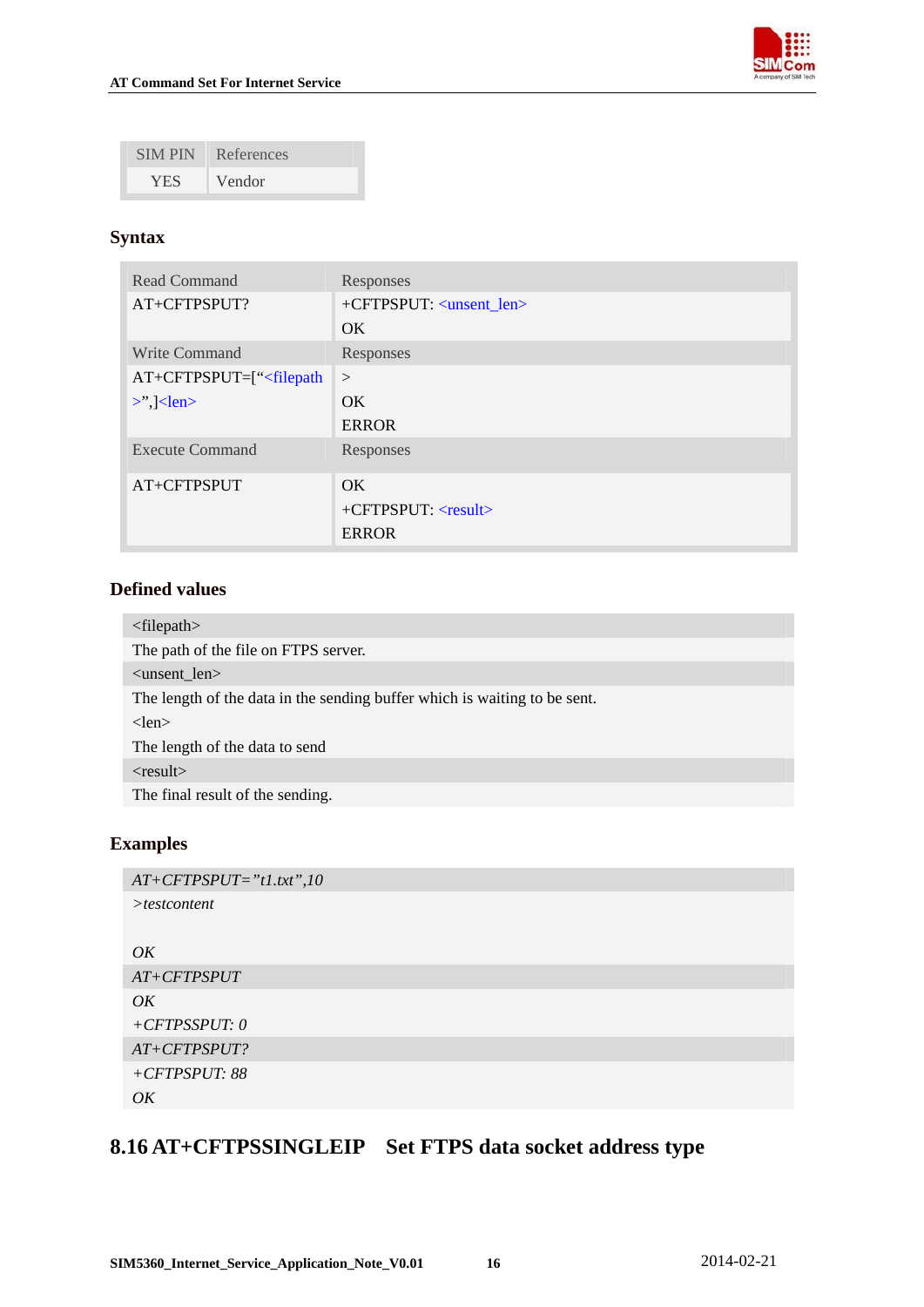

## **Description**

The command is used to set FTPS server data socket IP address type

| <b>SIM PIN</b> | References |
|----------------|------------|
| YES.           | Vendor     |

## **Syntax**

| <b>Test Command</b>        | Responses                        |
|----------------------------|----------------------------------|
| $AT+CFTPSINGLEIP=?$        | +CFTPSINGLEIP: $(0,1)$           |
|                            | OK.                              |
| <b>Read Command</b>        | Responses                        |
| AT+CFTPSINGLEIP?           | +CFTPPORT: <singleip></singleip> |
|                            | OK.                              |
| <b>Write Command</b>       | Responses                        |
| $AT+CFTPSINGLEIP=<{sing1}$ | OK.                              |
| eip                        | <b>ERROR</b>                     |

## **Defined values**

<singleip>

The FTPS data socket IP address type:

- $0 -$  decided by PORT response from FTPS server
- 1 the same as the control socket.

## **Examples**

| $AT+CFTPSSINGLEIP=1$   |
|------------------------|
| OK                     |
| AT+CFTPSSINGLEIP?      |
| $+CFTPSINGLEIP:1$      |
| OK                     |
| $AT+CFTPSINGLEIP = ?$  |
| $+CFTPSINGLEIP: (0,1)$ |
| OK                     |
|                        |